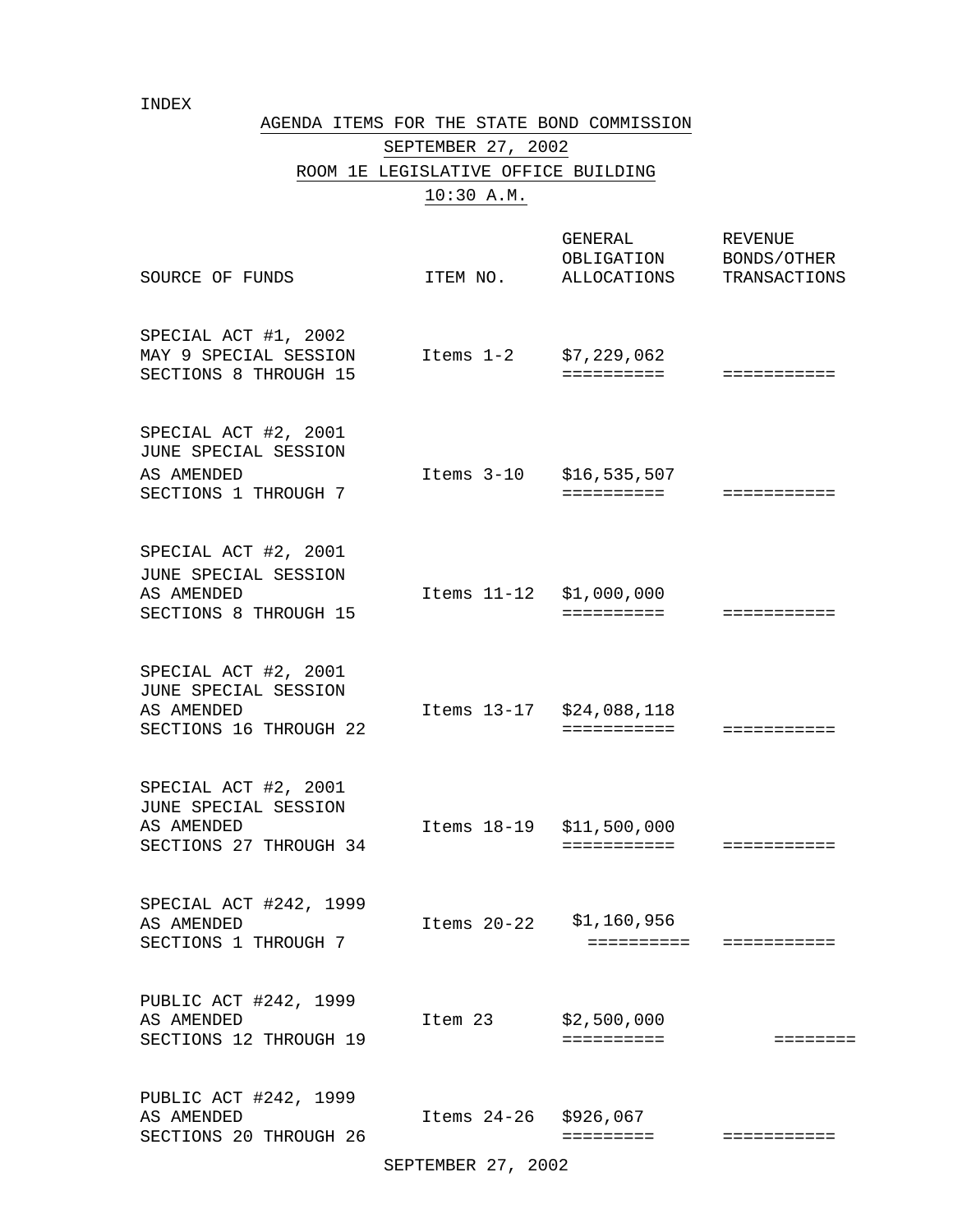#### AGENDA ITEMS FOR THE STATE BOND COMMISSION

# SEPTEMBER 27, 2002 ROOM 1E LEGISLATIVE OFFICE BUILDING

## 10:30 A.M.

| SOURCE OF FUNDS                                                                      | ITEM NO.                | GENERAL<br>OBLIGATION<br>ALLOCATIONS | <b>REVENUE</b><br>BONDS/OTHER<br>TRANSACTIONS |
|--------------------------------------------------------------------------------------|-------------------------|--------------------------------------|-----------------------------------------------|
| PUBLIC ACT #242, 1999<br>AS AMENDED<br>SECTIONS 31 THROUGH 38                        | Items 27-29 \$1,228,000 | ==========                           | ===========                                   |
| SPECIAL ACT #1, 1997<br>JUNE SPECIAL SESSION<br>AS AMENDED<br>SECTIONS 1 THROUGH 7   | Items 30-32 \$1,669,630 | ==========                           | ===========                                   |
| SPECIAL ACT #1, 1997<br>JUNE SPECIAL SESSION<br>AS AMENDED<br>SECTIONS 8 THROUGH 11  | Item 33                 | ==========                           | \$1,500,000<br>==========                     |
| SPECIAL ACT #1, 1997<br>JUNE SPECIAL SESSION<br>AS AMENDED<br>SECTIONS 12 THROUGH 19 | Item 34                 | \$60,138<br><b>EEEEEEE</b>           | ==========                                    |
| SPECIAL ACT #1, 1997<br>JUNE SPECIAL SESSION<br>AS AMENDED<br>SECTIONS 28 THROUGH 31 | Item 35                 | $=$ $=$ $=$ $=$ $=$ $=$              | \$843,089<br>========                         |
| PUBLIC ACT #308, 1993<br>AS AMENDED<br>SECTIONS 8 THROUGH 11                         | Item 35                 | =======                              | \$500,000<br>========                         |
| SECTION 8-37qq<br>CONNECTICUT GENERAL<br><b>STATUTES</b>                             | Item 35                 | =======                              | \$538,369<br>========                         |
| SPECIAL ACT #1, 1997<br>JUNE SPECIAL SESSION<br>AS AMENDED                           | Item 36                 | \$1,618,542<br>==========            | ========                                      |

SEPTEMBER 27, 2002 2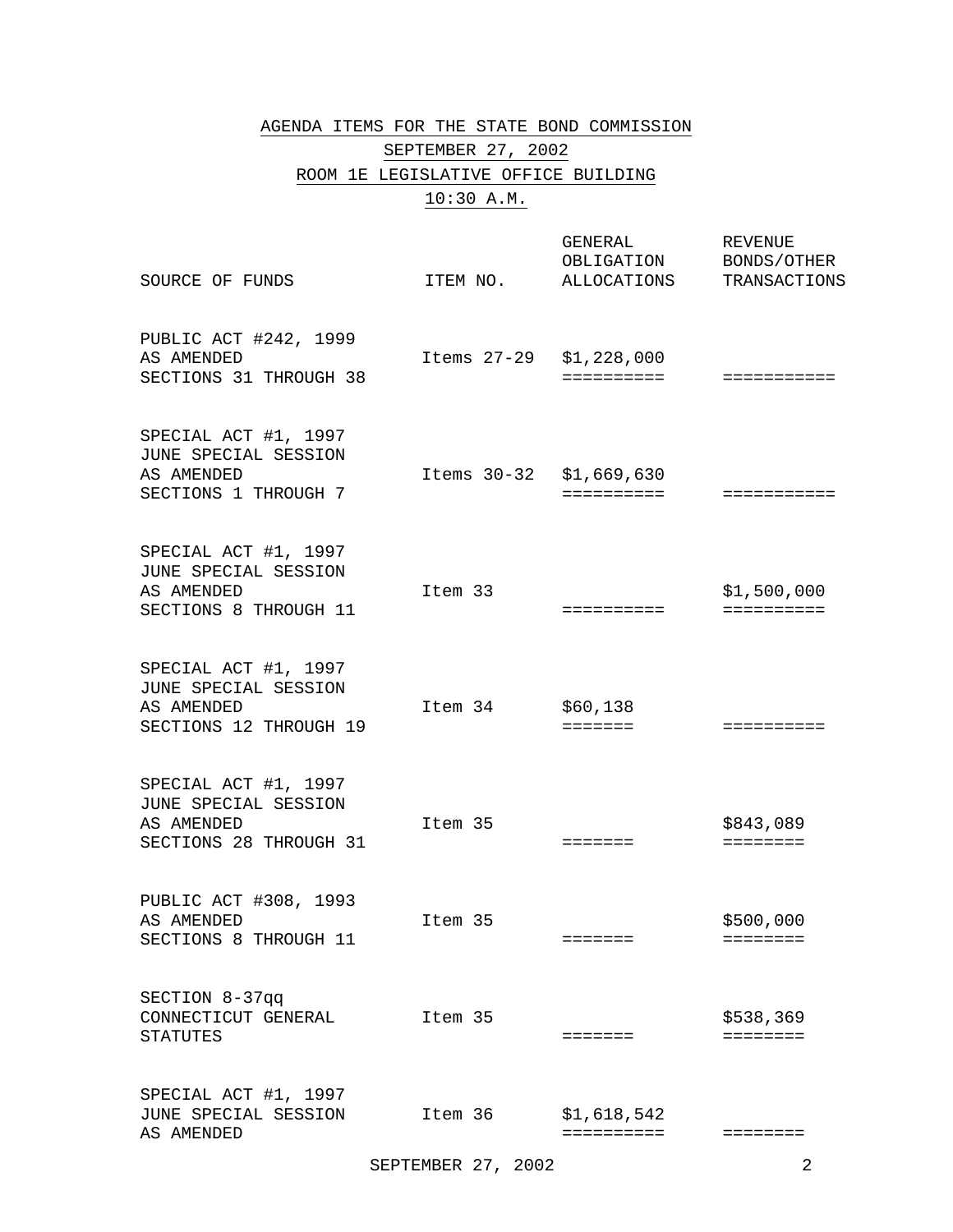#### SECTIONS 27 THROUGH 30

AGENDA ITEMS FOR THE STATE BOND COMMISSION

SEPTEMBER 27, 2002

ROOM 1E LEGISLATIVE OFFICE BUILDING

10:30 A.M.

| SOURCE OF FUNDS                                               | ITEM NO.      | <b>GENERAL</b><br>OBLIGATION<br>ALLOCATIONS | <b>REVENUE</b><br>BONDS/OTHER<br>TRANSACTIONS |
|---------------------------------------------------------------|---------------|---------------------------------------------|-----------------------------------------------|
| SPECIAL ACT #34, 1990<br>AS AMENDED<br>SECTIONS 8 THROUGH 11  | Item 37       | ==========                                  | \$433,000<br>========                         |
| PUBLIC ACT #584, 1986<br>AS AMENDED<br>SECTIONS 11 THROUGH 14 | Item 38       | \$7,500,000<br>$=$ = = = = = = = = =        | ========                                      |
| PUBLIC ACT #420, 1987<br>AS AMENDED<br>SECTIONS 1 THROUGH 10  | Items $39-40$ | ==========                                  | \$4,053,713<br>==========                     |
| PUBLIC ACT #179, 1998<br>AS AMENDED<br>SECTIONS 1 THROUGH 22  | Item 41       | \$6,000,000<br>==========                   | ==========                                    |
| PUBLIC ACT #270, 1990<br>AS AMENDED<br>SECTION 33             | Item 42       | \$2,000,000<br>==========                   | \$1,200,000<br>$=$ = = = = = = = = =          |
| SECTION 10-287d<br>CONNECTICUT<br>GENERAL STATUTES            | Item 43       | \$150,000,000<br>==========                 | ==========                                    |
| SECTION 10-292k<br>CONNECTICUT<br>GENERAL STATUTES            | Item 44       | \$30,000,000<br>==========                  | ==========                                    |
| PUBLIC ACT #607, 1979<br>AS AMENDED<br>SECTION 21             | Item 45       | \$10,193,910<br>===========                 | :=========                                    |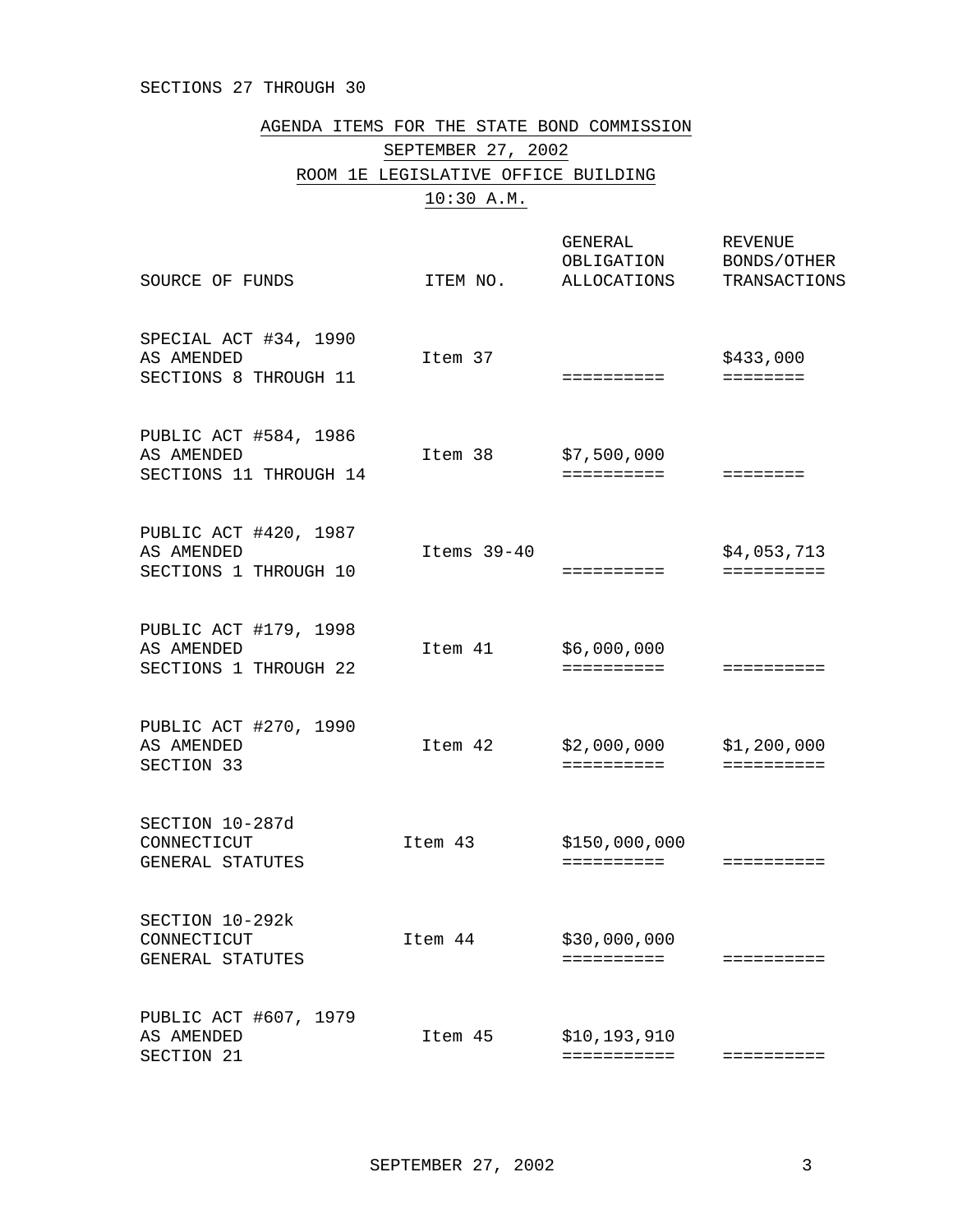# AGENDA ITEMS FOR THE STATE BOND COMMISSION SEPTEMBER 27, 2002 ROOM 1E LEGISLATIVE OFFICE BUILDING 10:30 A.M.

| SOURCE OF<br>FUNDS                                                                             | ITEM NO. | GENERAL<br>OBLIGATION<br>ALLOCATIONS | REVENUE<br>BONDS/OTHER<br>TRANSACTIONS |
|------------------------------------------------------------------------------------------------|----------|--------------------------------------|----------------------------------------|
| SPECIAL TAX OBLIGATION<br>BOND AND REFUNDING SALES                                             | Item 46  |                                      | \$1,215,000,000                        |
| APPROVAL OF DECLARATION<br>OF OFFICIAL INTENT<br>PURSUANT TO FEDERAL<br>INCOME TAX REGULATIONS | Ttem 47  |                                      |                                        |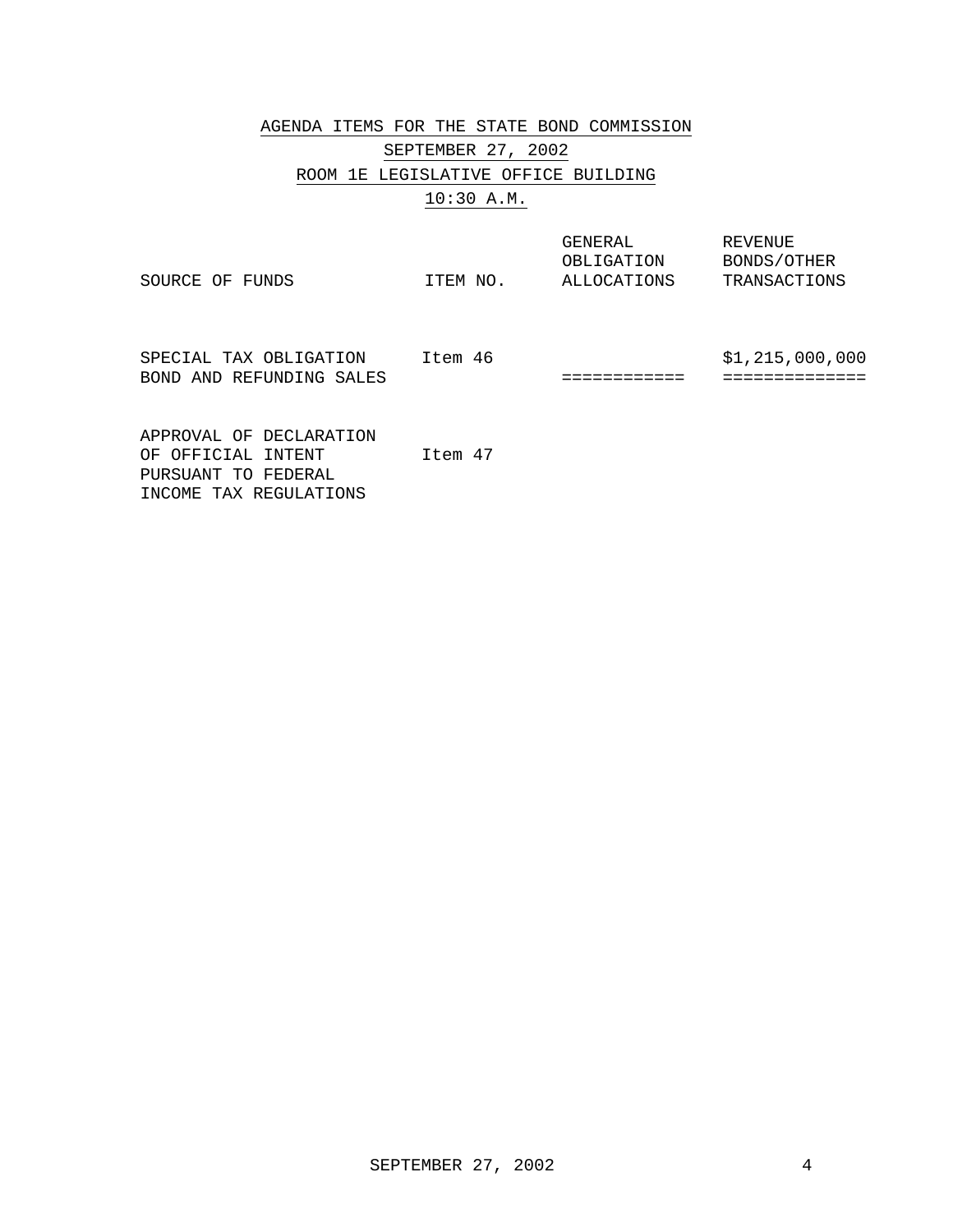FINDINGS

AGENDA ITEMS FOR THE STATE BOND COMMISSION SEPTEMBER 27, 2002 ROOM 1E LEGISLATIVE OFFICE BUILDING 10:30 A.M.

UNLESS OTHERWISE NOTED, THE SECRETARY OF THE STATE BOND COMMISSION HAS ON FILE THE FOLLOWING MATTERS WITH RESPECT TO EACH REQUEST MADE TO THE STATE BOND COMMISSION FOR TODAY'S MEETING AS DETAILED THROUGH THE ATTACHED AGENDA ITEMS.

ANY HUMAN SERVICES FACILITY COLOCATION STATEMENT IF SO REQUESTED BY THE SECRETARY OF THE OFFICE OF POLICY AND MANAGEMENT PURSUANT TO CGS §4B-23.

ANY PROJECT WHICH INVOLVES THE USE OF 25 ACRES OR MORE OF PRIME FARMLAND FOR NONAGRICULTURAL PURPOSES HAS BEEN REVIEWED IN ACCORDANCE WITH THE PROVISIONS OF PUBLIC ACT NO. 83-102 (AN ACT CONCERNING STATE PROJECTS WHICH TAKE PRIME FARMLAND) AND THAT THE COMMISSIONER OF AGRICULTURE HAS FILED A STATEMENT INDICATING THAT EACH SUCH PROJECT PROMOTES AGRICULTURE OR THE GOAL OF AGRICULTURAL LAND PRESERVATION, OR THERE IS NO REASONABLE ALTERNATIVE SITE FOR THE PROJECT, OR THE PROJECT IS NOT APPLICABLE UNDER THE ACT.

ANY CAPITAL DEVELOPMENT IMPACT STATEMENT REQUIRED TO BE FILED WITH THE SECRETARY OF THE OFFICE OF POLICY AND MANAGEMENT, IF SO REQUIRED BY THE SECRETARY, PURSUANT TO CGS §4B-23.

ANY ADVISORY STATEMENT REGARDING THE STATE CONSERVATION AND DEVELOPMENT POLICIES PLAN REQUIRED BY CGS §16A-31 FOR EACH ITEM FOR WHICH AN ADVISORY STATEMENT IS REQUIRED BY CGS §16A-31, AND THE ITEM IS EITHER IN CONFORMITY WITH THE PLAN OR NOT ADDRESSED THEREIN.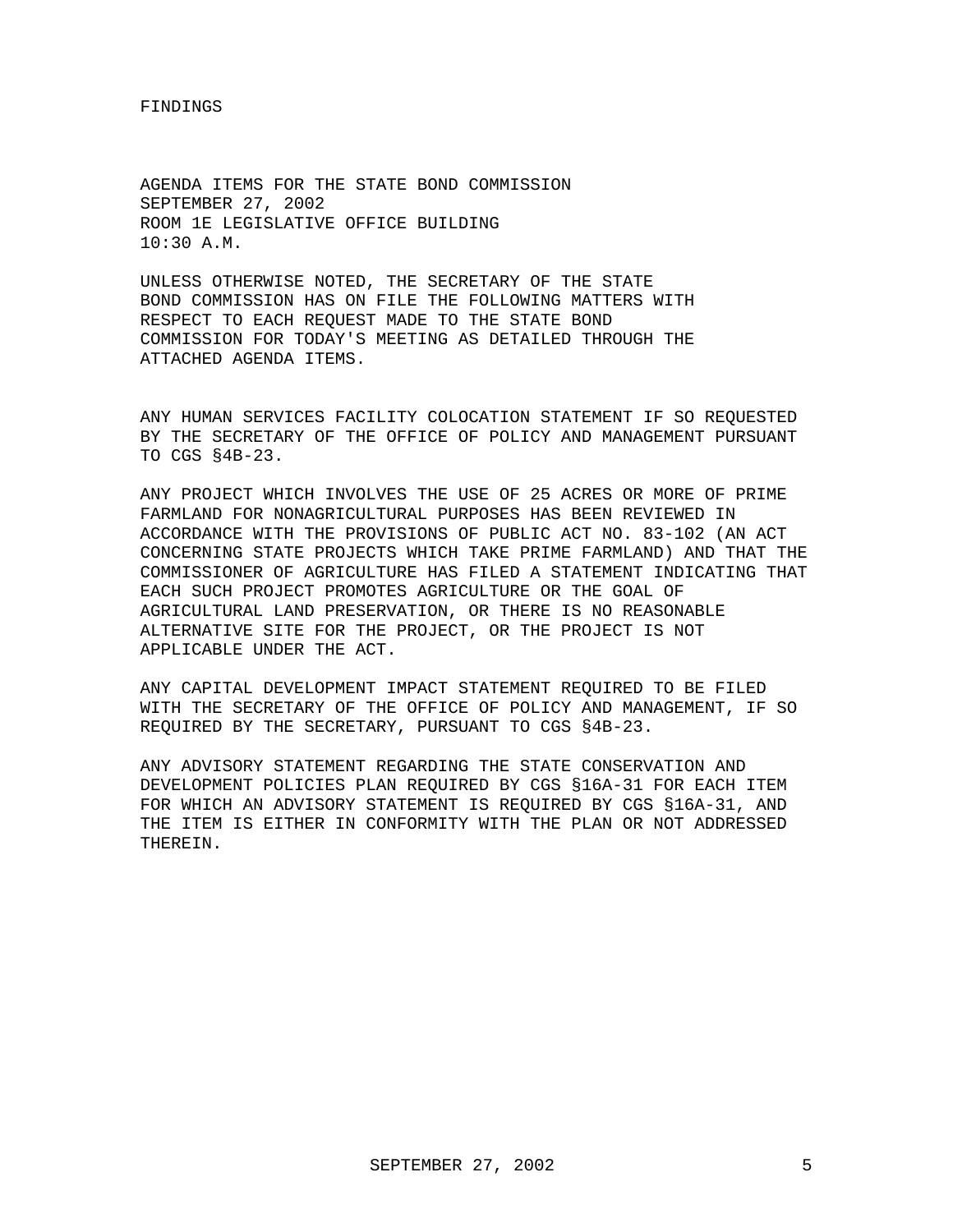SPECIAL ACT #1, 2002 MAY 9 SPECIAL SESSION SEC. 8-15

ITEM NO. 1

DEPARTMENT OF ENVIRONMENTAL PROTECTION

RESIDENTIAL UNDERGROUND STORAGE TANK REPLACEMENT PROGRAM

REQUESTED: An Allocation and Bond Authorization (to Agency).........................\$4,250,000

FROM: Sec. 9(a)(2) Acct. No. 1873-3100-179

| Total Earmarking     | \$5,500,000 |
|----------------------|-------------|
| Previous Allocations | $-0-$       |
| Balance Unallocated  | \$5,500,000 |

REASON FOR REQUEST:

These funds are requested to provide supplemental funding for the remaining costs of claims approved by the Underground Storage Tank Petroleum Cleanup Review Board for the remediation of contamination resulting from spills discovered during the removal of residential petroleum underground storage tanks pursuant to section 5 of P.A. 99-269, as amended.

State Grant, This Request \$4,250,000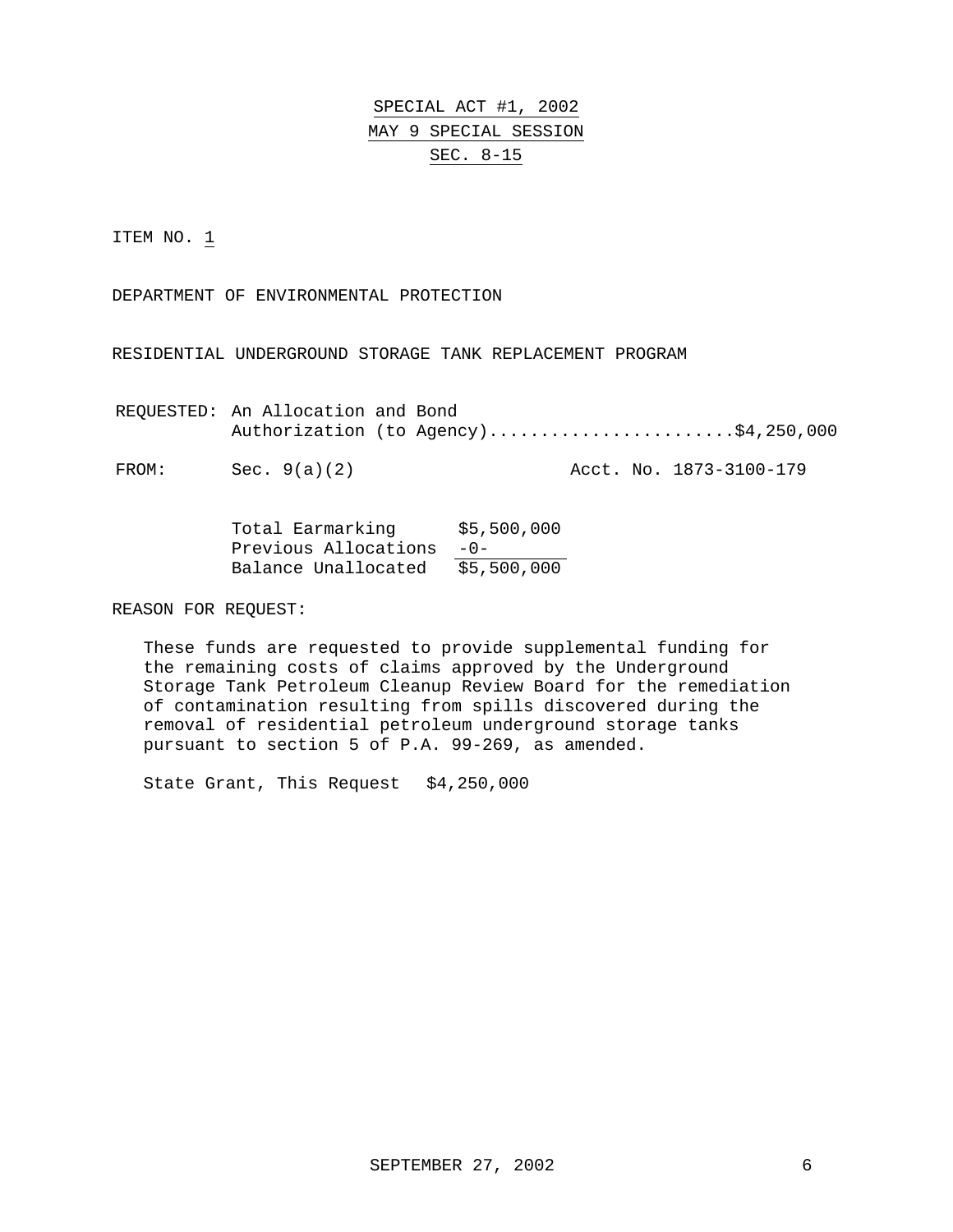#### SPECIAL ACT #1, 2002 MAY 9 SPECIAL SESSION SEC. 8-15

ITEM NO. 2

DEPARTMENT OF CHILDREN AND FAMILIES

GRANTS-IN-AID FOR THE DEVELOPMENT OF COMMUNITY RESIDENTIAL TREATMENT FACILITIES FOR JUVENILE GIRLS, INCLUDING ANY NECESSARY ACQUISITION OF LAND

REQUESTED: An Allocation and Bond Authorization (to Agency) \$2,979,062

FROM: Sec. 9(c) 2008 Acct. No. 1873 8102 102 Project No. R03 02 0057

| Total Earmarking     | \$10,000,000 |
|----------------------|--------------|
| Previous Allocations | $-0-$        |
| Balance Unallocated  | \$10,000,000 |

REASON FOR REQUEST:

These funds are requested to provide a grant-in-aid to the Natchaug Hospital, a  $501(c)(3)$  nonprofit organization, for the development of a residential facility in Mansfield to house approximately 16 adolescent female clients of the Department of Children and Families.

This financing will allow for development of a facility that will include classrooms, a dining area, lounge and recreation area. In addition this proposal will allow for the use of existing assets and services at the hospital, including the kitchen, client registration, billing, maintenance, housekeeping, dietary and professional staff organization.

Funds are requested as follows:

| Total Estimated Costs  | \$3,221,970 |
|------------------------|-------------|
| Less: Value of Land    | 226,395     |
| Project Design Monitor | 16,513      |
| Total, This Request    | \$2,979,062 |

In accordance with Section 15 of S.A. 02-1, ". . . any grant-in-aid . . .which is made to any entity which is not a political subdivision of the state, the contract entered into pursuant to section 14 of this act shall provide that if the premises for which such grant-in-aid was made ceases, within ten years of the date of such grant, to be used as a facility for which such grant was made, an amount equal to the amount of such grant, minus ten per cent for each full year which has elapsed since the date of such grant, shall be repaid to the state and that a lien shall be placed on such land in favor of the state to ensure that such amount will be repaid in the event of such change in use, except that if the premises for which such grant-in-aid was made are owned by the state, a municipality or a housing authority, no lien shall be placed."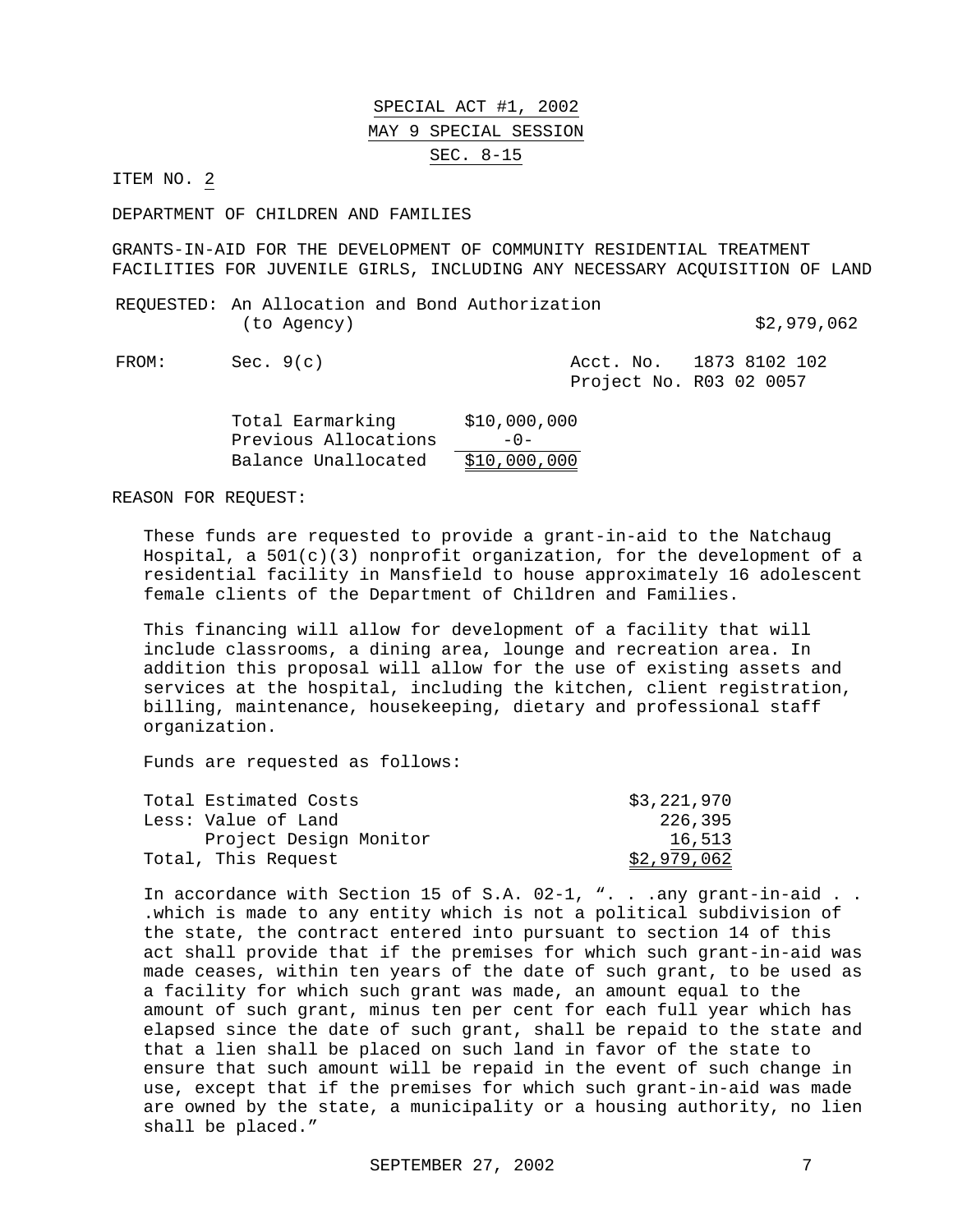ITEM NO. 3

STATE COMPTROLLER

DEVELOPMENT AND IMPLEMENTATION OF A CORE FINANCIAL SYSTEMS PROJECT

REQUESTED: An Allocation and Bond Authorization (to Agency) 67,000,000

FROM: Sec. 2(a) Acct. No. 3011-1202-010

| Total Earmarking     | \$50,000,000 |
|----------------------|--------------|
| Previous Allocations | 43,000,000   |
| Balance Unallocated  | \$7,000,000  |

REASON FOR REQUEST:

These funds are requested to finance the next phase of the State's core financial and administrative systems project, including the purchase of additional software, hardware and associated maintenance contracts. This will also allow for the continued services of the consulting firm that has been hired to assist with both the software selection and implementation.

Funds are requested as follows:

Total, This Request  $$7,000,000$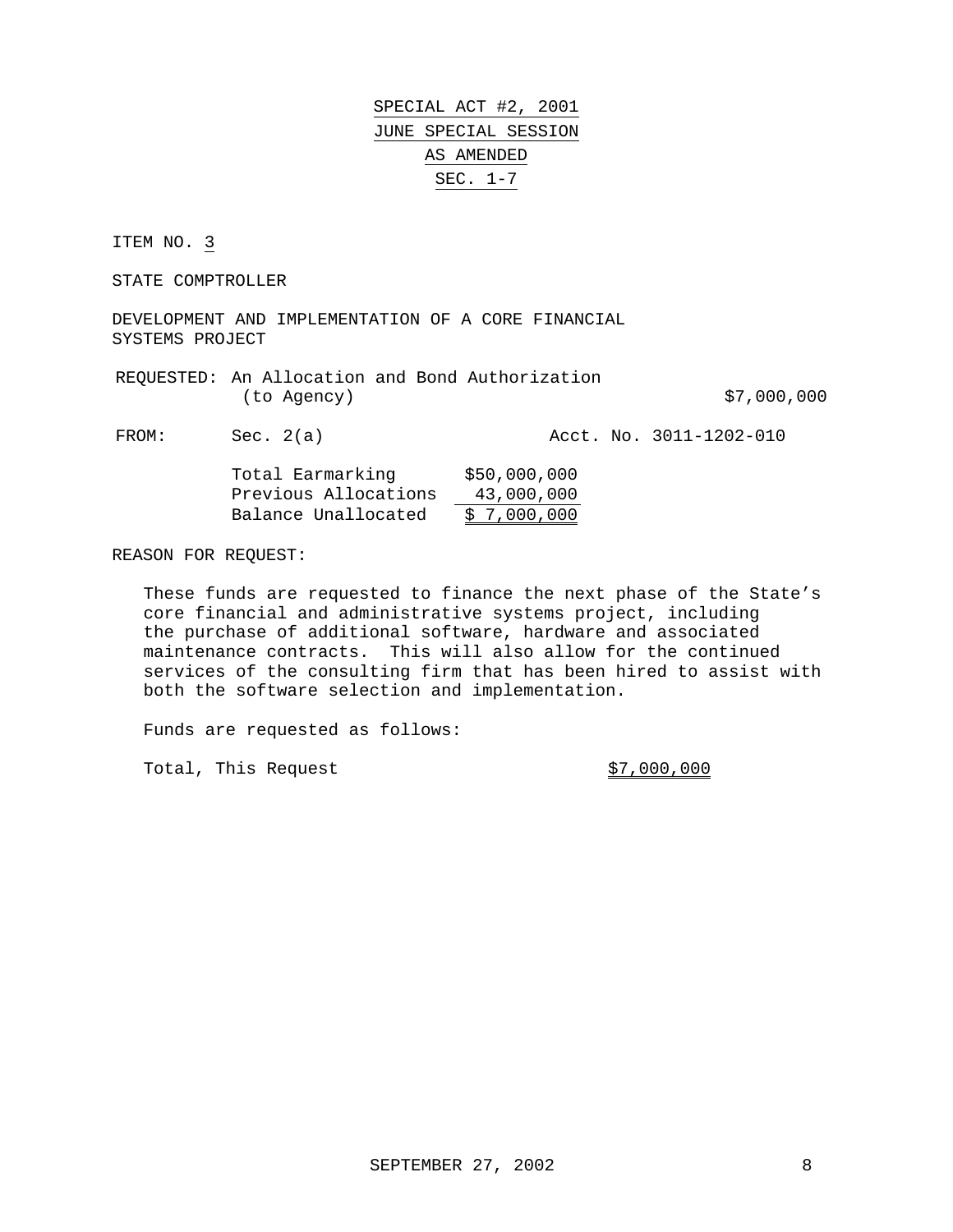ITEM NO. 3A

POLICE OFFICERS STANDARDS AND TRAINING COUNCIL

ALTERATIONS, RENOVATIONS AND IMPROVEMENTS TO BUILDINGS AND GROUNDS, INCLUDING CODE COMPLIANCE

REQUESTED: An Allocation and Bond Authorization...............\$9,215,404

 $FROM:$  Sec.  $2(c)$ 

|  | Acct. No. 3011-2003-010 |
|--|-------------------------|
|  | Project No. BI-N-313    |

| Total Earmarking     | \$10,000,000 |
|----------------------|--------------|
| Previous Allocations | $-0-$        |
| Balance Unallocated  | \$10,000,000 |

REASON FOR REQUEST:

These funds are requested to award a construction contract based on bids received on June 19, 2002 for renovations and improvements to the Municipal Police Training Academy in Meriden.

This project consists of construction of additional dormitory space, additional classrooms, a field house, and renovations to existing spaces and additional parking.

|                                                  |              | Previous  |              |
|--------------------------------------------------|--------------|-----------|--------------|
|                                                  |              | Funding   | This Request |
| Construction (Bid)                               | \$6,375,900  |           | \$6,375,900  |
| Contingency                                      | 637,590      |           | 637,590      |
| Architect's Fee                                  | 820,000      | \$600,000 | 220,000      |
| Survey/Borings                                   | 50,000       | 50,000    |              |
| Testing/Inspections                              | 100,000      |           | 100,000      |
| DPW Fee                                          | 450,000      | 130,000   | 320,000      |
| Equipment                                        | 750,000      |           | 750,000      |
| Telecommunications                               | 215,250      |           | 215,250      |
| Relocation Costs                                 | 540,000      |           | 540,000      |
| Art                                              | 76,664       | 20,000    | 56,664       |
| Total, This Request                              | \$10,015,404 | \$800,000 | \$9,215,404  |
| Financing:                                       |              |           |              |
| S.A. $01-2$ , Sec. $2(c)$ , This Request         |              |           | \$9,215,404  |
| S.A. $93-2$ , Sec. $30(b)(3)$ , Previous Funding |              |           | 800,000      |
| Total                                            |              |           | \$10,015,404 |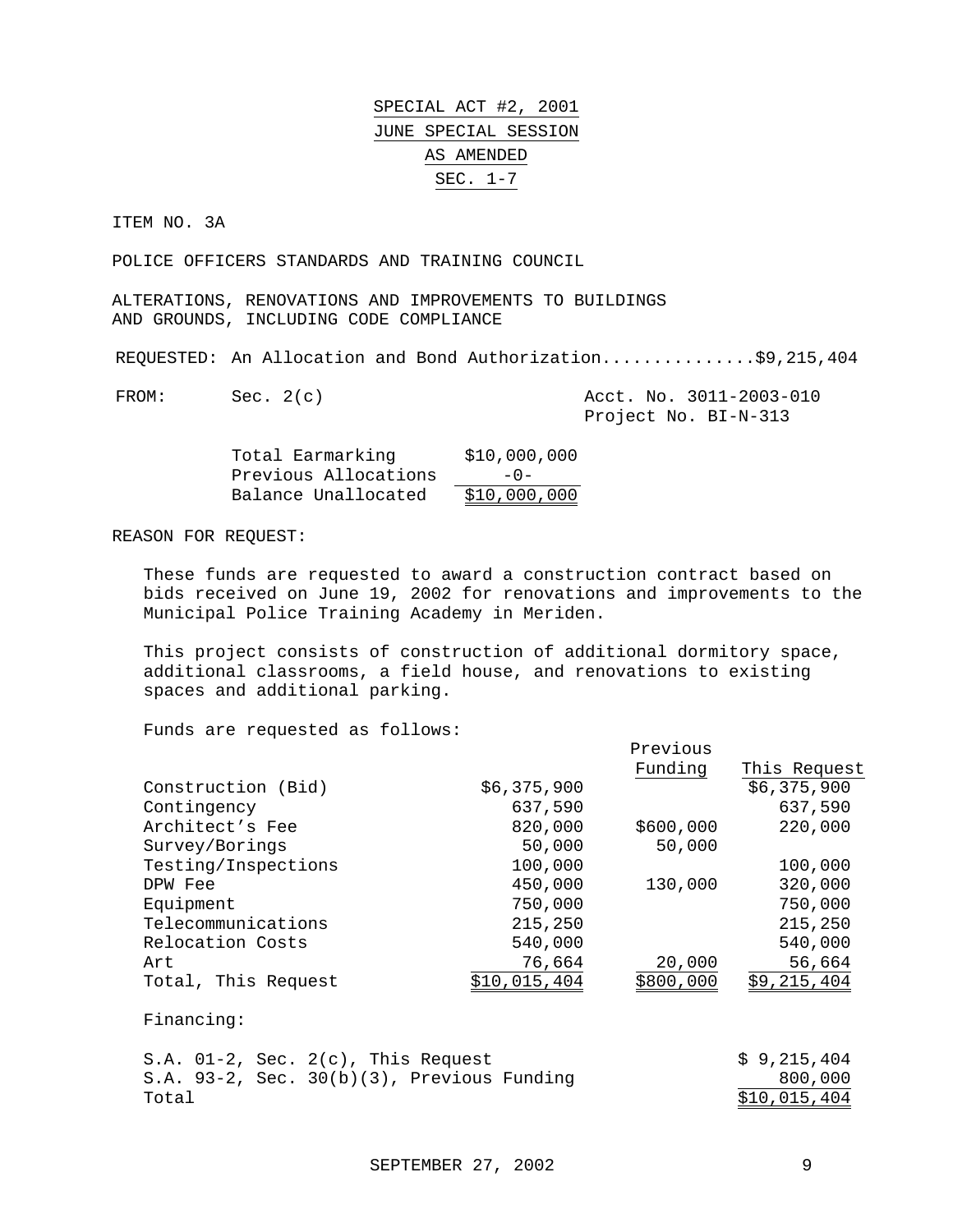ITEM NO.  $4$ 

COMMUNITY-TECHNICAL COLLEGE SYSTEM

ALL COMMUNITY-TECHNICAL COLLEGES

ALTERATIONS, RENOVATIONS AND IMPROVEMENTS TO FACILITIES INCLUDING FIRE, SAFETY, ENERGY CONSERVATION AND CODE COMPLIANCE

REQUESTED: An Allocation and Bond Authorization................\$235,500

FROM: Sec. 2(i)(1)(B) Acct. No. 3011-7701-020

| Total Earmarking     | \$8,700,000 |
|----------------------|-------------|
| Previous Allocations | 6,405,360   |
| Balance Unallocated  | \$2,294,640 |

REASON FOR REQUEST:

These funds are requested to finance the implementation of corrective measures associated with the System's June 2002 Environmental Compliance Disclosure Report under the federal Environmental Protection Agency's voluntary compliance initiative.

These measures include wastewater system upgrades, spill prevention controls and countermeasures, and related engineering.

Funds are requested as follows:

Estimated Costs

Renovations (Est)  $\frac{1}{2}$   $\frac{1}{2}$   $\frac{1}{2}$   $\frac{1}{2}$   $\frac{1}{2}$   $\frac{1}{2}$   $\frac{1}{2}$   $\frac{1}{2}$   $\frac{1}{2}$   $\frac{1}{2}$   $\frac{1}{2}$   $\frac{1}{2}$   $\frac{1}{2}$   $\frac{1}{2}$   $\frac{1}{2}$   $\frac{1}{2}$   $\frac{1}{2}$   $\frac{1}{2}$   $\frac{1}{2}$   $\frac{1}{2}$   $\frac{$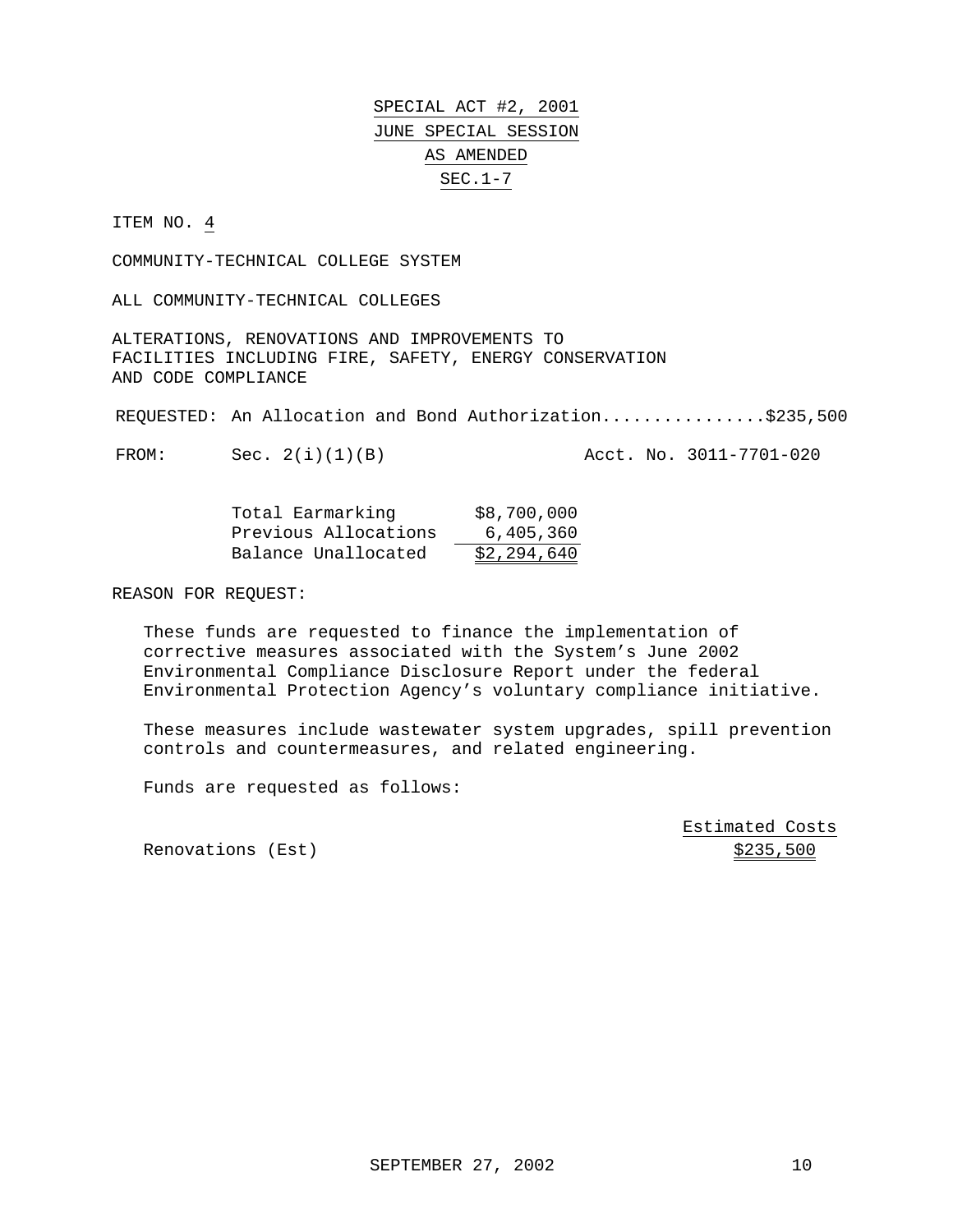ITEM NO. 5

CONNECTICUT STATE UNIVERSITY SYSTEM

CENTRAL CONNECTICUT STATE UNIVERSITY

ALTERATIONS, RENOVATIONS AND IMPROVEMENTS TO FACILITIES INCLUDING FIRE, SAFETY, ENERGY CONSERVATION AND CODE COMPLIANCE IMPROVEMENTS

REQUESTED: An Allocation and Bond Authorization................\$388,246

FROM: Sec. 2(j)(2)(B) Acct. No. 3011-7802-050 Project No. BI-RC-2000

| Total Earmarking     | \$1,050,000 |
|----------------------|-------------|
| Previous Allocations | $-0$ –      |
| Balance Unallocated  | \$1,050,000 |

REASON FOR REQUEST:

These funds are requested, along with those under Item 24, to finance various alterations and improvements to general fund supported buildings at Central Connecticut State University in New Britain as detailed below.

Funds are requested as follows:

| Projects                                          | Estimated Costs |
|---------------------------------------------------|-----------------|
| Roof Repairs/Replacements                         | \$50,000        |
| Classroom/Office Improvements                     | 150,000         |
| Door/Hardware Replacements                        | 100,000         |
| Lighting/Fencing/Sidewalks/ Security Improvements | 200,000         |
| Emergency/Minor Capital Projects - As Needed      | 25,000          |
| Total                                             | \$525,000       |
| Financing:                                        |                 |
| S.A. $01-2$ , Sec. $2(j)(2)(B)$ , This Request    | \$388,246       |
| P.A. $99-242$ , Sec $21(k)(2)(B)$ , Item No. 24   | 136,754         |

 $\texttt{Total}$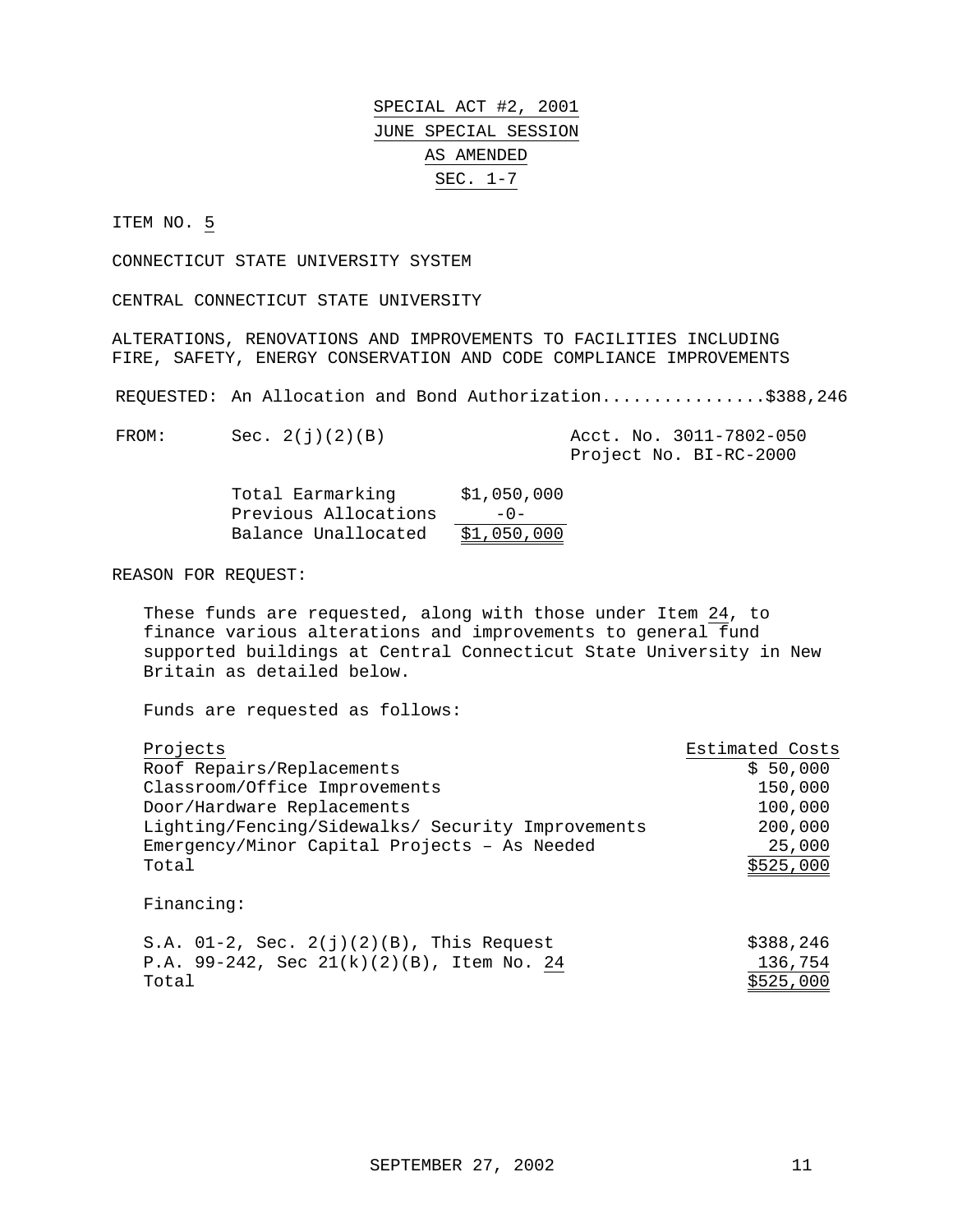#### ITEM NO. 6

CONNECTICUT STATE UNIVERSITY SYSTEM

SOUTHERN CONNECTICUT STATE UNIVERSITY

ALTERATIONS, RENOVATIONS AND IMPROVEMENTS TO FACILITIES INCLUDING FIRE, SAFETY, ENERGY CONSERVATION AND CODE COMPLIANCE IMPROVEMENTS

REQUESTED: An Allocation and Bond Authorization..............\$1,010,000

FROM: Sec. 2(j)(3)(B) Acct. No. 3011-7804-050

Project No. BI-RS-2000

| Total Earmarking     | \$2,395,000 |
|----------------------|-------------|
| Previous Allocations | 1,070,755   |
| Balance Unallocated  | \$1,324,245 |

REASON FOR REQUEST:

These funds are requested to finance various alterations and improvements to general fund supported buildings at Southern Connecticut State University in New Haven as detailed below.

| Projects                                            | Estimated Costs |
|-----------------------------------------------------|-----------------|
| Code Upgrades Mechanical/Electrical Systems         | 250,000         |
| Upgrade Classrooms/Bathrooms/Various Interior Imps. | 410,000         |
| Campus Wide Door Hardware Replacement               | 150,000         |
| Sidewalk Replacements/Improvements                  | 150,000         |
| Emergency/Minor Capital Projects - As Needed        | 50,000          |
| Total, This Request                                 | \$1,010,000     |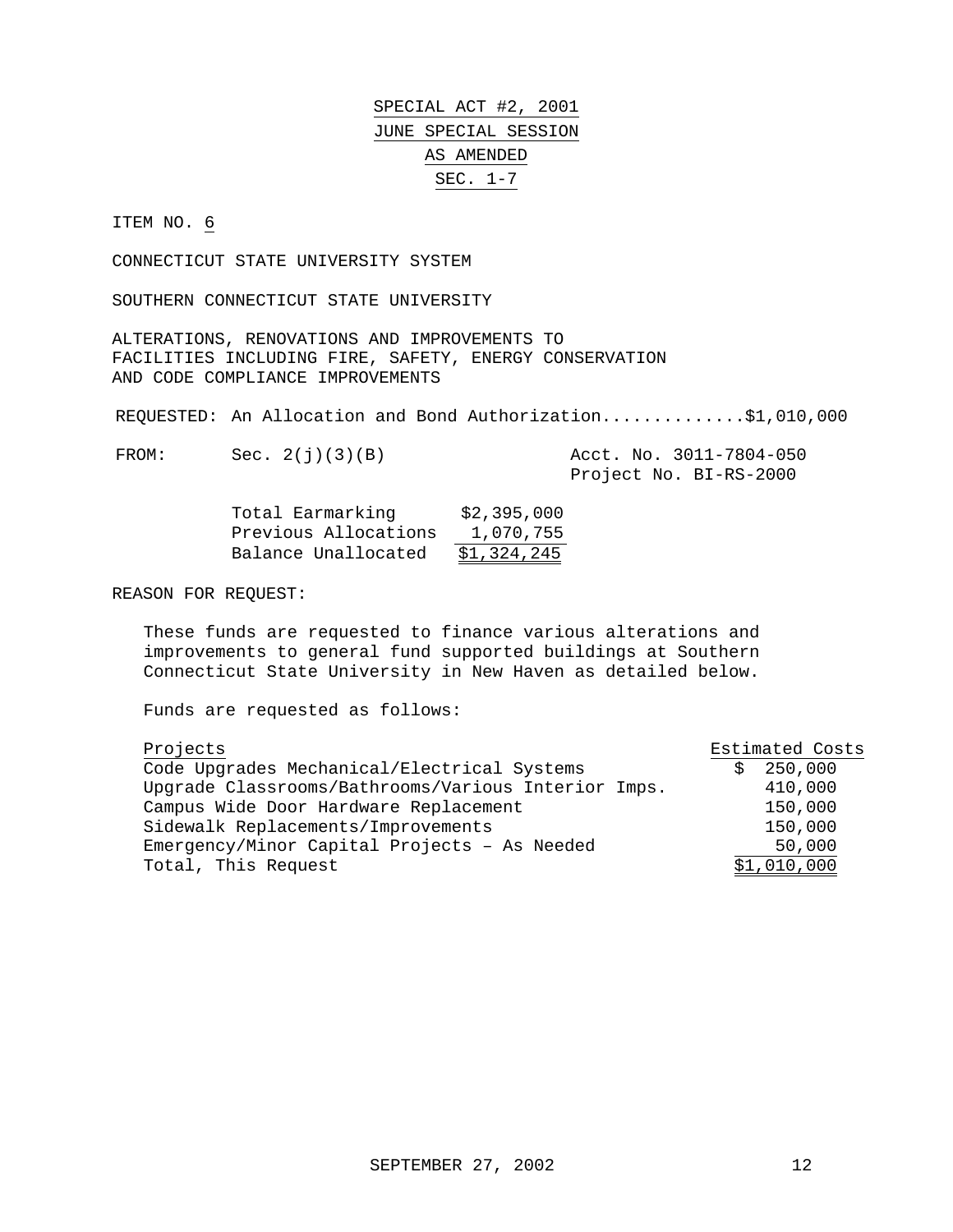ITEM NO. 7

CONNECTICUT STATE UNIVERSITY SYSTEM

SOUTHERN CONNECTICUT STATE UNIVERSITY

RENOVATIONS AND IMPROVEMENTS TO BUILDINGS AND GROUNDS, INCLUDING RENOVATIONS AND ADDITIONS TO ENGLEMAN HALL

REQUESTED: An Allocation and Bond Authorization...............\$5,000,000

FROM: Sec. 2(j)(3)(C) Acct. No. 3011-7804-060 Project No: BI-RS-207

| Total Earmarking     | \$5,000,000 |
|----------------------|-------------|
| Previous Allocations | $-0-$       |
| Balance Unallocated  | \$5,000,000 |

#### REASON FOR REQUEST:

These funds are requested to finance the completion of additions and renovations to Engleman Hall at Southern Connecticut State University in New Haven. These funds will finance the purchase of equipment and replacement of exterior brick. This project will be completed in November 2002.

Funds are requested as follows:

|                     |              | Previous Funding | This Request |
|---------------------|--------------|------------------|--------------|
| Construction (Bid)  | \$36,950,000 | \$34,950,000     | \$2,000,000  |
| Contingency         | 3,495,000    | 3,495,000        |              |
| Architect's Fee     | 2,542,579    | 2,542,579        |              |
| Survey/Borings      | 17,951       | 17,951           |              |
| Telecommunications  | 1,273,890    | 1,273,890        |              |
| Construction Admin. | 2,064,335    | 2,064,335        |              |
| Testing/Inspection  | 148,000      | 148,000          |              |
| Pre-design Study    | 145,000      | 145,000          |              |
| Equipment           | 3,000,000    |                  | 3,000,000    |
| Art                 | 269,000      | 269,000          |              |
| DPW Fee             | 1,000,000    | 1,000,000        |              |
| Total               | \$50,905,755 | \$45,905,755     | \$5,000,000  |
| Financing:          |              |                  |              |

S.A.  $01-2$ , Sec.  $2(j)(3)(C)$ , This Request  $$5,000,000$ P.A. 00-167, Sec. 2(c)(4), Previous Funding 4,794,000 P.A. 99-242, Sec. 2(l)(4)(A), Previous Funding 37,063,000 P.A. 99-242, Sec. 21(k)(4), Previous Funding 600,000 s.A. 97-1, Sec. 21(1)(2)(b), Previous Funding 1,223,755 P.A. 96-181, Sec. 2(d)(3)(A), Previous Funding 2,225,000 Total \$50,905,755

SEPTEMBER 27, 2002 13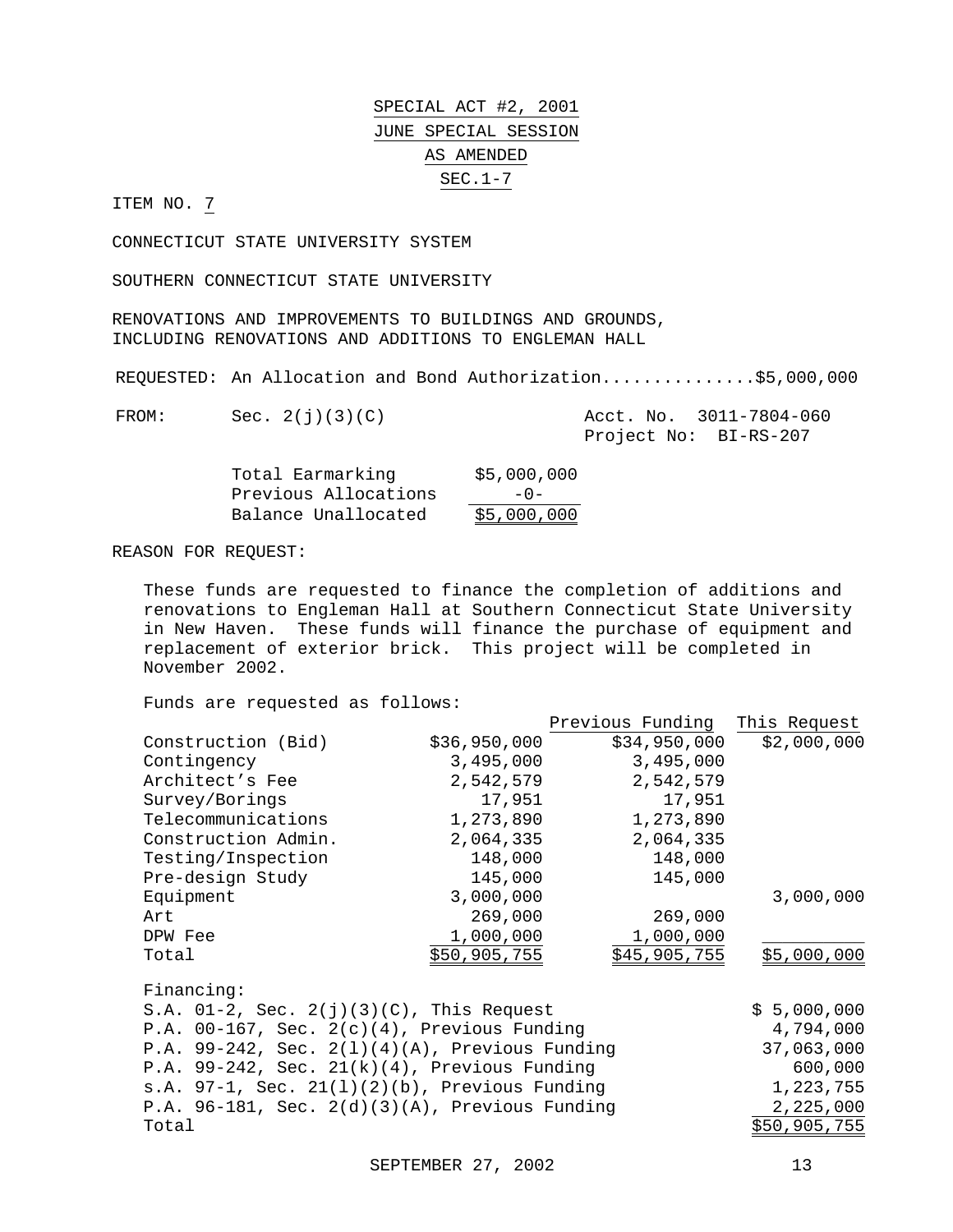ITEM NO. 8

CONNECTICUT STATE UNIVERSITY SYSTEM

WESTERN CONNECTICUT STATE UNIVERSITY

RELOCATION OF ATHLETIC FIELD TO THE WEST SIDE CAMPUS

REQUESTED: An Allocation and Bond Authorization.............\$1,360,166

FROM: Sec. 2(j)(4)(A) Acct. No. 3011-7803-040

Project No. BI-RD-146

Total Earmarking \$2,241,000 Previous Allocations 880,834 Balance Unallocated \$1,360,166

CONNECTICUT STATE UNIVERSITY SYSTEM

WESTERN CONNECTICUT STATE UNIVERSITY

ALTERATIONS, RENOVATIONS AND IMPROVEMENTS TO FACILITIES INCLUDING FIRE, SAFETY, ENERGY CONSERVATION AND CODE COMPLIANCE IMPROVEMENTS

REQUESTED: An Allocation and Bond Authorization..............\$131,834

FROM: Sec. 2(j)(4)(c) Acct. No. 3011-7803-060 Project No. BI-RD-146

| Total Earmarking     | \$1,752,000 |
|----------------------|-------------|
| Previous Allocations | 562,000     |
| Balance Unallocated  | \$1,190,000 |

REASON FOR REQUEST:

These funds are requested, along with those under Item 25, to award a construction contract based on bids received on May 15, 2002 for Phase 4 construction of a new athletic field at the Westside Campus of Western Connecticut State University in Danbury.

The University, as part of the relocation of athletic fields from the midtown campus to provide space for a new science building, is constructing a new football field including synthetic turf, bleachers, press box and lighting. The new field is located adjacent to the O'Neill Center.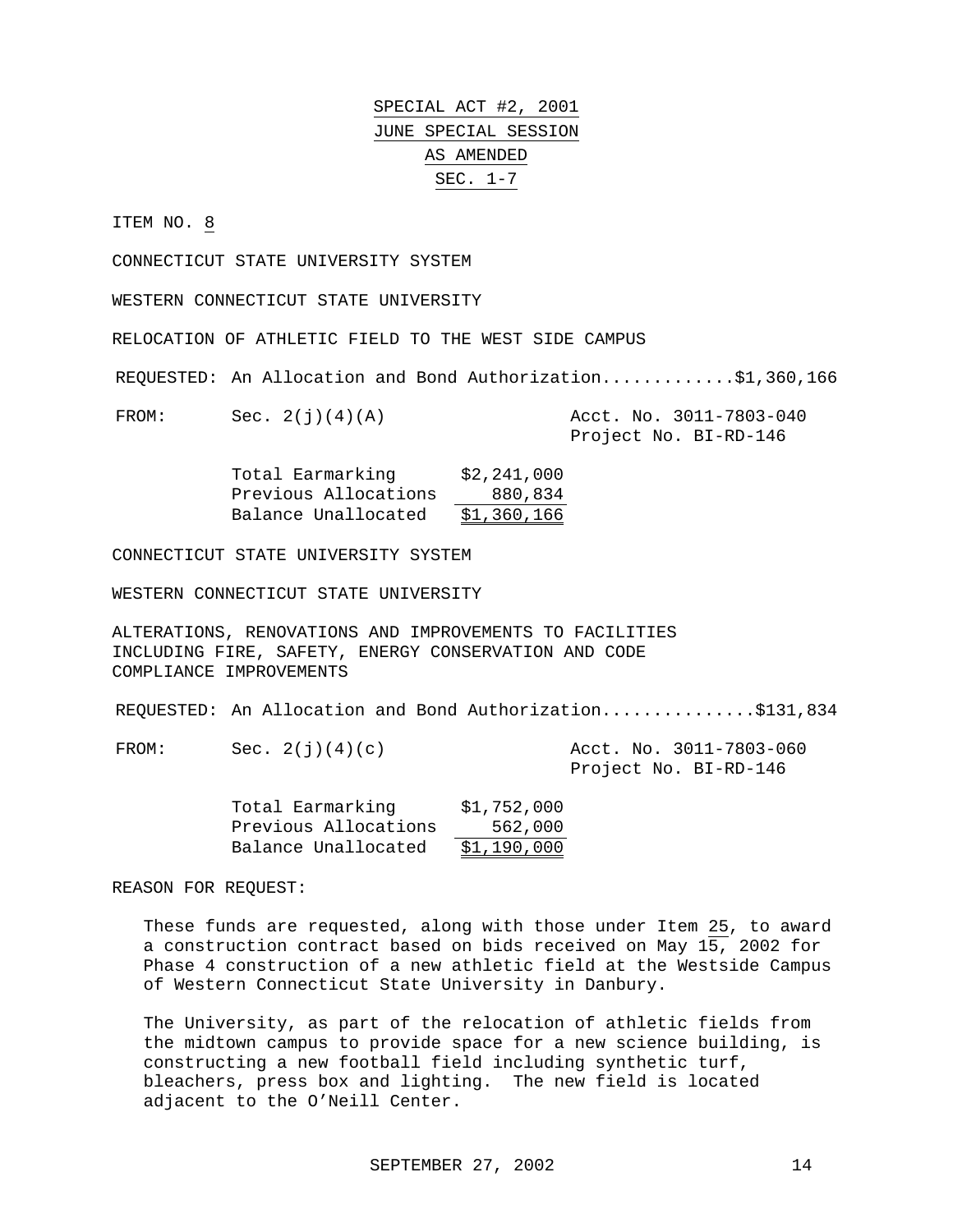ITEM NO.  $\underline{8}$  (Cont'd.)

Funds are requested as follows:

|                    |             | Previous    |              |
|--------------------|-------------|-------------|--------------|
|                    |             | Funding     | This Request |
| Construction (Bid) | \$4,592,025 | \$2,740,525 | \$1,851,500  |
| Contingency        | 283,909     | 143,409     | 140,500      |
| Architect's Fee    | 366,900     | 366,900     |              |
| Survey/Borings     | 25,000      | 25,000      |              |
| DPW Fee            | 10,000      | 10,000      |              |
| Total              | \$5,277,834 | \$3,285,834 | \$1,992,000  |

Financing:

| S.A. 01-2, Sec. 2(j)(4)(A), This Request \$1,360,166  |             |
|-------------------------------------------------------|-------------|
| Previous Funding 880,834                              | \$2,241,000 |
| S.A. $01-2$ , Sec. $2(j)(4)(c)$ , This Request        | 131,834     |
| P.A. $00-167$ , Sec. $2(C)(3)$ . Previous Funding     | 447,000     |
| P.A. 99-242, Sec. $21(k)(5)(A)$ , Item No. 25         | 500,000     |
| P.A. $99-242$ , Sec. $21(k)(5)(B)$ , Previous Funding | 1,595,000   |
| P.A. 99-242, Sec. $2(1)(5)(B)$ , Previous Funding     | 300,000     |
| P.A. 99-242, Sec. $2(1)(5)(C)$ , Previous Funding     | 63,000      |
| Total                                                 | \$5,277,834 |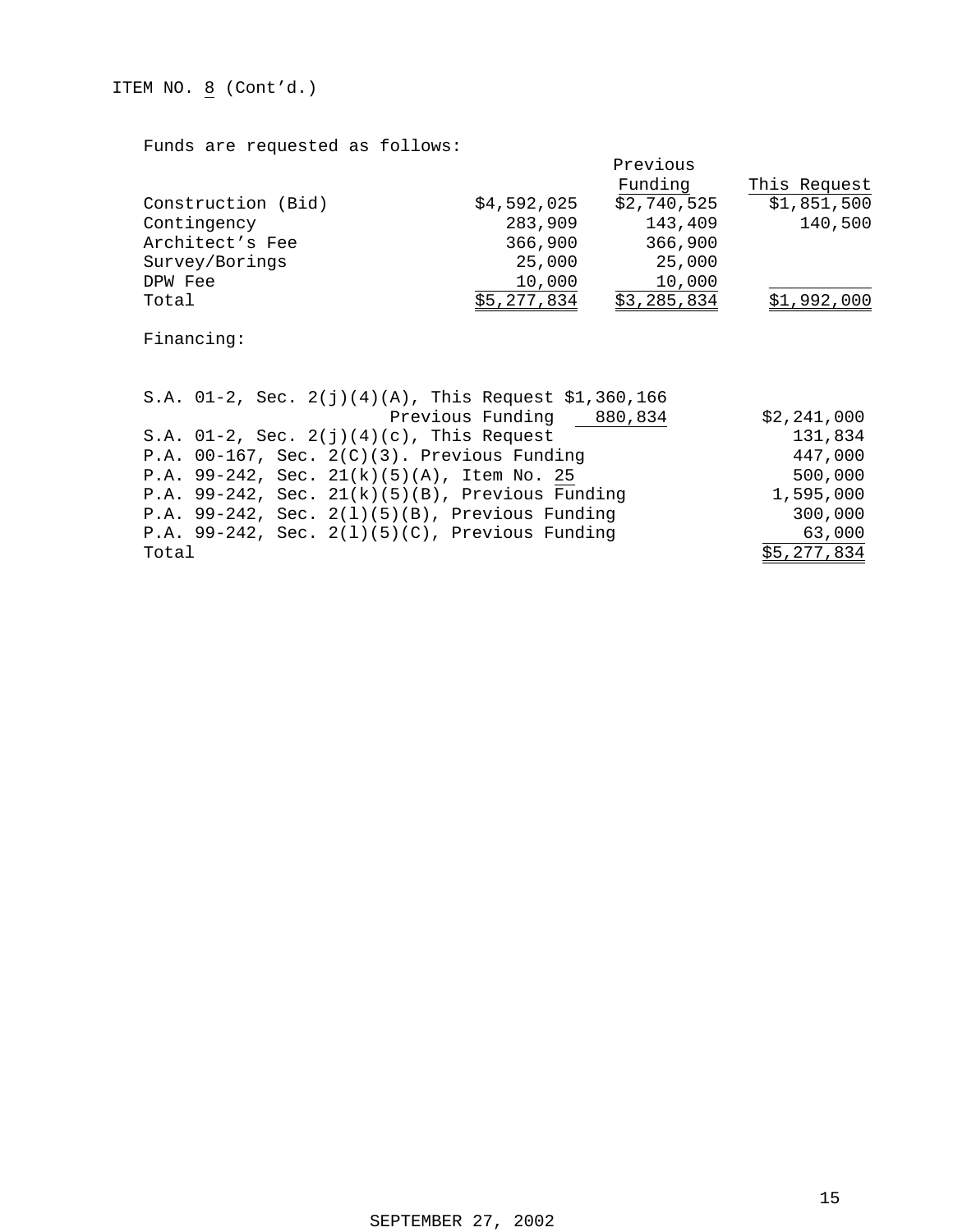#### ITEM NO. 9

CONNECTICUT STATE UNIVERSITY SYSTEM

WESTERN CONNECTICUT STATE UNIVERSITY

ALTERATIONS, RENOVATIONS AND IMPROVEMENTS TO FACILITIES INCLUDING FIRE, SAFETY, ENERGY CONSERVATION AND CODE COMPLIANCE IMPROVEMENTS

REQUESTED: An Allocation and Bond Authorization.................\$823,166

FROM: Sec. 2(j)(4)(C) Acct. No. 3011-7803-060

Project No. BI-RD-2000

| Total Earmarking     | \$1,752,000 |
|----------------------|-------------|
| Previous Allocations | 562,000     |
| Balance Unallocated  | \$1,190,000 |

REASON FOR REQUEST:

These funds are requested to finance various alterations and improvements to general fund supported buildings at Western Connecticut State University in Danbury as detailed below.

| Projects                                     | Estimated Costs |
|----------------------------------------------|-----------------|
| O'Neill Center Air Conditioning              | \$100,000       |
| Athletic Stadium Bleachers                   | 300,000         |
| Renovations - Westside Computer Center       | 125,000         |
| Renovations - Ives Auditorium                | 100,000         |
| Renovations - White Hall Bathrooms           | 135,000         |
| Emergency/Minor Capital Projects - As Needed | 63,166          |
| Total, This Request                          | \$823,166       |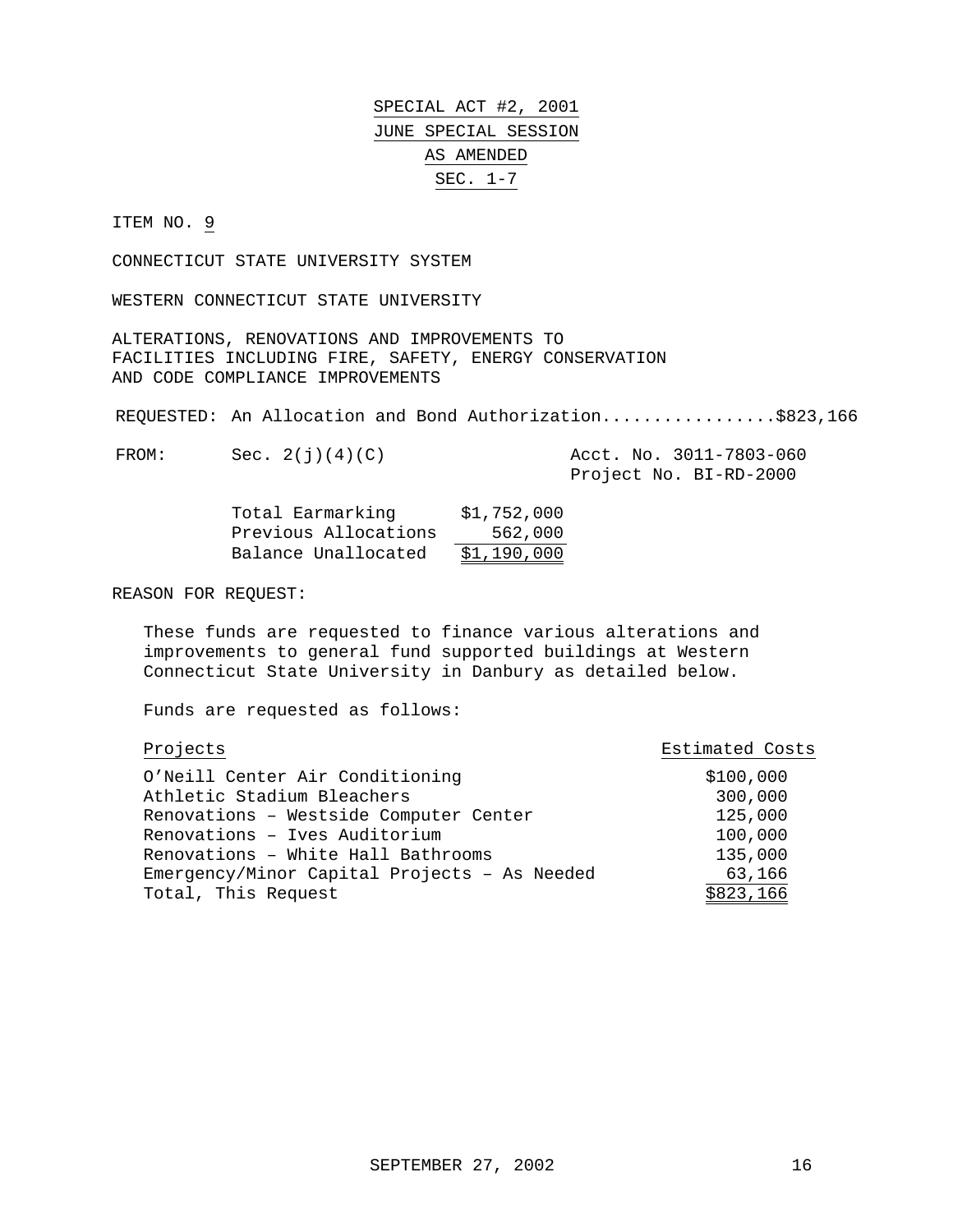ITEM NO. 10

CONNECTICUT STATE UNIVERSITY SYSTEM

EASTERN CONNECTICUT STATE UNIVERSITY

ALTERATIONS, RENOVATIONS AND IMPROVEMENTS TO FACILITIES INCLUDING FIRE, SAFETY, ENERGY CONSERVATION AND CODE COMPLIANCE IMPROVEMENTS

REQUESTED: An Allocation and Bond Authorization.................\$586,595

FROM: Sec. 2(j)(5)(A) Acct. No. 3011-7805-040

Project No. BI-RW-2000

| Total Earmarking     | \$1,364,000 |
|----------------------|-------------|
| Previous Allocations | 510,405     |
| Balance Unallocated  | \$853,595   |

REASON FOR REQUEST:

These funds are requested to finance various alterations and improvements to general fund supported buildings at Eastern Connecticut State University in Willimantic as detailed below.

| Projects                                          | Estimated Costs |
|---------------------------------------------------|-----------------|
| Shafer Hall Renovation                            | \$175,000       |
| Campus Wide Landscaping                           | 50,000          |
| Campus Wide Utility Improvements                  | 100,000         |
| Campus Wide Walkway and Road Improvements/Signage | 120,000         |
| Campus Wide Classroom Improvements                | 91,595          |
| Emergency/Minor Capital Projects-As Needed        | 50,000          |
| Total, This Request                               | \$586,595       |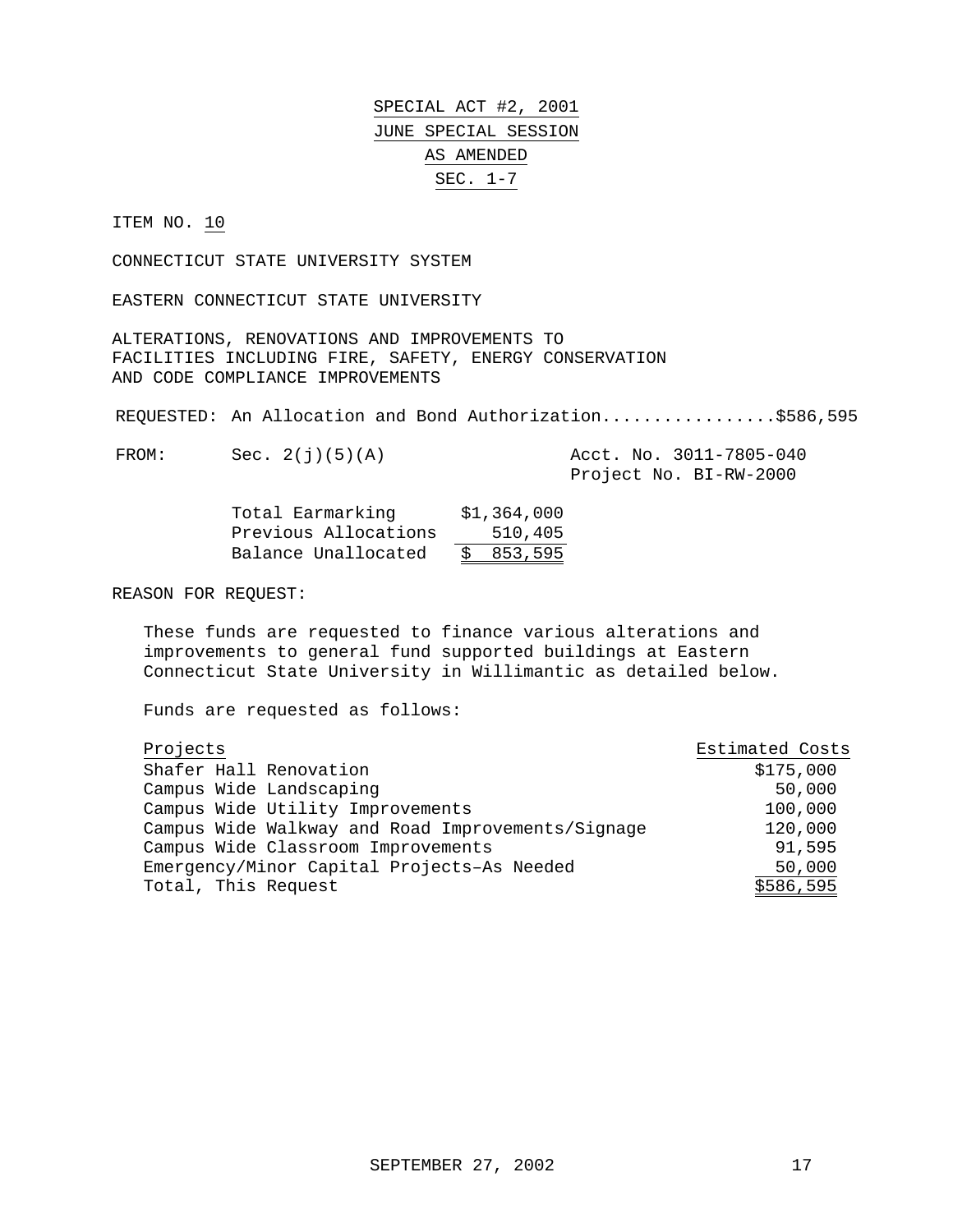ITEM NO. 11

DEPARTMENT OF ENVIRONMENTAL PROTECTION

GRANTS-IN-AID OR LOANS TO MUNICIPALITIES FOR ACQUISITION OF LAND, FOR PUBLIC PARKS, RECREATIONAL AND WATER QUALITY IMPROVEMENTS, WATER MAINS, AND WATER POLLUTION CONTROL FACILITIES, INCLUDING SEWER PROJECTS, PROVIDED (A) NOT MORE THAN \$5,000,000 OF SAID AMOUNT SHALL BE USED TO ABATE POLLUTION FROM COMBINED SEWER AND STORMWATER RUNOFF OVERFLOWS TO THE CONNECTICUT RIVER, (B) NOT MORE THAN \$2,000,000 OF SAID AMOUNT SHALL BE USED FOR ENVIRONMENTAL REMEDIATION AT A SCHOOL IN SOUTHINGTON, INCLUDING ANY EXPENSES INCURRED AFTER JULY 1, 2000, (C) NOT MORE THAN \$1,500,000 OF SAID AMOUNT SHALL BE USED FOR ENVIRONMENTAL REMEDIATION AT A SCHOOL IN HAMDEN, INCLUDING ANY EXPENSES INCURRED AFTER JULY 1,2000, (D) NOT MORE THAN \$500,000 OF SAID AMOUNT SHALL BE USED TO PROVIDE POTABLE WATER FOR A SCHOOL IN VERNON, AND (E) NOT MORE THAN \$750,000 OF SAID AMOUNT SHALL BE USED FOR ASBESTOS CLEAN-UP AND REMOVAL IN SCHOOLS LOCATED IN BROOKFIELD INCLUDING ANY EXPENSES INCURRED AFTER JULY 1, 2002

VARIOUS

|       | REQUESTED: An Allocation and Bond                               |                                           | Authorization (to Agency)\$950,000 |
|-------|-----------------------------------------------------------------|-------------------------------------------|------------------------------------|
| FROM: | Sec. $9(b)(1)$                                                  |                                           | Acct. No. 1873-3100-171            |
|       | Total Earmarking<br>Previous Allocations<br>Balance Unallocated | \$17,000,000<br>4,636,284<br>\$12,363,716 |                                    |

REASON FOR REQUEST:

These funds are requested to provide grants-in-aid to municipalities for various projects as detailed below.

This Request

I. Town of Brookfield: These funds are requested to provide a grant-in-aid to the Town of Brookfield for the clean-up and removal of asbestos in schools located in Brookfield.

Funds are requested as follows: State Grant, This Request  $$750,000$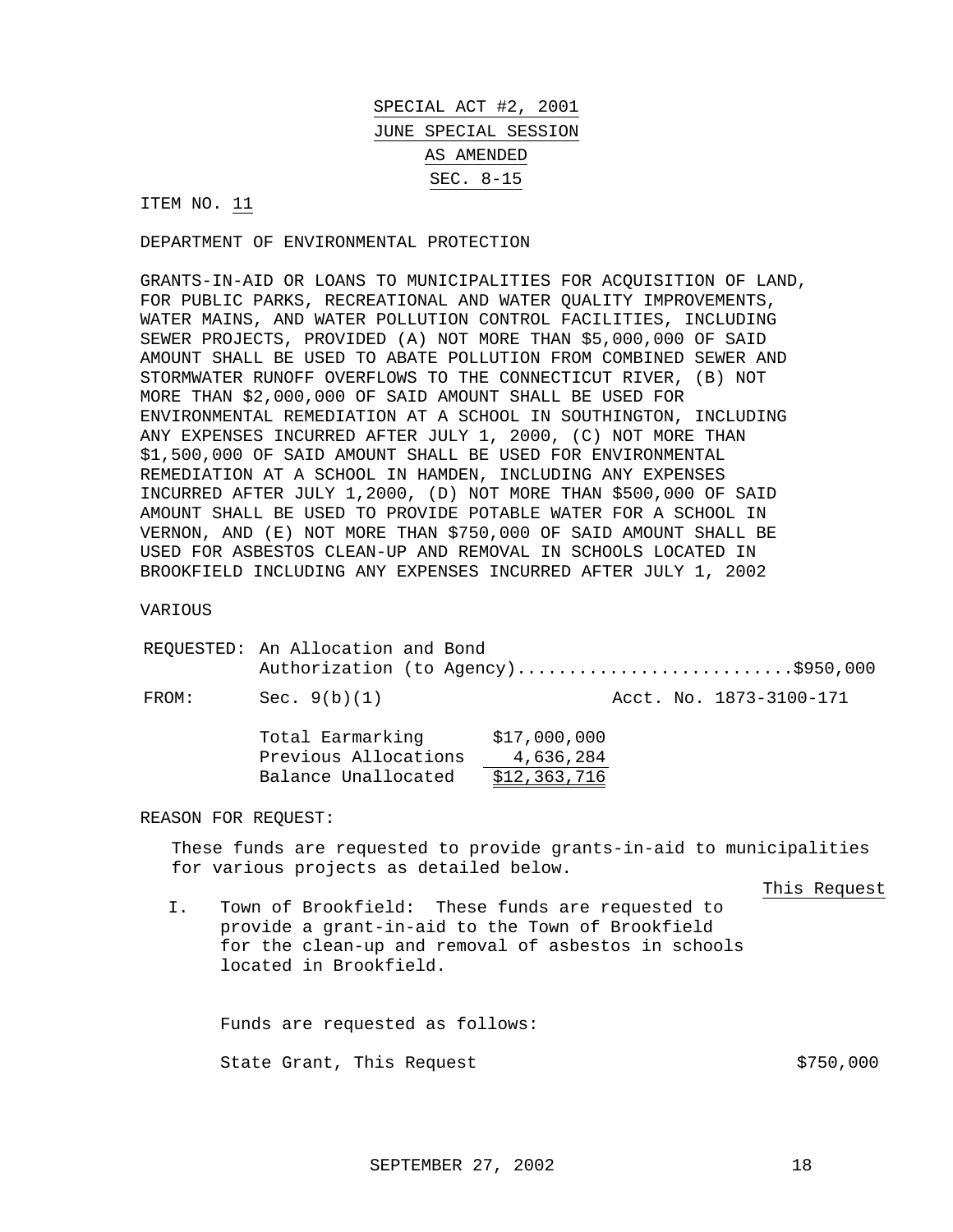#### This Request

II. Town of Cromwell: These funds are requested to provide a grant-in-aid to the Town of Cromwell for youth recreation programs. The funds will be used for the construction of a skate park at Watrous Park and football field improvements at Pierson Park.

Funds are requested as follows:

State Grant, This Request 100,000

III. Town of Coventry: These funds are requested to provide a grant-in-aid to the Town of Coventry on behalf of Almada Lodge Times Farm Camp Corp. (aka Channel 3 Kids Camp), located at 73 Times Farm Road in Coventry. The grant will be used to plan, develop, and install a new water supply system for the Channel 3 Kids Camp to replace the septic system.

The Camp, in addition to providing an outdoor educational camping experience for underprivileged and underserved urban youth throughout Connecticut, also provides programs to develop social behavior, self-esteem, violence prevention, and crime prevention.

Funds are requested as follows: State Grant, This Request 100,000

Total Grants-in-aid, This Request  $$950,000$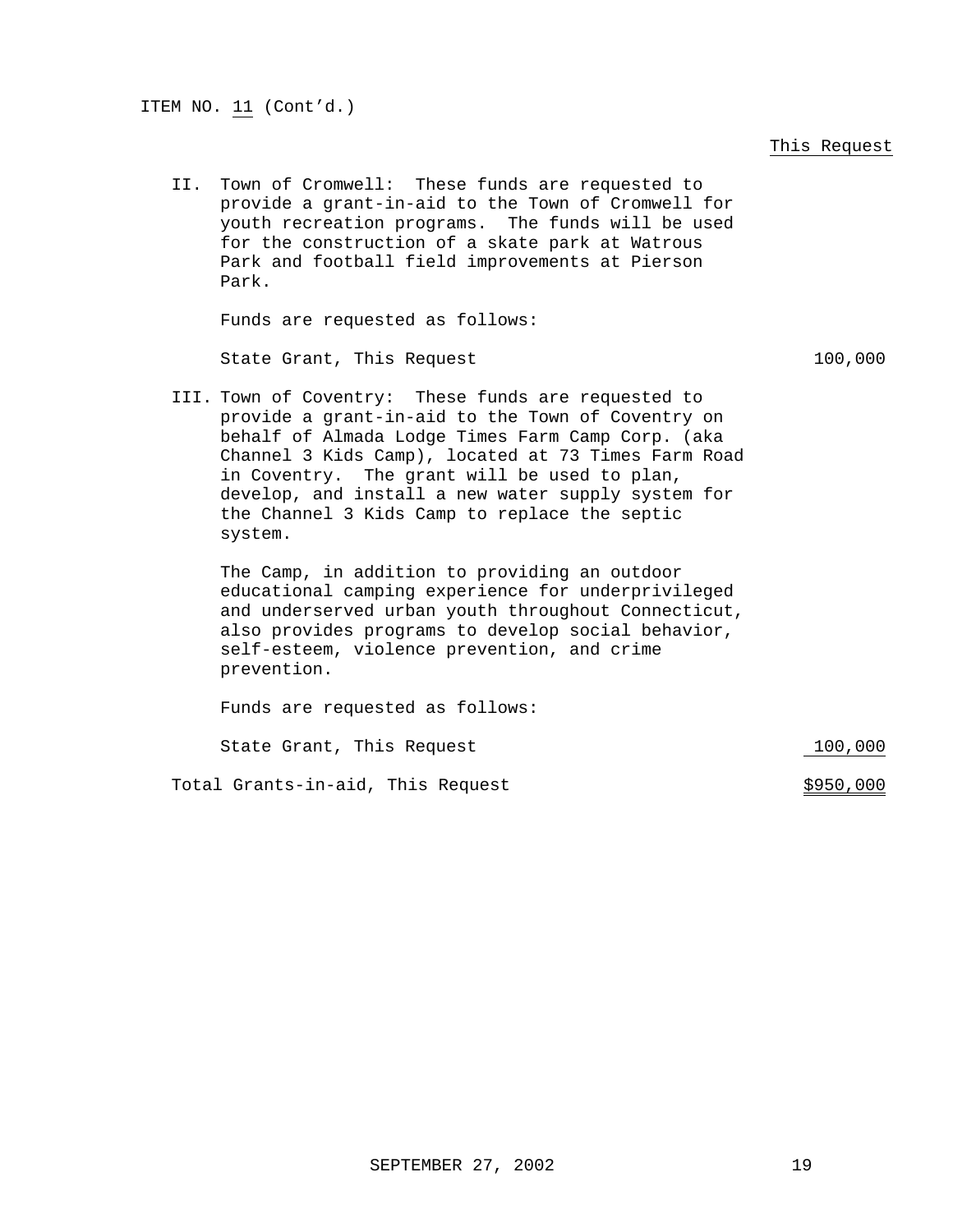ITEM NO. 12

DEPARTMENT OF SOCIAL SERVICES

GRANTS-IN-AID FOR NEIGHBORHOOD FACILITIES, CHILD CARE PROJECTS, ELDERLY CENTERS, SHELTER FACILITIES FOR VICTIMS OF DOMESTIC VIOLENCE, EMERGENCY SHELTERS AND RELATED FACILITIES FOR THE HOMELESS, MULTI-PURPOSE HUMAN RESOURCE CENTERS AND FOOD DISTRIBUTION FACILITIES

REQUESTED: An Allocation and Bond Authorization  $(to \text{ Agency})$   $$50,000$ 

FROM: Sec. 9(h) Acct. No. 1873 6100 154 Project No. 6100 03 0260

| Total Earmarking     | \$3,500,000 |
|----------------------|-------------|
| Previous Allocations | 810,000     |

Balance Unallocated \$2,690,000

REASON FOR REQUEST:

These funds are requested to provide a grant-in-aid to the YMCA of Stamford, Inc., a 501(c)(3) nonprofit organization, on behalf of the Yerwood Center, Inc., to assist in the costs associated with renovations and expansion of the Yerwood Center.

This project consists of improvements and expansion of the locker rooms and bathrooms. Through a partnership agreement with the Stamford YMCA, the Yerwood Center operates the after school programs of the YMCA and will expand the number of programs following this renovation project. Currently the after school program serves 100 young persons.

| Funds are requested as follows: |           |
|---------------------------------|-----------|
| Total Project Cost              | \$196,000 |
| Less: Contributions             | 146,000   |
| State Grant, This Request       | \$50,000  |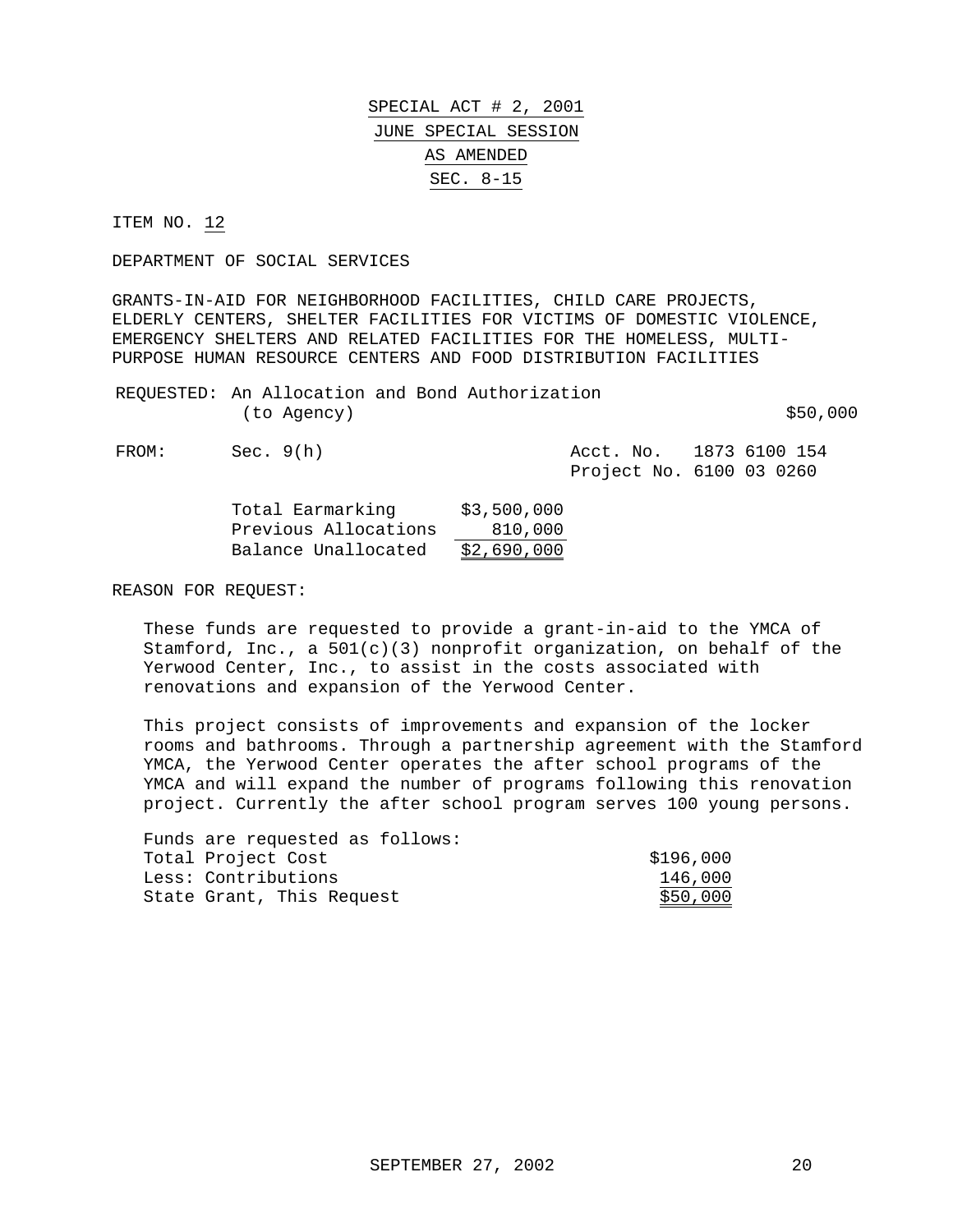In accordance with Section 15 of S.A. 01-2, ". . .any grant-in-aid . . .which is made to any entity which is not a political subdivision of the state, the contract entered into pursuant to section 9 of this act shall provide that if the premises for which such grant-in-aid was made ceases, within ten years of the date of such grant, to be used as a facility for which such grant was made, an amount equal to the amount of such grant, minus ten per cent for each full year which has elapsed since the date of such grant, shall be repaid to the state and that a lien shall be placed on such land in favor of the state to ensure that such amount will be repaid in the event of such change in use, except that if the premises for which such grant-in-aid was made are owned by the state, a municipality or a housing authority, no lien shall be placed."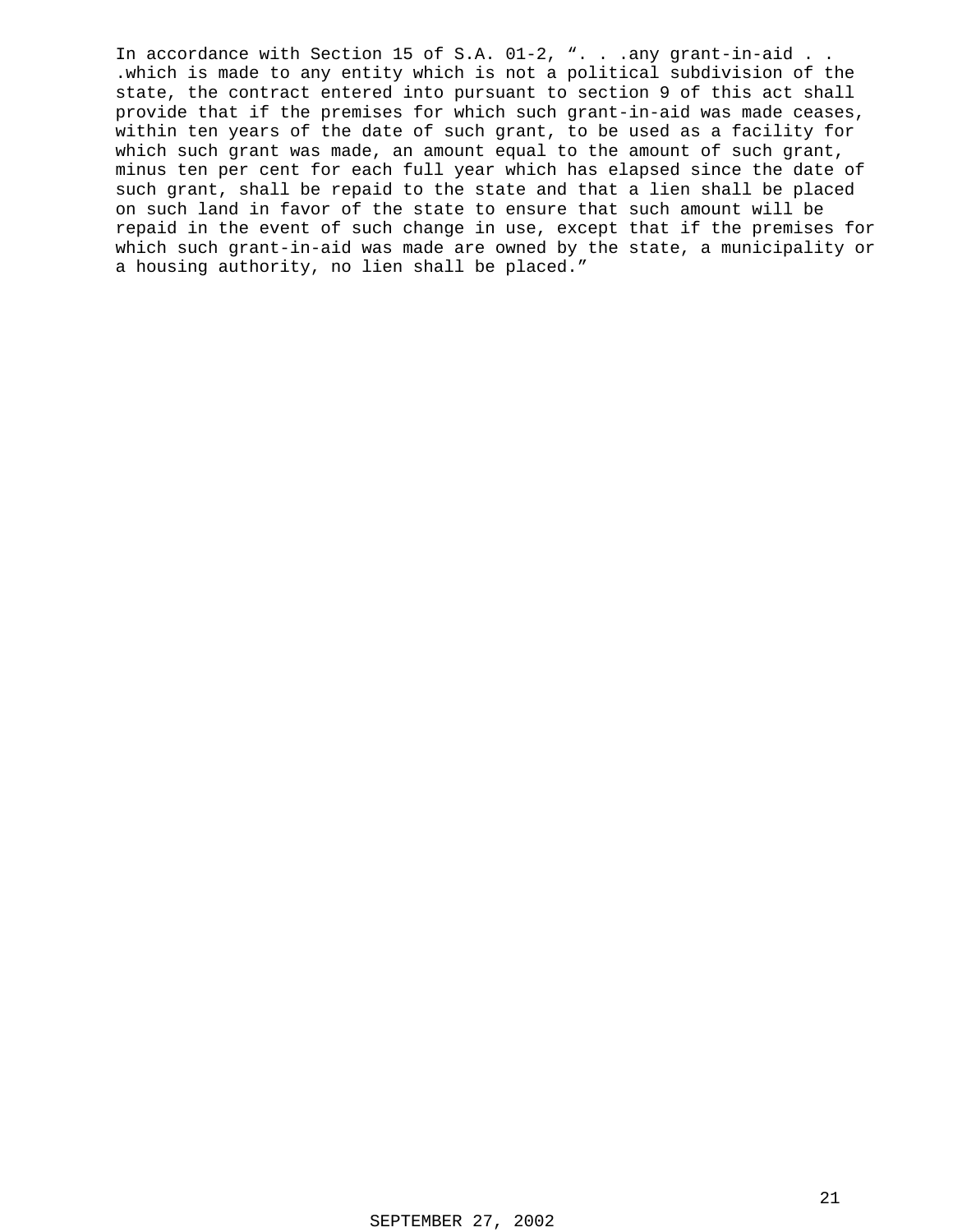ITEM NO. 13

DEPARTMENT OF PUBLIC WORKS

REMOVAL OR ENCAPSULATION OF ASBESTOS IN STATE-OWNED BUILDINGS

REQUESTED: An Allocation and Bond Authorization...............\$2,500,000

FROM: Sec. 17(a)(2) Acct. No. 3021-1326-020 Project No. BI-2B-1000

| Total Earmarking     | \$5,000,000 |
|----------------------|-------------|
| Previous Allocations | $-0-$       |
| Balance Unallocated  | \$5,000,000 |

REASON FOR REQUEST:

These funds are requested to finance the estimated costs of the ongoing Statewide Asbestos Abatement Program. These funds are expended in support of ongoing renovation and repair projects statewide.

|                     | Estimated Costs |
|---------------------|-----------------|
| Construction (Est)  | \$1,875,000     |
| Design/Monitoring   | 500,000         |
| DPW Fee             | 125,000         |
| Total, This Request | \$2,500,000     |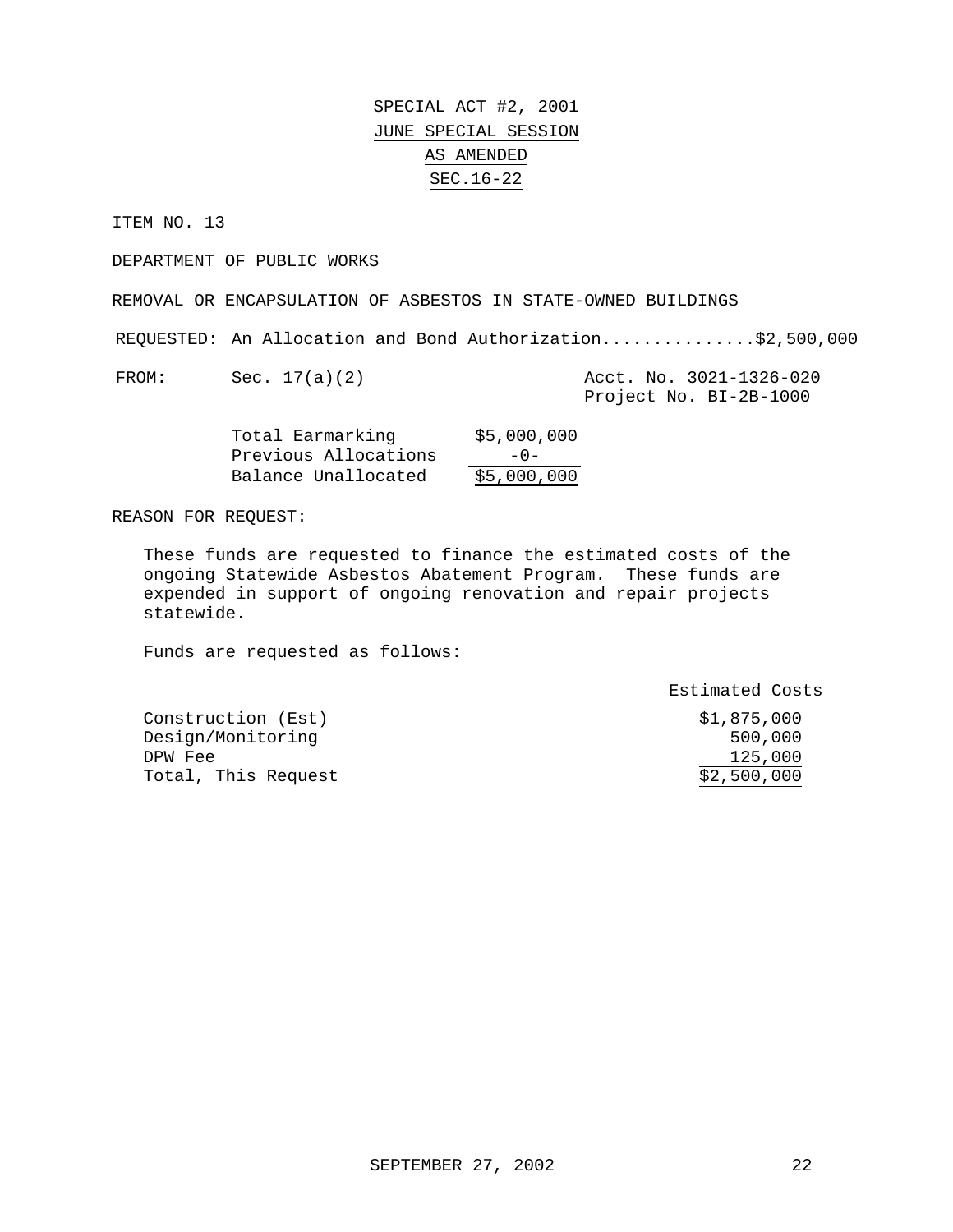#### ITEM NO. 14

COMMUNITY-TECHNICAL COLLEGE SYSTEM

ALL COMMUNITY-TECHNICAL COLLEGES

NEW AND REPLACEMENT INSTRUCTION, RESEARCH AND/OR LABORATORY EQUIPMENT

REQUESTED: An Allocation and Bond Authorization...............\$9,000,000

FROM: Sec. 17(f)(1)(A) Acct. No. 3021-7701-010

| Total Earmarking     | \$9,000,000 |
|----------------------|-------------|
| Previous Allocations | $-0-$       |
| Balance Unallocated  | \$9,000,000 |

REASON FOR REQUEST:

These funds are requested to finance the purchase of equipment for the Community-Technical College System as detailed below.

| Location            | Estimated Costs |
|---------------------|-----------------|
| Asnuntuck           | 138,872<br>\$   |
| Capital             | 3,283,811       |
| Gateway             | 410,608         |
| Housatonic          | 337,917         |
| Manchester          | 1,466,500       |
| Middlesex           | 208,084         |
| Naugatuck Valley    | 473,729         |
| Northwestern        | 150,889         |
| Norwalk             | 458,021         |
| Quinebaug           | 144,062         |
| Three Rivers        | 322,730         |
| Tunxis              | 304,777         |
| System Office       | 1,300,000       |
| Total, This Request | \$9,000,000     |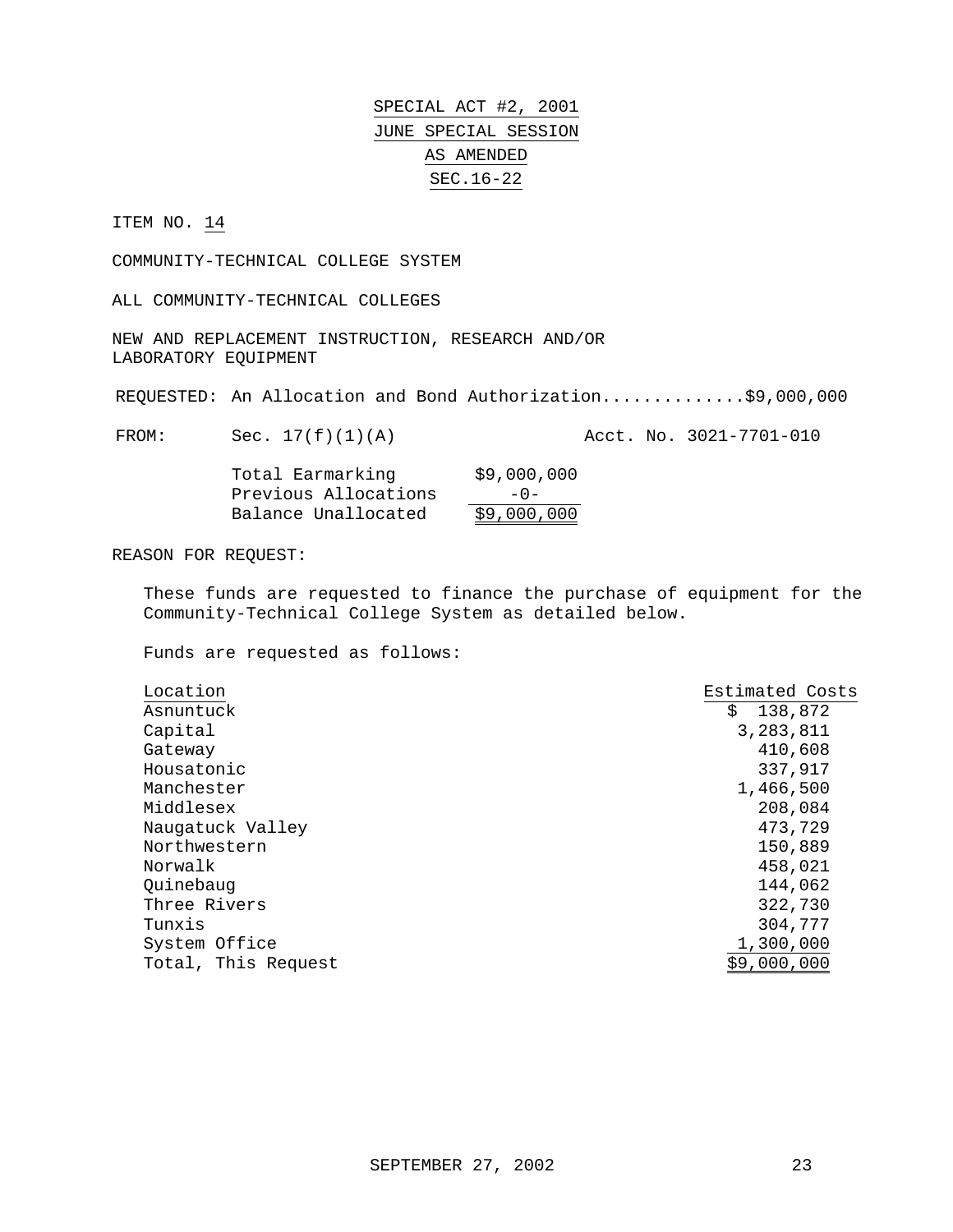ITEM NO. 15

COMMUNITY-TECHNICAL COLLEGE SYSTEM

ALL COMMUNITY-TECHNICAL COLLEGES

SYSTEM TECHNOLOGY INITIATIVE

REQUESTED: An Allocation and Bond Authorization..............\$5,000,000

FROM: Sec. 17(f)(1)(C) Acct. No. 3021-7701-030

| Total Earmarking     | \$5,000,000 |
|----------------------|-------------|
| Previous Allocations | $-0-$       |
| Balance Unallocated  | \$5,000,000 |

REASON FOR REQUEST:

These funds are requested to finance the purchase of technology and telecommunications equipment and related technology infrastructure improvements for the Community-Technical College System as detailed below.

| Location            | Estimated Costs |
|---------------------|-----------------|
| Asnuntuck           | \$<br>204,339   |
| Capital             | 313,675         |
| Gateway             | 412,987         |
| Housatonic          | 371,386         |
| Manchester          | 466,895         |
| Middlesex           | 250,234         |
| Naugatuck Valley    | 467,526         |
| Northwestern        | 208,128         |
| Norwalk             | 464,950         |
| Ouinebaug           | 196,427         |
| Three Rivers        | 322,232         |
| Tunxis              | 321,221         |
| System Office       | 1,000,000       |
| Total, This Request | \$5,000,000     |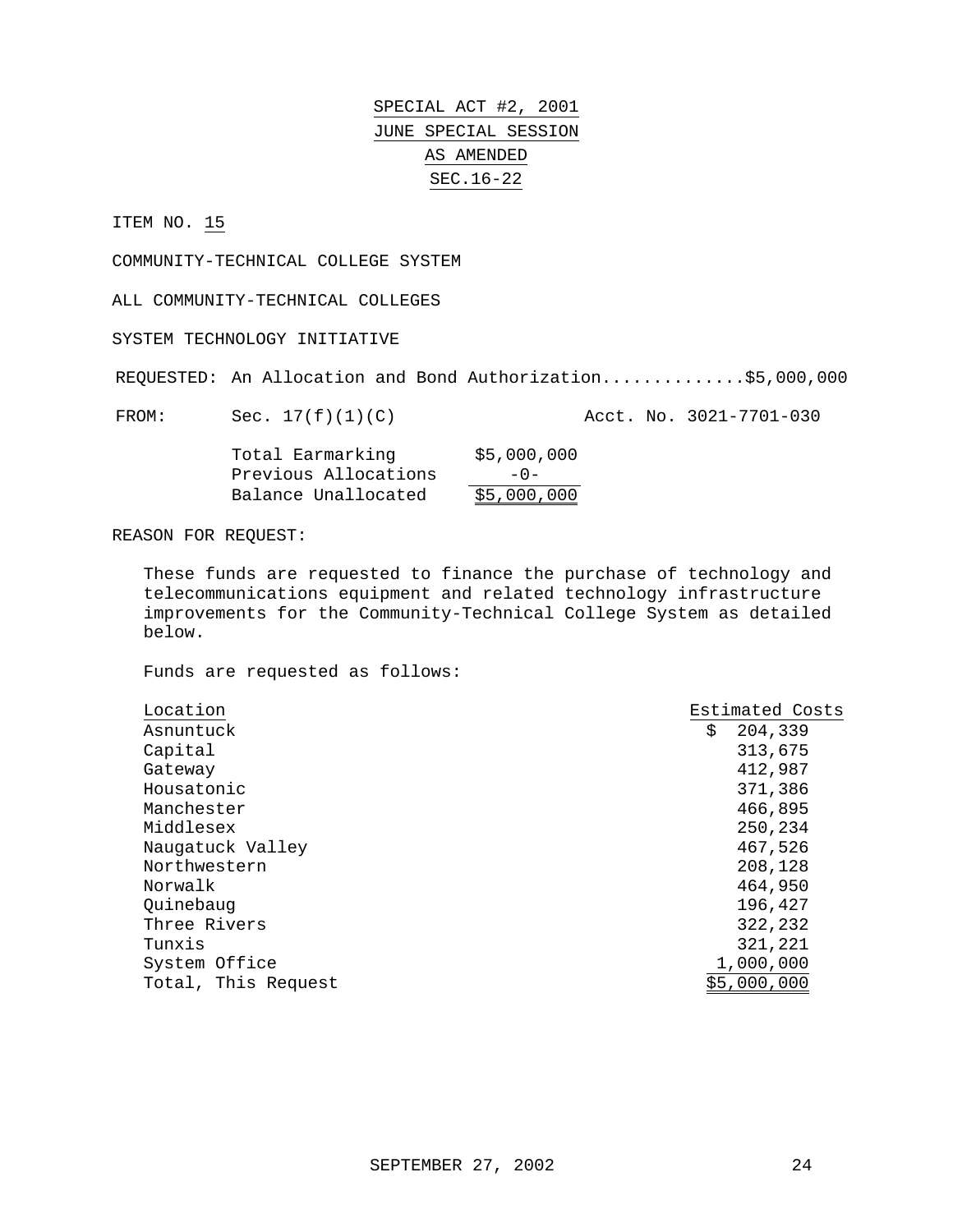ITEM NO. 16

CONNECTICUT STATE UNIVERSITY SYSTEM

ALL UNIVERSITIES

NEW AND REPLACEMENT INSTRUCTION, RESEARCH, LABORATORY AND PHYSICAL PLANT AND ADMINISTRATIVE EQUIPMENT

REQUESTED: An Allocation and Bond Authorization..............\$5,000,000

FROM: Sec.  $17(q)(1)(A)$  Acct. No.  $3021-7801-010$ 

| Total Earmarking     | \$10,000,000 |
|----------------------|--------------|
| Previous Allocations | $-0-$        |
| Balance Unallocated  | \$10,000,000 |

REASON FOR REQUEST:

These funds are requested to finance the purchase of new and replacement equipment for the Connecticut State University System.

|                     | Estimated Costs |
|---------------------|-----------------|
| Central             | 900,000<br>Ŝ    |
| Southern            | 900,000         |
| Eastern             | 600,000         |
| Western             | 600,000         |
| System Office       | 2,000,000       |
| Total, This Request | \$5,000,000     |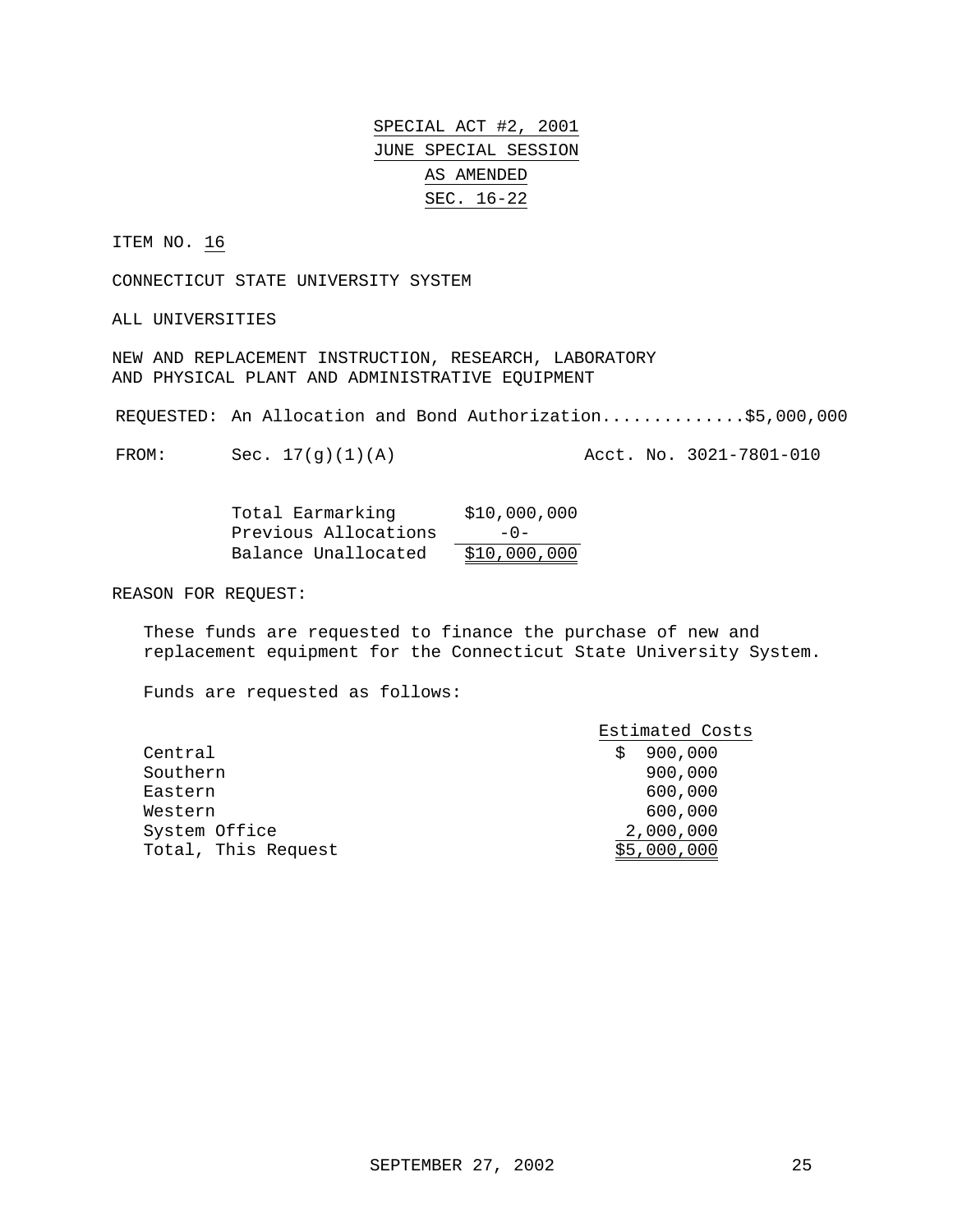ITEM NO. 17

CONNECTICUT STATE UNIVERSITY SYSTEM

SOUTHERN CONNECTICUT STATE UNIVERSITY

ADDITION AND RENOVATIONS TO BULEY LIBRARY

REQUESTED: An Allocation and Bond Authorization...............\$2,588,118

| <b>FROM:</b> |  |
|--------------|--|
|              |  |

| FROM: | Sec. $17(g)(3)$ |  | Acct. No. 3021-7804-030 |
|-------|-----------------|--|-------------------------|
|       |                 |  | Project No.: BI-RS-2225 |

| Total Earmarking     | \$4,000,000 |
|----------------------|-------------|
| Previous Allocations | $-0-$       |
| Balance Unallocated  | \$4,000,000 |

REASON FOR REQUEST:

These funds are requested to finance supplemental design costs for additions and renovations to Buley Library at Southern Connecticut State University in New Haven.

This project consists of a 135,430 sq. ft. addition and renovation of the existing five-story 109,461 sq. ft. facility constructed in 1968.

|                                                   |              | Previous Funding This Request |             |
|---------------------------------------------------|--------------|-------------------------------|-------------|
| Construction (Est)                                | \$44,779,000 |                               |             |
| Contingency                                       | 4,477,900    |                               |             |
| Architect's Fee                                   | 4,460,442    | \$2,360,442                   | \$2,100,000 |
| Survey/Borings                                    | 35,000       | 35,000                        |             |
| Telecommunications                                | 1,726,800    |                               |             |
| Construction Admin.                               | 2,134,000    | 386,770                       | 150,000     |
| Permits                                           | 6,188        |                               |             |
| Testing/Inspection                                | 148,000      |                               |             |
| Third Party Review                                | 113,118      |                               | 113,118     |
| Relocation Costs                                  | 225,000      |                               |             |
| MEP Commissioning                                 | 156,730      |                               |             |
| Programming Study                                 | 56,600       | 56,600                        |             |
| Equipment                                         | 3,582,450    |                               |             |
| Art                                               | 377,000      | 38,000                        |             |
| DPW Fee                                           | 1,469,772    | 293,188                       | 225,000     |
| Total, This Request                               | \$63,748,000 | \$3,170,000                   | \$2,588,118 |
| Financing:                                        |              |                               |             |
| S.A. $01-2$ , Sec. $17(g)(3)$ , This Request      |              |                               | \$2,588,118 |
| P.A. 99-242, Sec. $2(1)(4)(C)$ , Previous Funding |              |                               | 3,020,000   |
| P.A. $98-9$ , Sec. $2(e)(1)$ , Previous Funding   |              |                               | 150,000     |
| Total                                             |              |                               | \$5,758,118 |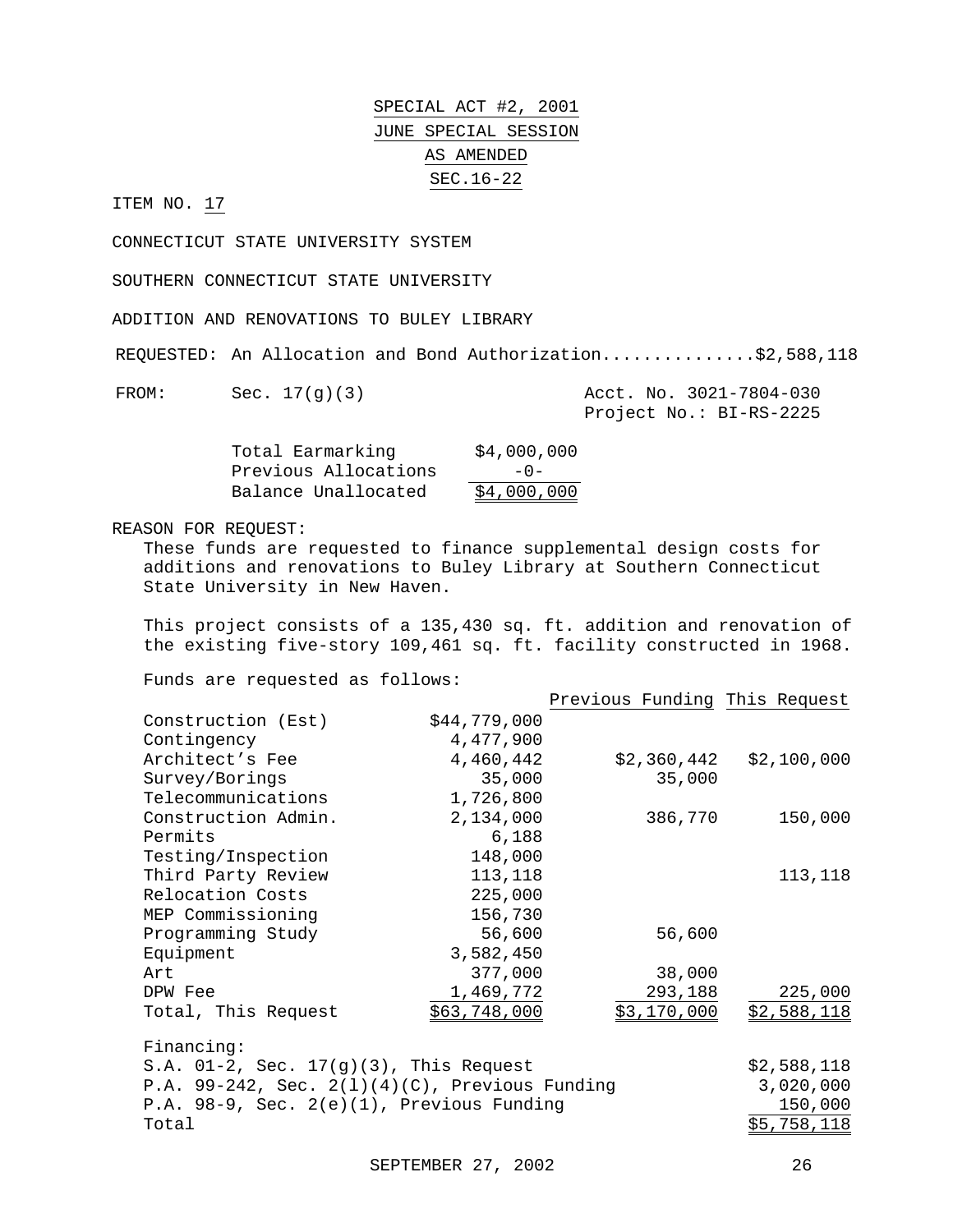ITEM NO. 18

DEPARTMENT OF ENVIRONMENTAL PROTECTION

GRANTS-IN-AID FOR ACQUISITION OF OPEN SPACE FOR CONSERVATION AND RECREATION PURPOSES

REQUESTED: An Allocation and Bond Authorization (to Agency).......................\$6,500,000

FROM: Sec. 28(b)(2) Acct. No. 1873-3100-176

| Total Earmarking     | \$13,000,000 |
|----------------------|--------------|
| Previous Allocations | $-0-$        |
| Balance Unallocated  | \$13,000,000 |

REASON FOR REQUEST:

These funds are requested to provide supplemental funding for the municipal open space grant-in-aid program established under Sections 7- 131d to 7-131g, inclusive, of the general statutes, as amended.

The funds will be used to provide grants to municipalities, nonprofit land conservation organizations and water companies to acquire land or permanent interest in land for open space and watershed protection. Properties acquired under this program will have a conservation and public access restriction placed on the land. The easement/restriction will, where allowable, ensure that the land will remain in open space and be accessible to the general public. The easement will run with the land in favor of the State.

All land, or interest in land will be established via an appraisal(s) and appraisal review to establish the fair market value. Approved projects will then receive grants in accordance with Section 7-131d.

On or before the tenth day of each month, the Commissioner of Environmental Protection shall submit a report to the Joint Standing Committee of the General Assembly having cognizance of matters relating to finance, revenue and bonding and to the State Bond Commission which report shall provide information on any acquisition of land or interest in land completed in the previous month by the State, a municipality, water company or nonprofit organization using funds authorized for the Open Space and Watershed Land Acquisition Program established under Section 7-131d of the general statutes, as amended, and the Recreation and Natural Heritage Trust Program established under Sections 23-73 to 23-79, inclusive, of the general statutes.

The release of these funds will be controlled through the allotment process subject to project definition.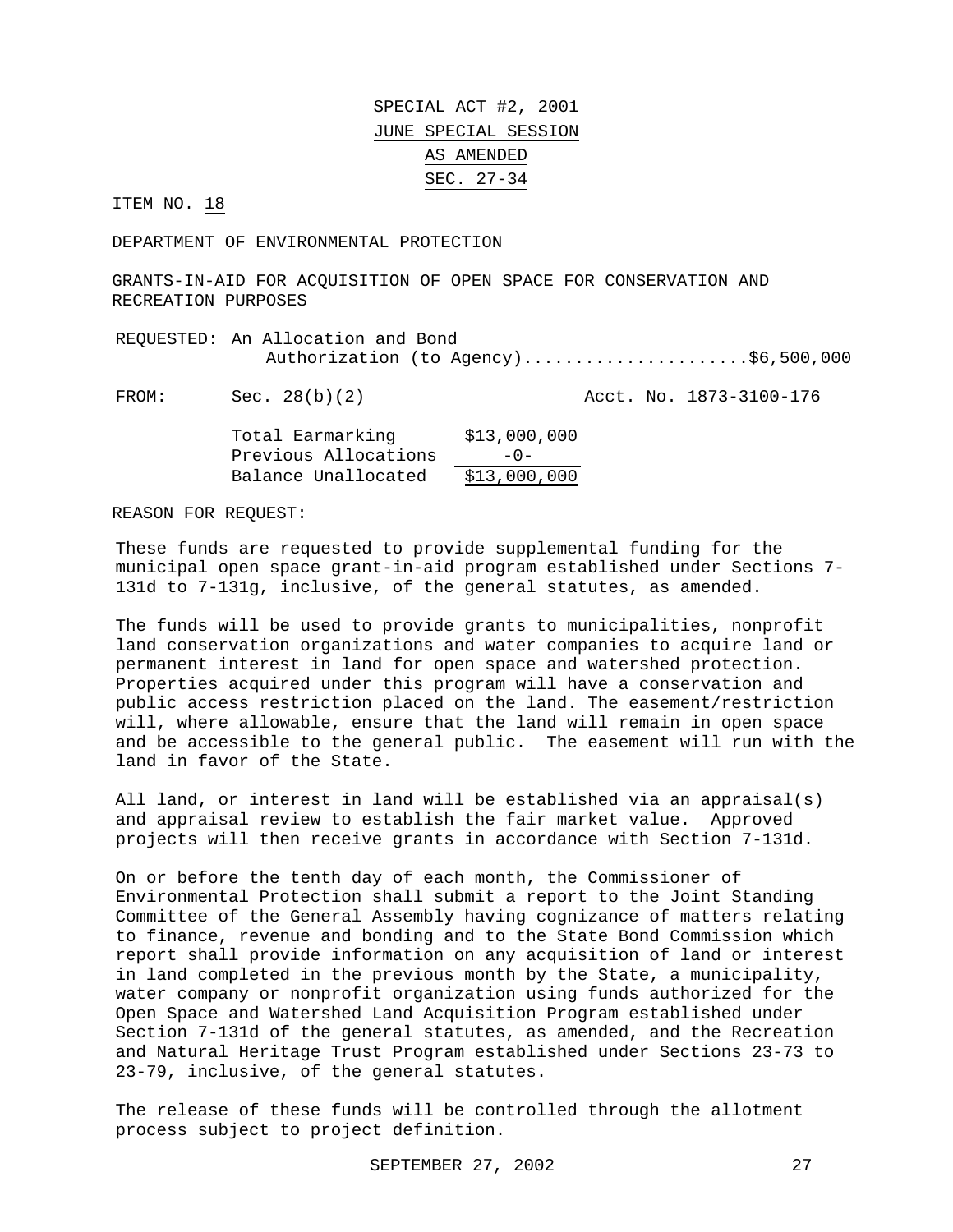ITEM NO. 19

DEPARTMENT OF ECONOMIC AND COMMUNITY DEVELOPMENT

GRANTS-IN-AID TO MUNICIPALITIES AND NONPROFIT ORGANIZATIONS THAT ARE EXEMPT UNDER SECTION 501(C)(3) OF THE INTERNAL REVENUE CODE, FOR CULTURAL AND ENTERTAINMENT-RELATED ECONOMIC DEVELOPMENT PROJECTS, INCLUDING MUSEUMS

|             |  | REQUESTED: An Allocation and Bond Authorization |             |
|-------------|--|-------------------------------------------------|-------------|
| (to Agency) |  |                                                 | \$5,000,000 |
|             |  |                                                 |             |

FROM: Sec. 28(d)(2) Acct. No. 1873 3500 082 Project No. 2000 158 002

| Total Earmarking     | \$5,000,000 |
|----------------------|-------------|
| Previous Allocations | $-0-$       |
| Balance Unallocated  | \$5,000,000 |

REASON FOR REQUEST:

These funds are requested to provide a grant-in-aid to the Connecticut Theatre Foundation, Inc.  $d/b/a$  Westport Country Playhouse, a  $501(c)(3)$ nonprofit organization, to assist in the costs associated with renovations and expansion of the Playhouse.

This project consists of the HVAC, mechanical and structural improvements to meet fire, safety and accessibility standards. These improvements will allow for the Playhouse to be used year round rather than only during the Summer. In addition, these funds will be used for new lobbies, improved seating and acoustics, offices, rest rooms, a restored garden, and enhancement of lighting, the sound system, orchestra pit and the control booth.

| Total Project Cost                | \$30,000,000 |
|-----------------------------------|--------------|
| Less: Contributions and Endowment | 25,000,000   |
| State Grant, This Request         | \$5,000,000  |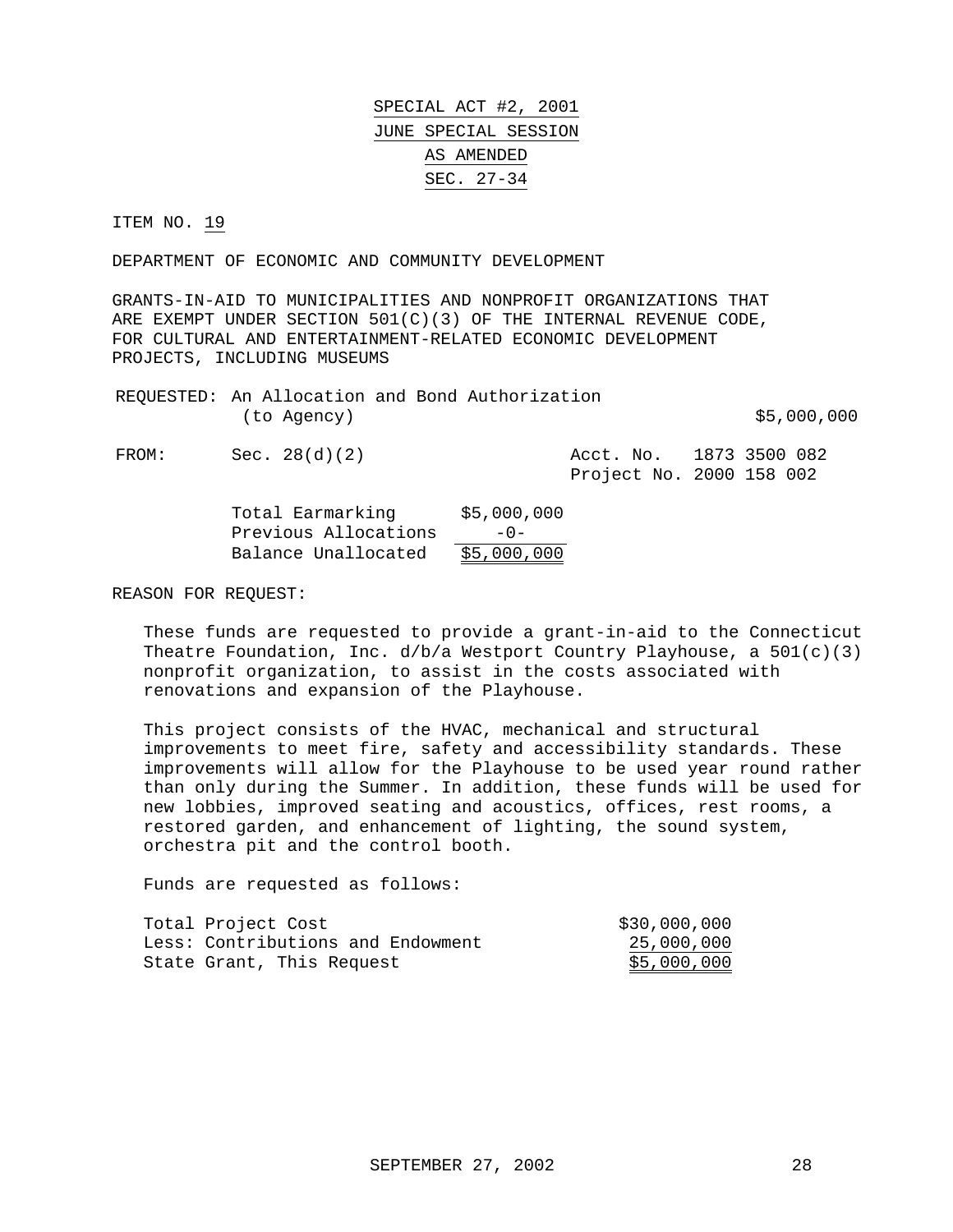PUBLIC ACT #242, 1999 AS AMENDED SEC. 1-7

ITEM NO. 20

DEPARTMENT OF ENVIRONMENTAL PROTECTION

DAM REPAIRS INCLUDING STATE-OWNED DAMS

VARIOUS

REQUESTED: An Allocation and Bond Authorization (to Agency)........................\$535,176

FROM: Sec. 2(f)(4) Acct. No. 3991-3100-040

| Total Earmarking     | \$3,500,000 |
|----------------------|-------------|
| Previous Allocations | 2,798,384   |
| Balance Unallocated  | \$701,616   |

REASON FOR REQUEST:

These funds are requested to finance costs associated with two state-owned dam projects as detailed below.

This Request

I) Hatch Pond Dam, Kent: These funds are requested to undertake repairs to this 61 acre impoundment which provides a significant resource in the area, including a car-top boat launch that the Department of Environmental Protection maintains.

The reconstruction includes replacing the 60-foot long earthen dam that has a concrete weir with a 290-foot long concrete/earthen embankment that will have a 40-foot spillway.

Funds are requested as follows:

Total Project Cost  $$421,176$ Less: Previous Funding: SA 93-2, Sec. 30(d)(2) 15,000 SA 97-1, Sec. 21(g)(4) 10,000 This Request  $\frac{176}{200}$ 

II) Huntington Pond Dam, Redding: These funds are requested to provide for the preparation of bidding documentation and to provide construction inspection and project administration services to repair six dams located in Huntington State Park.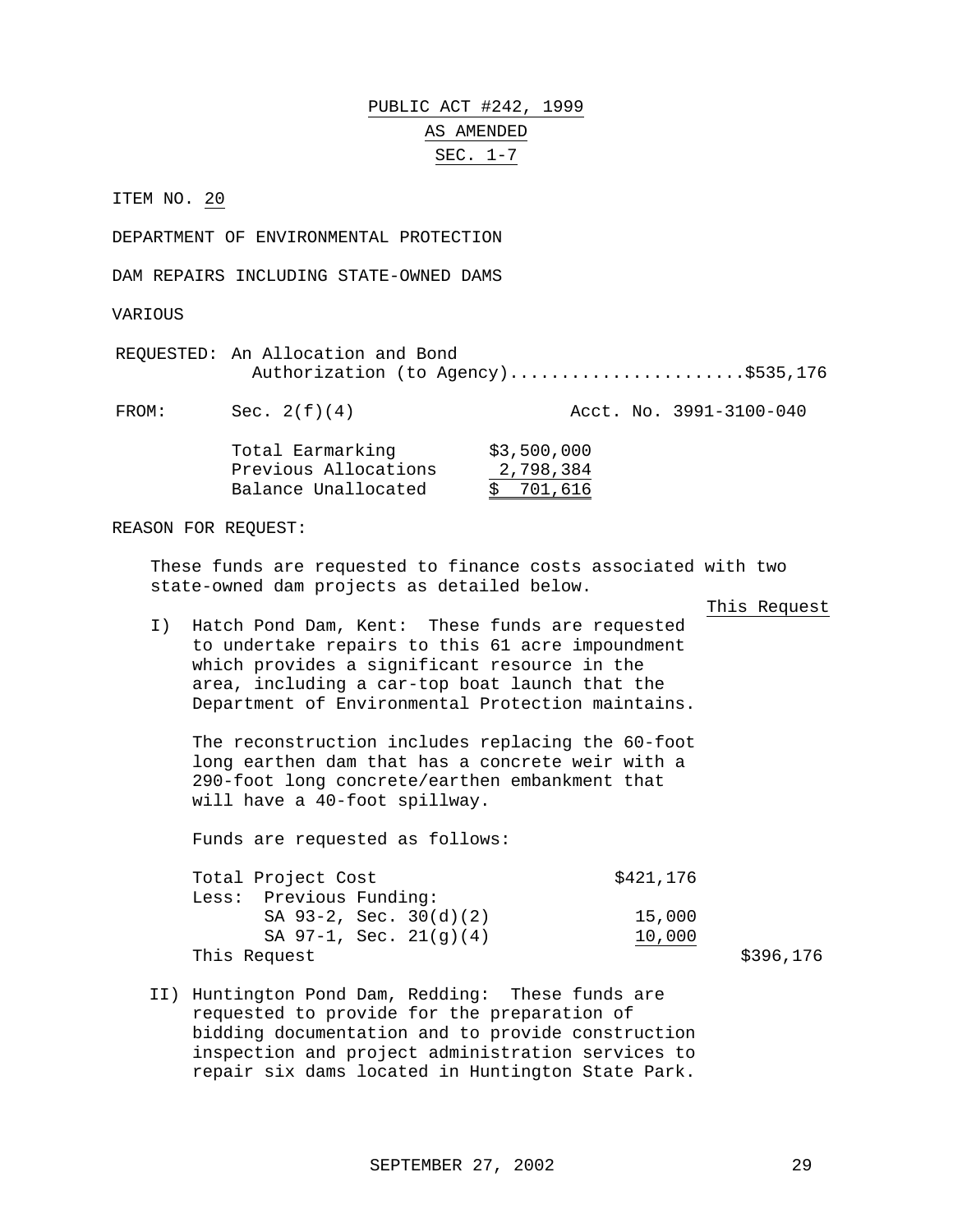| Funds are requested as follows: | This Request |
|---------------------------------|--------------|
| Total Project Cost              | \$329, 200   |
| Less: Previous Funding:         |              |
| SA 93-2, Sec. 30(d)(2)          | 108,000      |
| SA 95-20, Sec. 22(h)(2)         | 82,200       |
| This Request                    | 139,000      |
| Total, This Request             | \$535,176    |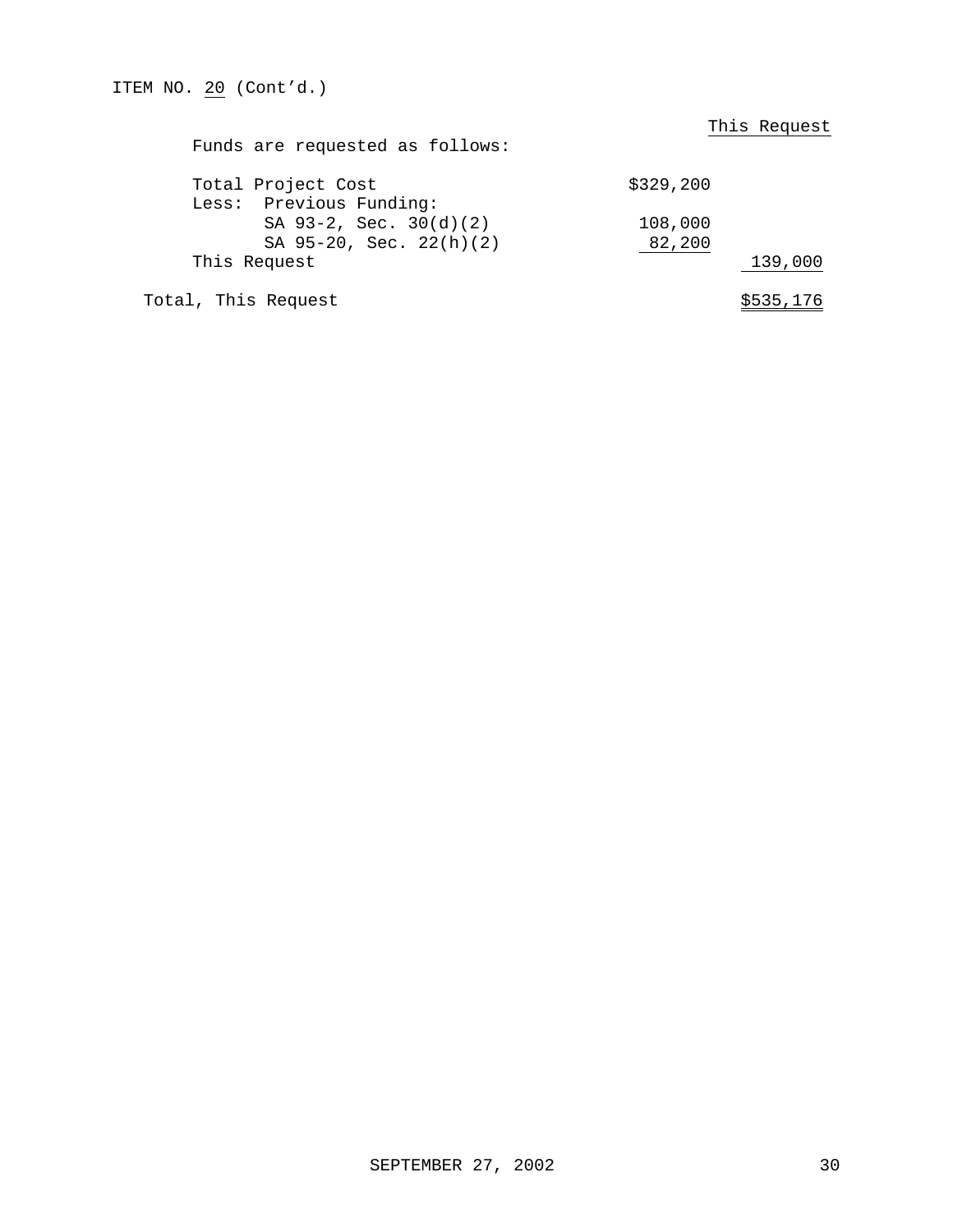# PUBLIC ACT #242, 1999 AS AMENDED SEC. 1-7

ITEM NO. 21

DEPARTMENT OF ENVIRONMENTAL PROTECTION

VARIOUS FLOOD CONTROL IMPROVEMENTS, FLOOD REPAIR, EROSION DAMAGE REPAIRS AND MUNICIPAL DAM REPAIRS

DANBURY

REQUESTED: An Allocation and Bond Authorization (to Agency).........................\$343,084

FROM: Sec. 2(f)(5) Acct. No. 3991-3100-050 Total Earmarking \$2,500,000

| IOCAI DAIMAINING     | ~~, ~~~ , ~~~ |
|----------------------|---------------|
| Previous Allocations | 2,103,836     |
| Balance Unallocated  | \$396,164     |

REASON FOR REQUEST:

These funds are requested to provide grants-in-aid to finance two flood control and erosion repair projects as detailed below.

|     |                                                                                                                                                                                                                           |                                | This Request |
|-----|---------------------------------------------------------------------------------------------------------------------------------------------------------------------------------------------------------------------------|--------------------------------|--------------|
| Ι.  | Tarrywile Dam: These funds are requested to fund<br>the State's share of the construction repair of<br>the Tarrywile Dam, a municipally-owned structure<br>in the City of Danbury.                                        |                                |              |
|     | Total Project Cost<br>Less: Previous Funding, State Share<br>Local Share (47%)<br>State Share (53%), This Request                                                                                                         | \$448,774<br>18,360<br>210,903 | \$219,511    |
| II. | Juniper Ridge Tax District: These funds<br>are requested to provide construction<br>funding needed to repair Lake Wackawana<br>Dam, a municipally owned structure<br>(Special Taxing District) in the City of<br>Danbury. |                                |              |
|     | Total Project Cost<br>Less: Previous Funding, State Share<br>Local Funding (37%)<br>State Funds, This Request (63%)                                                                                                       | \$227,086<br>18,810<br>84,703  | 123,573      |
|     | Total, This Request                                                                                                                                                                                                       |                                | \$343,084    |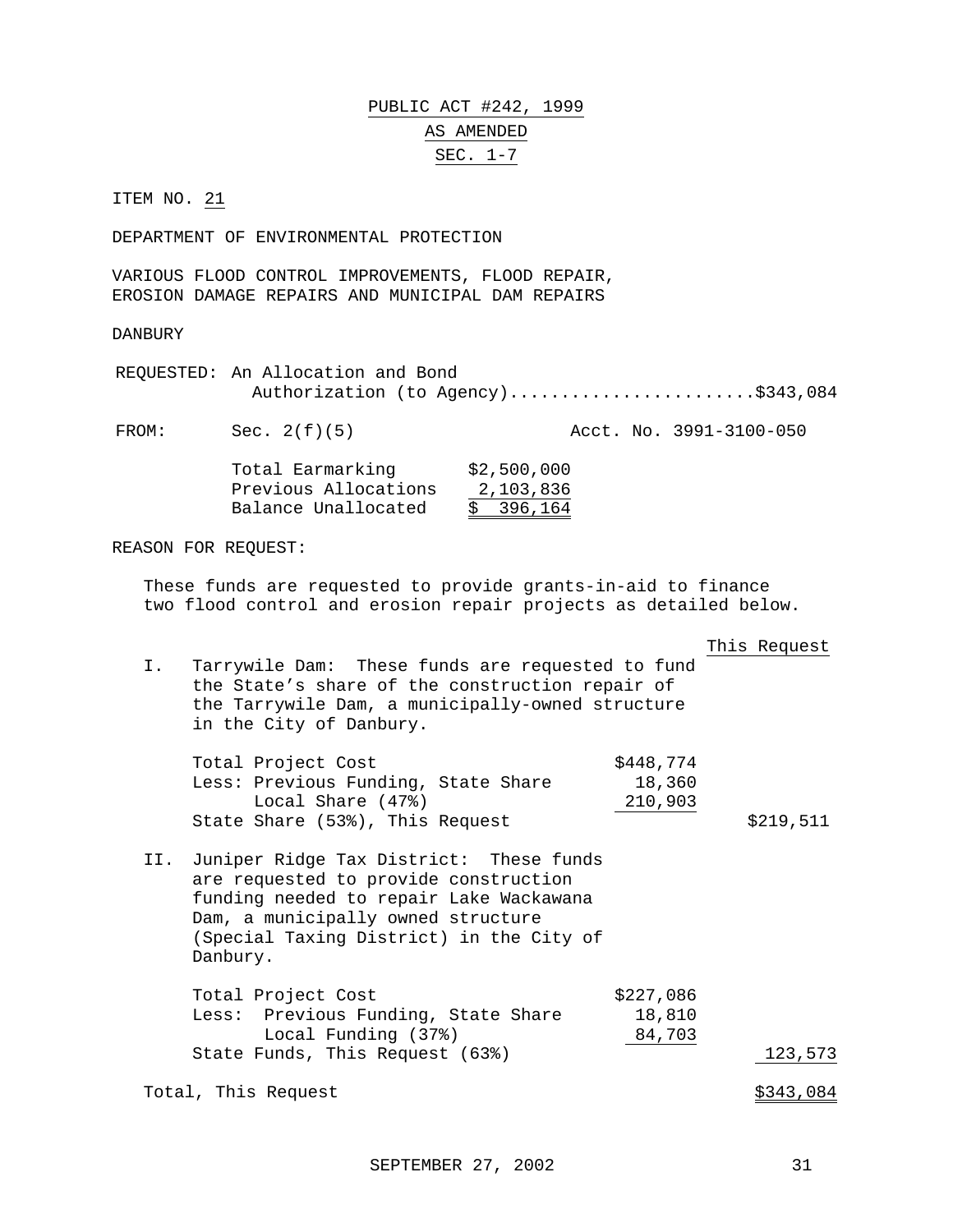## PUBLIC ACT #242, 1999 AS AMENDED SEC. 1-7

ITEM NO. 22

DEPARTMENT OF CHILDREN AND FAMILIES

ALTERATIONS, RENOVATIONS AND IMPROVEMENTS TO BUILDINGS AND GROUNDS

REQUESTED: An Allocation and Bond Authorization.................\$282,696

FROM: Sec. 2 (n) Acct. No. 3991-8102-010 Project No. BI-YS-1000

| Total Earmarking     | \$2,000,000 |
|----------------------|-------------|
| Previous Allocations | 1,086,983   |
| Balance Unallocated  | \$913,017   |

REASON FOR REQUEST:

These funds are requested to finance renovations and improvements to Willow Hall at Connecticut Children's Place in East Windsor to house female adolescents from the former Long Lane School.

|                     | Estimated Costs |
|---------------------|-----------------|
| Renovations         | \$256,997       |
| Contingency         | 25,699          |
| Total, This Request | \$282,696       |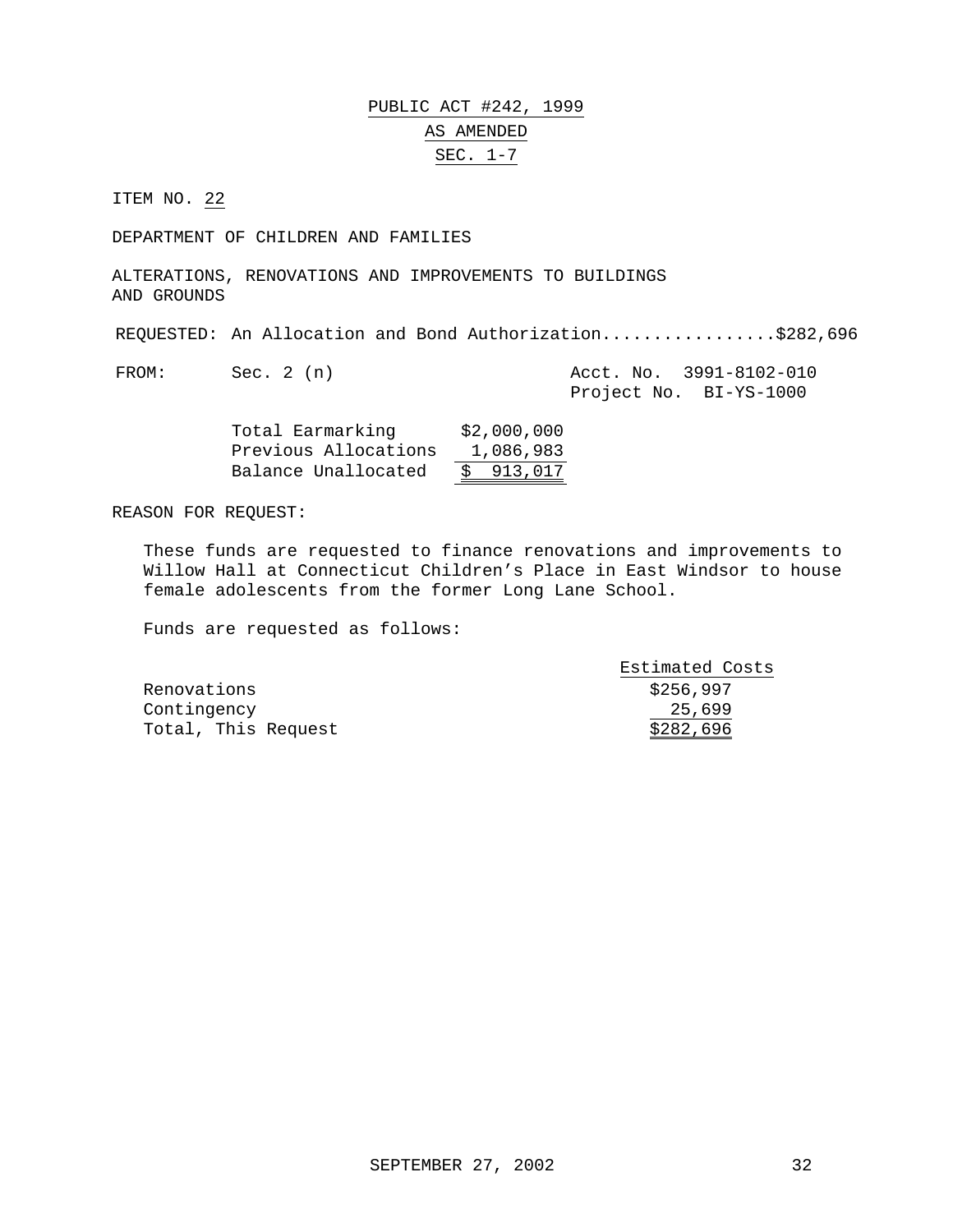#### PUBLIC ACT #242, 1999 AS AMENDED SEC. 12-19

ITEM NO. 23

DEPARTMENT OF ENVIRONMENTAL PROTECTION

GRANTS-IN-AID FOR IDENTIFICATION, INVESTIGATION, CONTAINMENT, REMOVAL OR MITIGATION OF CONTAMINATED INDUSTRIAL SITES IN URBAN AREAS

#### BRIDGEPORT

REQUESTED: An Allocation and Bond Authorization (to Agency)........................\$2,500,000

FROM: Sec. 13(b)(4) Acct. No. 1873-3100-161

| Total Earmarking     | \$5,000,000 |
|----------------------|-------------|
| Previous Allocations | 300,000     |
| Balance Unallocated  | \$4,700,000 |

#### REASON FOR REQUEST:

These funds, in addition to those under Item 42, are requested to provide funding for all necessary remedial action at "B" Parcel, owned by the Bridgeport Port Authority and leased to the Derector Shipyards Conn, LLC. The remedial action is in conjunction with redevelopment of a former steel mill into a ship building facility. The Department of Environmental Protection will transfer the grant to the Department of Economic and Community Development (DECD). DECD will then transfer it, through the City of Bridgeport, to the ultimate recipient, the Bridgeport Port Authority.

The DECD is providing additional business assistance to this redevelopment project.

| Total Project Cost          | \$24,142,730 |             |
|-----------------------------|--------------|-------------|
| Less: Private Investment    | 7,592,730    |             |
| Ct. Development Authority   | 2,700,000    |             |
| Federal Funds               | 3,750,000    |             |
| Previous State Funds        | 6,400,000    |             |
| PA 90-270, Sec. 33, Item 42 | 1,200,000    |             |
| Total, This Request         |              | \$2,500,000 |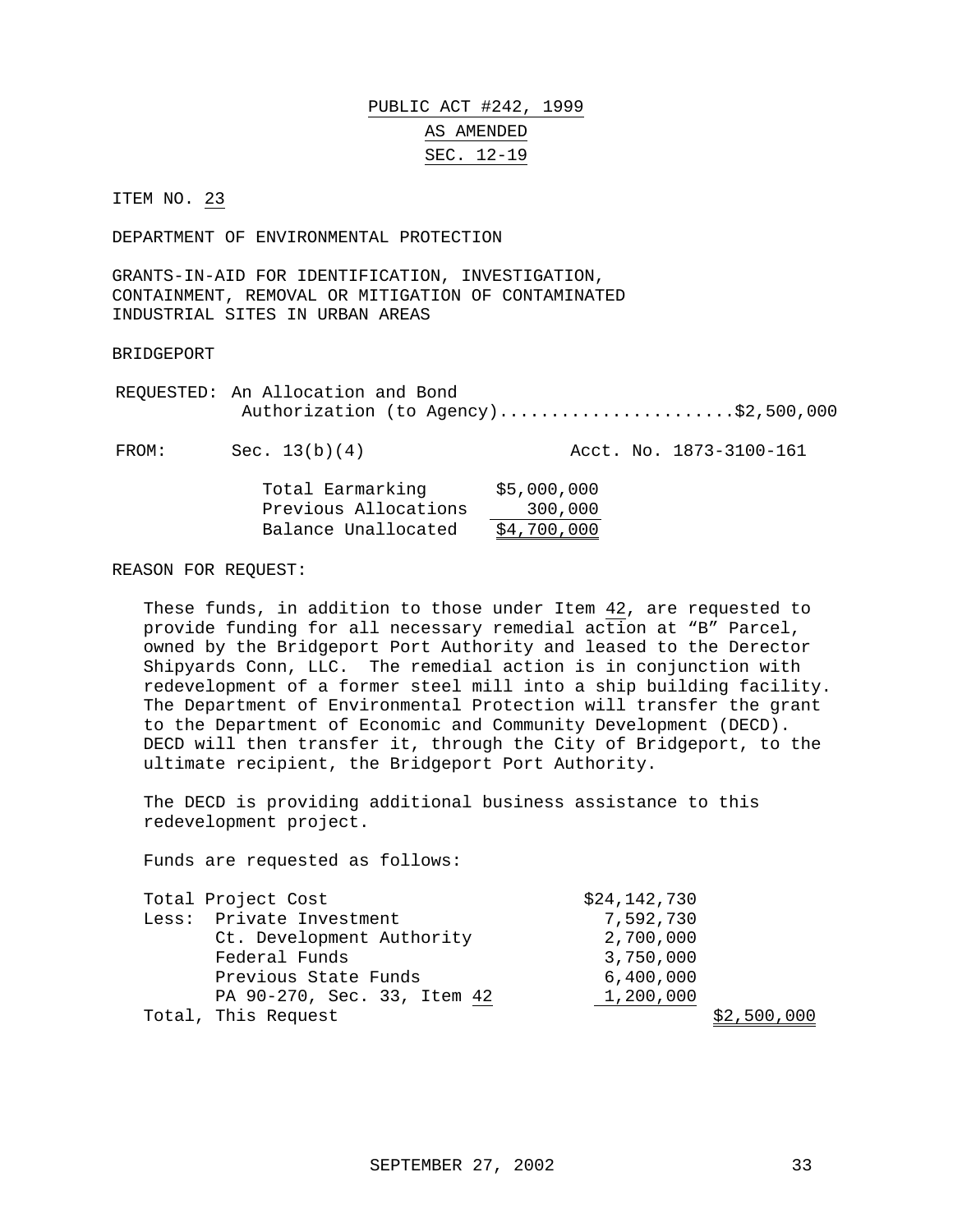PUBLIC ACT #242, 1999 AS AMENDED SEC. 12-19

ITEM NO. 23A

STATE LIBRARY

GRANTS-IN-AID FOR PUBLIC LIBRARIES FOR CONSTRUCTION, RENOVATIONS, EXPANSIONS, ENERGY CONSERVATION AND HANDICAPPED ACCESSIBILITY

|       | REQUESTED: 1) An Allocation and Bond Authorization |                         |           |
|-------|----------------------------------------------------|-------------------------|-----------|
|       | (to Agency)                                        |                         | \$306,915 |
|       | 2) Use of Previously Allocated Funds in the Amount |                         |           |
|       | (to Agency)                                        |                         | 33,207    |
|       | Total                                              |                         | \$340,122 |
| FROM: | Sec. $13(h)(1)$                                    | Acct. No. 1873 7104 048 |           |

Project No.

| Total Earmarking     | \$2,500,000 |
|----------------------|-------------|
| Previous Allocations | 2,193,085   |
| Balance Unallocated  | \$306,915   |

REASON FOR REQUEST:

These funds are requested, along with those included under Item 34, to provide grants-in-aid to two public libraries to assist in construction costs related to public libraries, including energy conservation projects, in accordance with criteria established by the State Library Board.

Funds are requested as follows:

| Fanas alt legatsted as lollows. |             |             |
|---------------------------------|-------------|-------------|
|                                 | Estimated   |             |
| Municipality                    | Total Cost  | State Grant |
| Stamford                        | \$182,235   | \$60,138    |
| Bristol                         | \$9,958,000 | 500,000     |
| Total, This Request             |             | \$560,138   |
|                                 |             |             |

Financing:

|                     | SA 97-1, Sec. 13(i)(2), Item No. 34       |  | \$220,016 |
|---------------------|-------------------------------------------|--|-----------|
|                     | PA $99-242$ , Sec. 13(h)(1), This Request |  | 340,122   |
| Total, This Request |                                           |  | \$560,138 |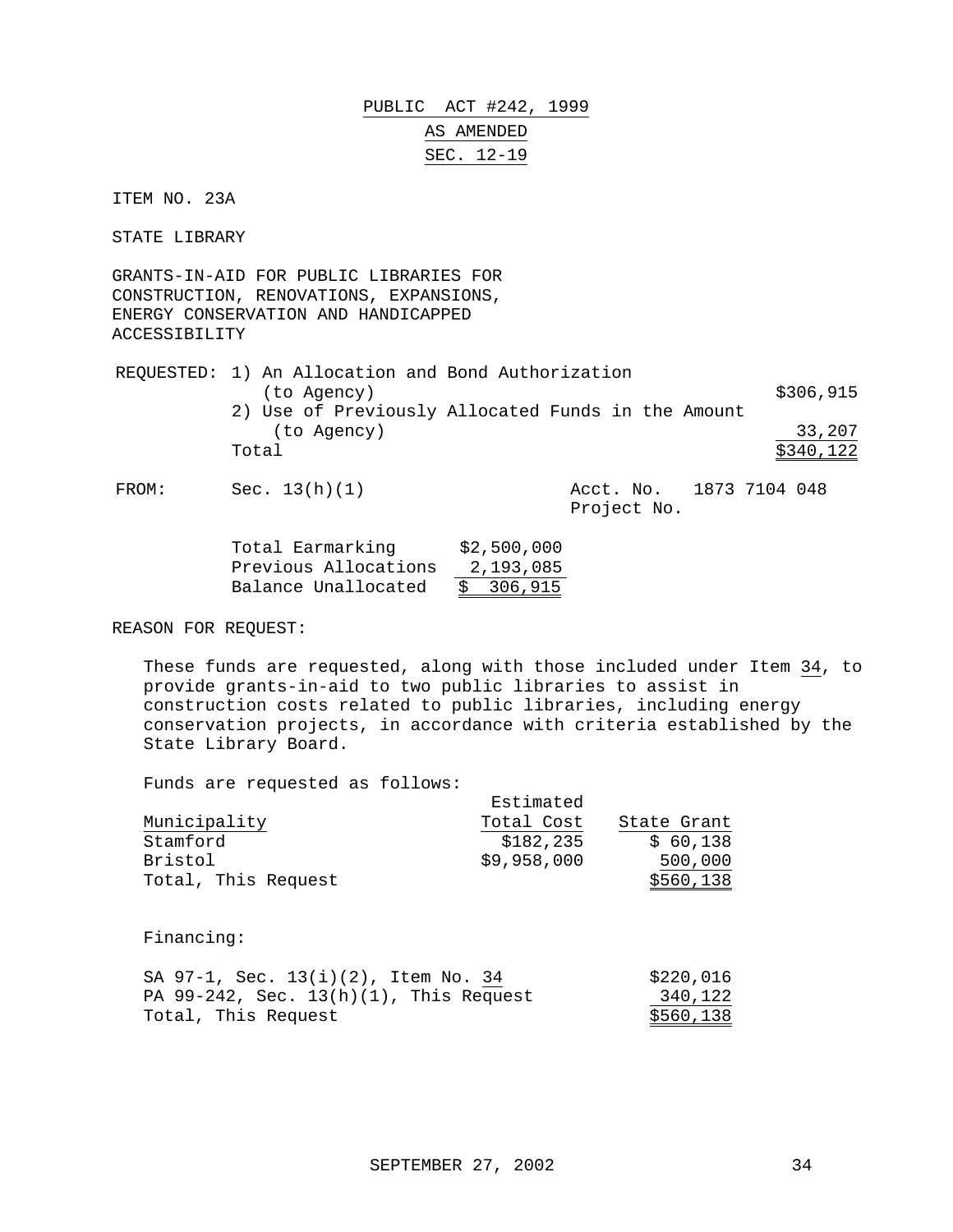ITEM NO. 23A(Cont'd)

In accordance with Section 11-24c of the Connecticut General Statutes, the State Library Board "shall make construction grants to public libraries established pursuant to this chapter. The Board shall (1) establish criteria for the purpose of developing a priority listing of all construction projects and (2) grant an amount equal to one-third of the total construction costs not to exceed five hundred thousand dollars for each approved project within the limits of the available appropriation for such projects..."

In accordance with Section 19 of P.A. 99-242, "...any grant-inaid...which is made to any entity which is not a political subdivision of the state, the contract entered into pursuant to section 14 of this act shall provide that if the premises for which such grant-in-aid was made ceases, within ten years of the date of such grant, to be used as a facility for which such grant was made, an amount equal to the amount of such grant, minus ten per cent for each full year which has elapsed since the date of such grant, shall be repaid to the state and that a lien shall be placed on such land in favor of the state to ensure that such amount will be repaid in the event of such change in use, provided if the premises for which such grant-in-aid was made are owned by the State, a municipality or a housing authority, no lien need be placed."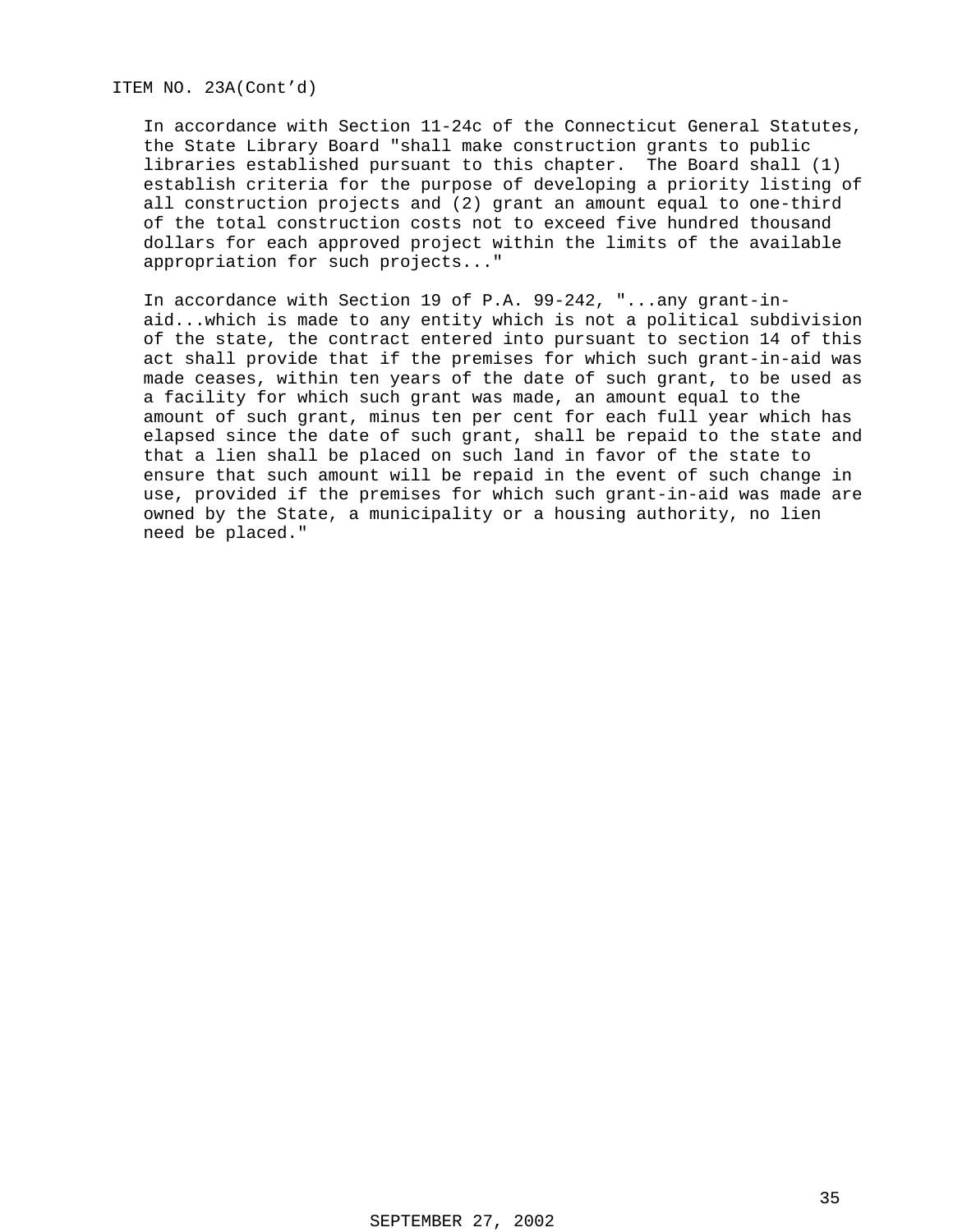#### PUBLIC ACT #242, 1999 AS AMENDED SEC. 20-26

#### ITEM NO. 24

CONNECTICUT STATE UNIVERSITY SYSTEM

CENTRAL CONNECTICUT STATE UNIVERSITY

ALTERATIONS AND IMPROVEMENTS TO BUILDINGS AND GROUNDS IN ACCORDANCE WITH THE MASTER PLAN

REQUESTED: An Allocation and Bond Authorization................\$136,754

FROM: Sec. 21(k)(2)(B) Acct. No. 3001-7802-040

Project No. BI-RC-2000

| Total Earmarking     | \$525,000 |
|----------------------|-----------|
| Previous Allocations | 388,246   |
| Balance Unallocated  | \$136,754 |

REASON FOR REQUEST:

These funds are requested, along with those under Item 5, to finance various alterations and improvements to general fund supported buildings at Central Connecticut State University in New Britain as detailed below.

Financing:

| S.A. $01-2$ , Sec. $2(i)(2)(B)$ , Item No. 5     | \$388,246 |
|--------------------------------------------------|-----------|
| P.A. $99-242$ , Sec $21(k)(2)(B)$ , This Request | 136,754   |
| Total                                            | \$525,000 |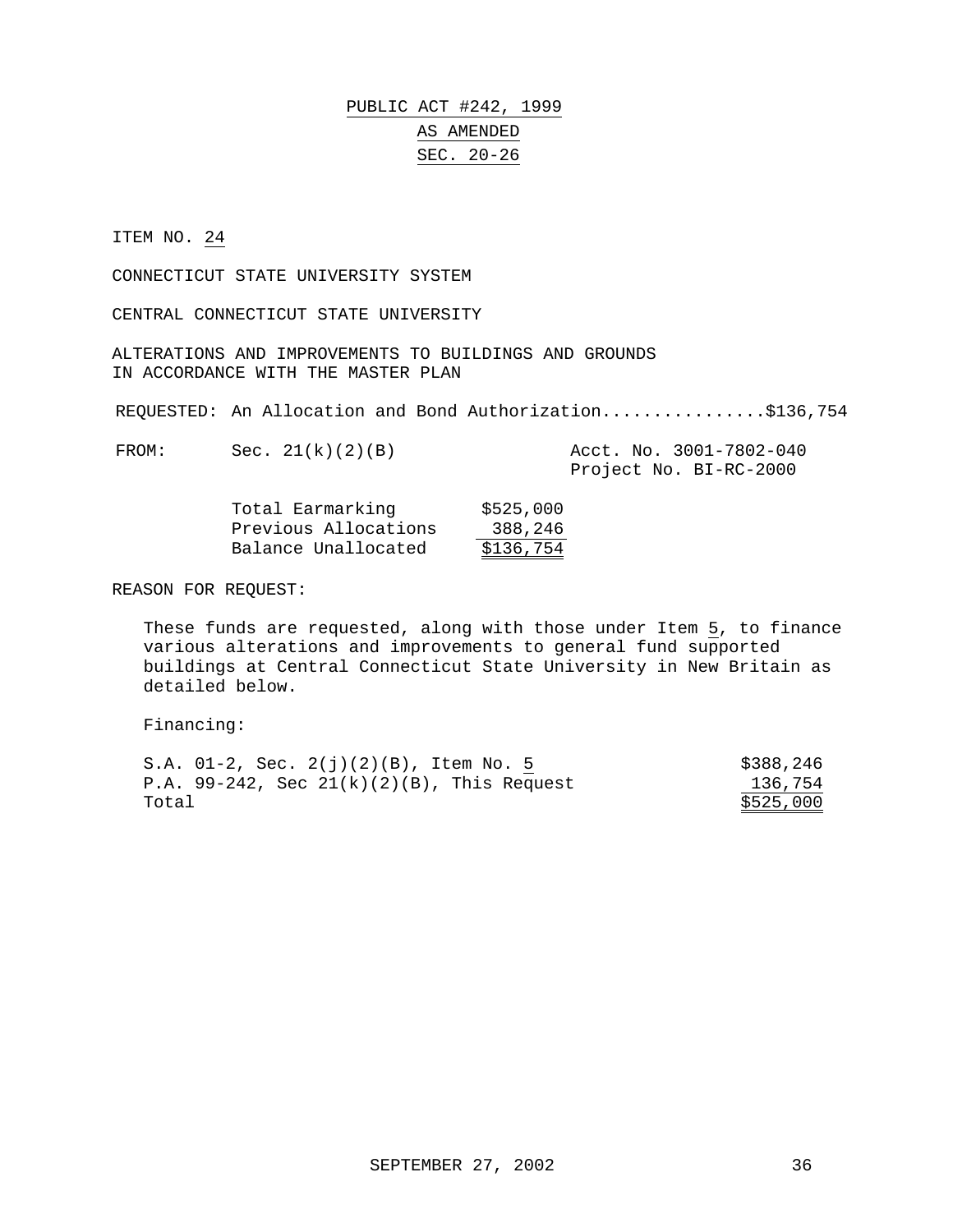# PUBLIC ACT #242, 1999 AS AMENDED SEC. 20-26

ITEM NO. 25

CONNECTICUT STATE UNIVERSITY SYSTEM

WESTERN CONNECTICUT STATE UNIVERSITY

ALTERATIONS, RENOVATIONS AND IMPROVEMENTS TO FACILITIES INCLUDING FIRE, SAFETY, ENERGY CONSERVATION AND CODE COMPLIANCE IMPROVEMENTS

REQUESTED: An Allocation and Bond Authorization.................\$500,000

FROM: Sec. 21(k)(5)(A) Acct. No. 3001-7803-030

Project No. BI-RD-146

| Total Earmarking     | \$1,005,000 |
|----------------------|-------------|
| Previous Allocations | 505,000     |
| Balance Unallocated  | \$500,000   |

REASON FOR REQUEST:

These funds are requested, along with those under Item 8, to award a construction contract based on bids received on May 15, 2002 for Phase 4 construction of a new athletic field at the Westside Campus of Western Connecticut State University in Danbury.

The University, as part of the relocation of athletic fields from the midtown campus to provide space for a new science building, is constructing a new football field including synthetic turf, bleachers, press box and lighting. The new field is located adjacent to the O'Neill Center.

Financing:

|       |  | S.A. 01-2, Sec. $2(j)(4)(A)$ , Item No. 8 \$1,360,166 |             |
|-------|--|-------------------------------------------------------|-------------|
|       |  | Previous Funding 880,834                              | \$2,241,000 |
|       |  | S.A. $01-2$ , Sec. $2(j)(4)(c)$ , Item No. 8          | 131,834     |
|       |  | P.A. $00-167$ , Sec. $2(C)(3)$ . Previous Funding     | 447,000     |
|       |  | P.A. 99-242, Sec. $21(k)(5)(A)$ , This Request        | 500,000     |
|       |  | P.A. 99-242, Sec. $21(k)(5)(B)$ , Previous Funding    | 1,595,000   |
|       |  | P.A. 99-242, Sec. $2(1)(5)(B)$ , Previous Funding     | 300,000     |
|       |  | P.A. 99-242, Sec. $2(1)(5)(C)$ , Previous Funding     | 63,000      |
| Total |  |                                                       | \$5,277,834 |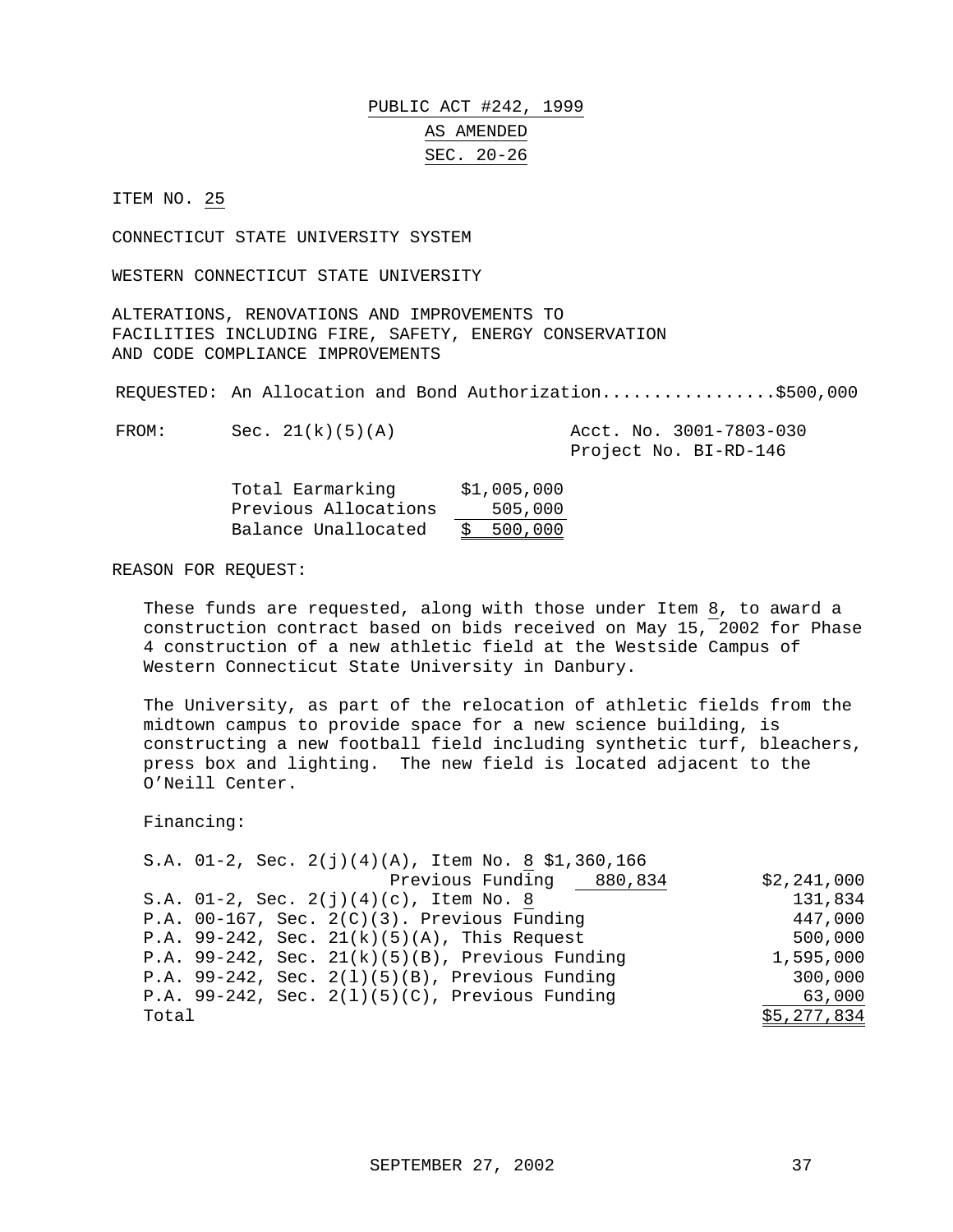### PUBLIC ACT #242, 1999 AS AMENDED SEC. 20-26

ITEM NO. 26

DEPARTMENT OF CORRECTION

RENOVATIONS AND IMPROVEMENTS TO EXISTING STATE-OWNED BUILDINGS FOR INMATE HOUSING, PROGRAMMING AND STAFF TRAINING SPACE AND ADDITIONAL INMATE CAPACITY, INCLUDING SUPPORT FACILITIES AND OFF-SITE IMPROVEMENTS

REQUESTED: An Allocation and Bond Authorization.................\$289,313

FROM: Sec. 21 (1) Acct. No. 3001-8000-010

Project No. BI-JA-1000

| Total Earmarking     | \$10,000,000 |
|----------------------|--------------|
| Previous Allocations | 5,057,586    |
| Balance Unallocated  | \$4,942,414  |

REASON FOR REQUEST:

These funds are requested to finance various alterations and improvements at Department of Correction facilities as detailed below.

| Project/Location                                 | Estimated Costs |
|--------------------------------------------------|-----------------|
| Bathroom Renovations Dorms 6 & 7-Hartford CC     | \$75,000        |
| Memorial Gym Bathroom Addition-Bridgeport CC     | 75,000          |
| Connect to Public Water Supply-Montville Complex | 139,313         |
| Total, This Request                              | \$289,313       |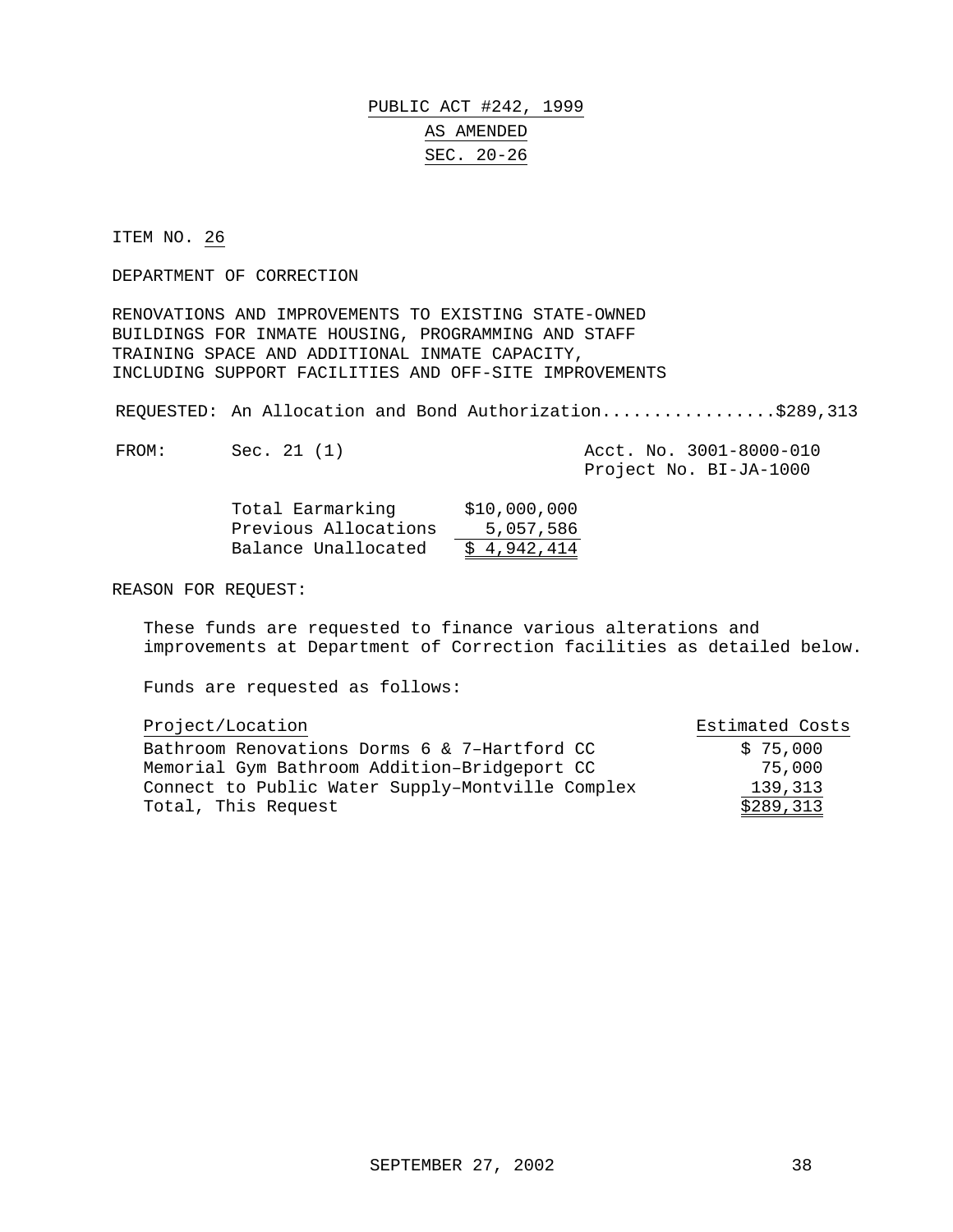# PUBLIC ACT #242, 1999 AS AMENDED SEC. 31-38

ITEM NO. 27

DEPARTMENT OF SOCIAL SERVICES

GRANTS-IN-AID FOR NEIGHBORHOOD FACILITIES, CHILD CARE PROJECTS, ELDERLY CENTERS, SHELTER FACILITIES FOR VICTIMS OF DOMESTIC VIOLENCE, EMERGENCY SHELTERS AND RELATED FACILITIES FOR THE HOMELESS, MULTI-PURPOSE HUMAN RESOURCE CENTERS AND FOOD DISTRIBUTION FACILITIES

#### HARTFORD

|       | REQUESTED: An Allocation and Bond Authorization<br>(to Agency) | \$350,000                                           |
|-------|----------------------------------------------------------------|-----------------------------------------------------|
| FROM: | Sec. 32(q)(1)                                                  | Acct. No. 1873 6100 152<br>Project No. 6100 05 0061 |

| Total Earmarking     | \$4,000,000 |
|----------------------|-------------|
| Previous Allocations | 2,290,000   |
| Balance Unallocated  | \$1,710,000 |

This is one of 2 items requested from the unallocated balance available under this section of the bond act. Total requested \$625,000.

REASON FOR REQUEST:

These funds are requested to provide a grant-in-aid to the YWCA of the Hartford Region, a  $501(c)(3)$  non-profit organization, for the development of a homeless shelter in Hartford.

This project consists of renovations to the YWCA's housing tower to provide a 24 bed homeless shelter for single females.

| Funds are requested as follows: |           |
|---------------------------------|-----------|
| Total Project Cost              | \$800,000 |
| Less: CDBG Funds                | 250,000   |
| Contributions                   | 200,000   |
| State Grant, This Request       | \$350,000 |

In accordance with Section 38 of P.A. 99-242, ". . .any grant-in-aid . . .which is made to any entity which is not a political subdivision of the state, the contract entered into pursuant to section 32 of this act shall provide that if the premises for which such grant-in-aid was made ceases, within ten years of the date of such grant, to be used as a facility for which such grant was made, an amount equal to the amount of such grant, minus ten per cent for each full year which has elapsed since the date of such grant, shall be repaid to the state and that a lien shall be placed on such land in favor of the state to ensure that such amount will be repaid in the event of such change in use, except that if the premises for which such grant-in-aid was made are owned by the state, a municipality or a housing authority, no lien shall be placed."

SEPTEMBER 27, 2002 39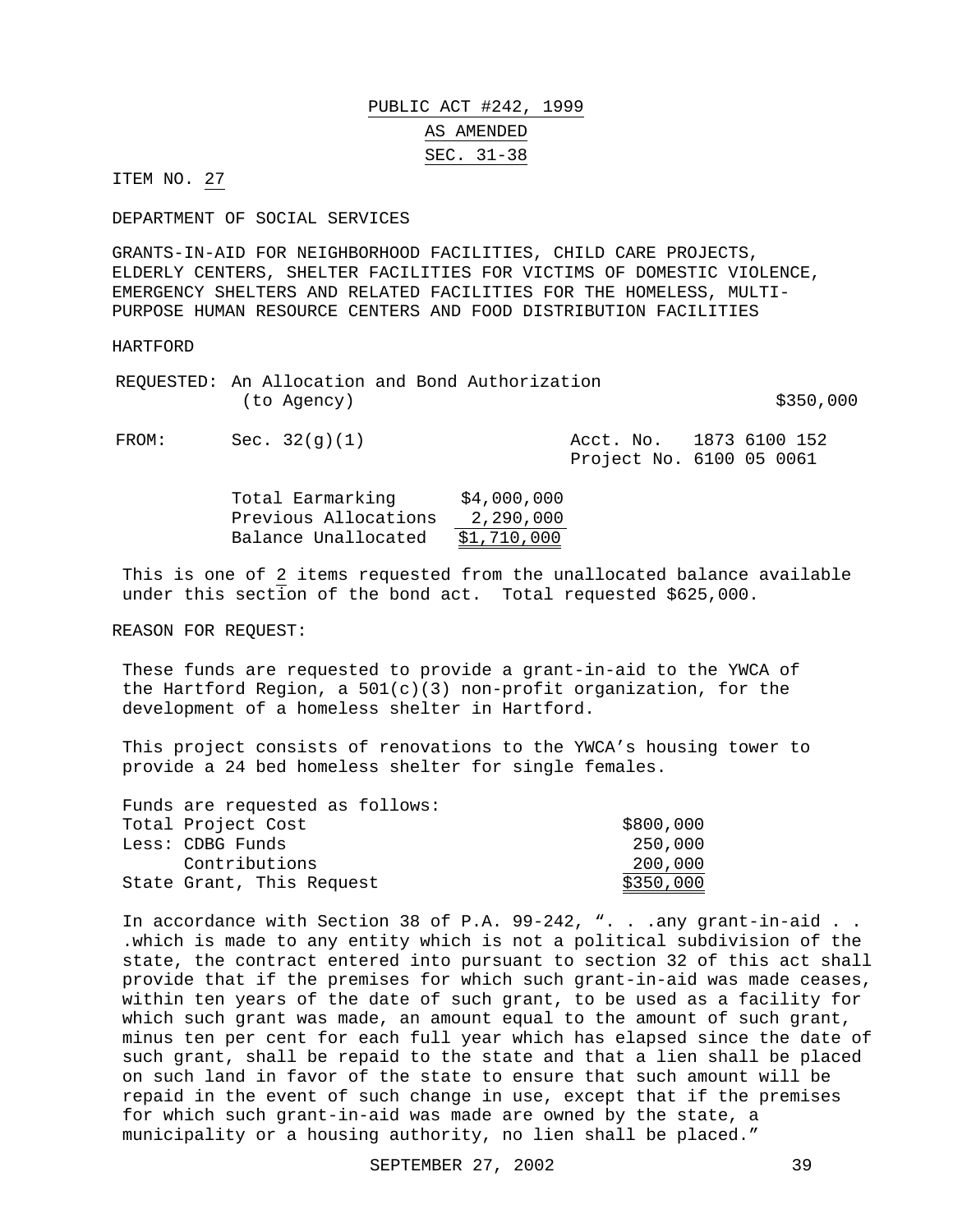## PUBLIC ACT #242, 1999 AS AMENDED SEC. 31-38

ITEM NO. 28

DEPARTMENT OF SOCIAL SERVICES

GRANTS-IN-AID FOR NEIGHBORHOOD FACILITIES, CHILD CARE PROJECTS, ELDERLY CENTERS, SHELTER FACILITIES FOR VICTIMS OF DOMESTIC VIOLENCE, EMERGENCY SHELTERS AND RELATED FACILITIES FOR THE HOMELESS, MULTI-PURPOSE HUMAN RESOURCE CENTERS AND FOOD DISTRIBUTION FACILITIES

TORRINGTON

|       | (to Agency)   | REQUESTED: An Allocation and Bond Authorization | \$275,000                                           |
|-------|---------------|-------------------------------------------------|-----------------------------------------------------|
| FROM: | Sec. 32(q)(1) |                                                 | Acct. No. 1873 6100 152<br>Project No. 6100 02 0245 |

| Total Earmarking     | \$4,000,000 |
|----------------------|-------------|
| Previous Allocations | 2,290,000   |
| Balance Unallocated  | \$1,710,000 |

This is one of 2 items requested from the unallocated balance available under this section of the bond act. Total requested \$625,000

REASON FOR REQUEST:

These funds are requested to provide a grant-in-aid to the City of Torrington to assist in the costs associated with the expansion of the Senior Center.

This project consists of the construction of a 1,200 sq. ft. addition to the center for use as a thrift shop and for the construction of a 5,232 sq. ft. garage for the center's 16 vans and mini-buses. The vehicles are used to deliver meals, transport seniors to medical appointments and for other senior activities. The center provides services to 3,600 seniors in northwest Connecticut, including 1,000 meals on wheels.

| Total Project Cost        | \$833,000 |
|---------------------------|-----------|
| Less: CDBG Funds          | 500,000   |
| Local Funds               | 58,000    |
| State Grant, This Request | \$275,000 |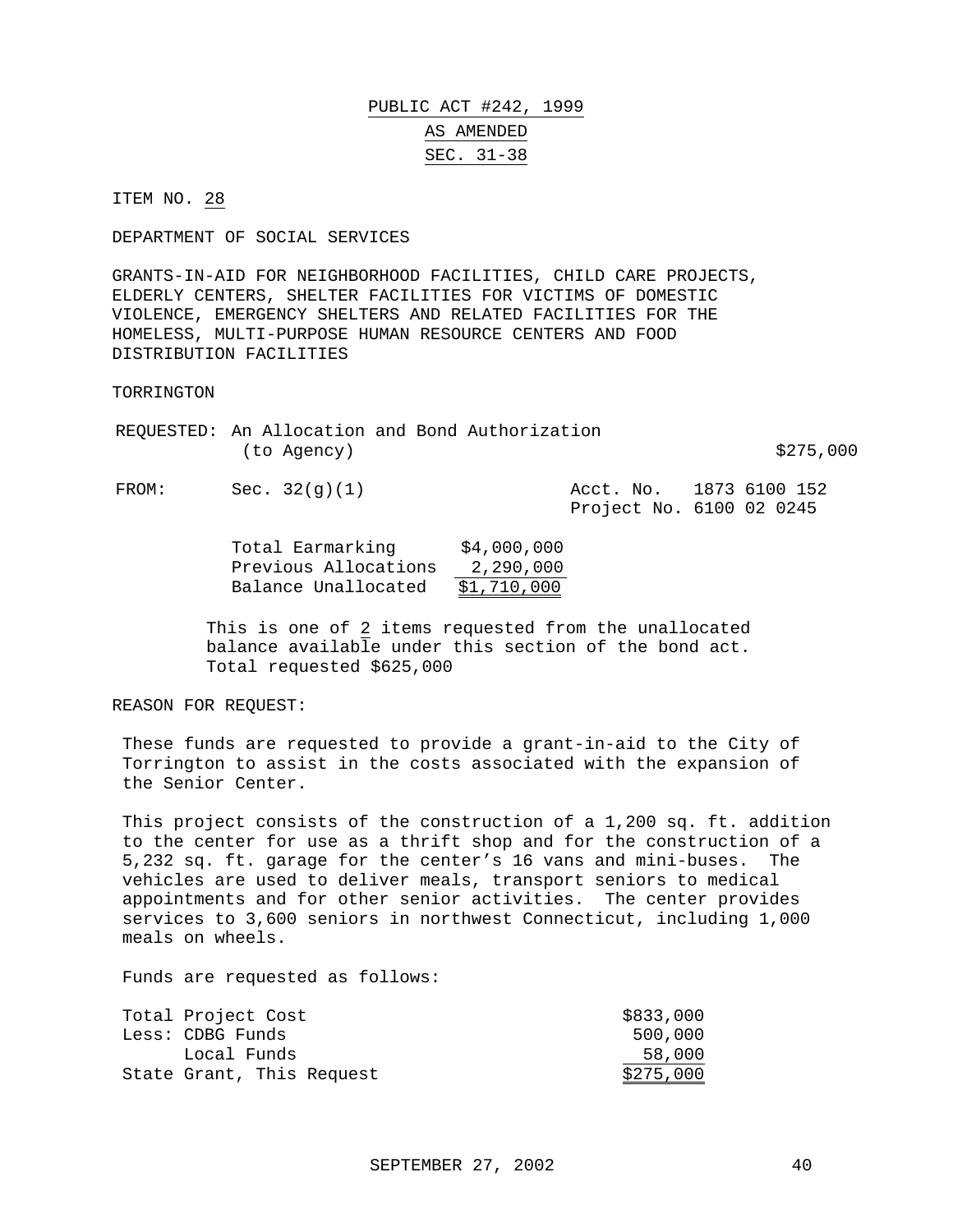### PUBLIC ACT #242, 1999 AS AMENDED SEC. 31-38

ITEM NO. 29

OFFICE OF POLICY AND MANAGEMENT

GRANTS-IN-AID TO MUNICIPALITIES FOR DEVELOPMENT OF A COMPUTER-ASSISTED MASS APPRAISAL SYSTEM

| REOUESTED: An Allocation and Bond Authorization |  |           |  |
|-------------------------------------------------|--|-----------|--|
| (to Agency)                                     |  | \$603,000 |  |

FROM: Sec. 32(1) 2010 Acct. No. 1873 1310 009

| Total Earmarking     | \$671,000 |
|----------------------|-----------|
| Previous Allocations | $-0-$     |
| Balance Unallocated  | \$671,000 |

REASON FOR REQUEST:

These funds are requested to provide grants-in-aid to 22 municipalities to develop or modify a state certified computer assisted mass appraisal system, including the training of municipal personnel in assessment and tax collection practices.

In accordance with Subsection (c) of Section 12-62f, C.G.S., municipalities which have implemented revaluation during the years 1987-1996, inclusive, are eligible for funding on the basis of population.

| Municipality  |          |
|---------------|----------|
| New Hartford  | \$27,500 |
| Southbury     | 27,500   |
| Woodbury      | 27,500   |
| Litchfield    | 27,500   |
| Kent          | 27,500   |
| Sharon        | 27,500   |
| Lebanon       | 27,500   |
| Norwich       | 38,500   |
| Windsor Locks | 27,500   |
| Cheshire      | 3,500    |
| Durham        | 27,500   |
| Middletown    | 38,500   |
| Essex         | 27,500   |
| Easton        | 27,500   |
| New Fairfield | 27,500   |
| Orange        | 27,500   |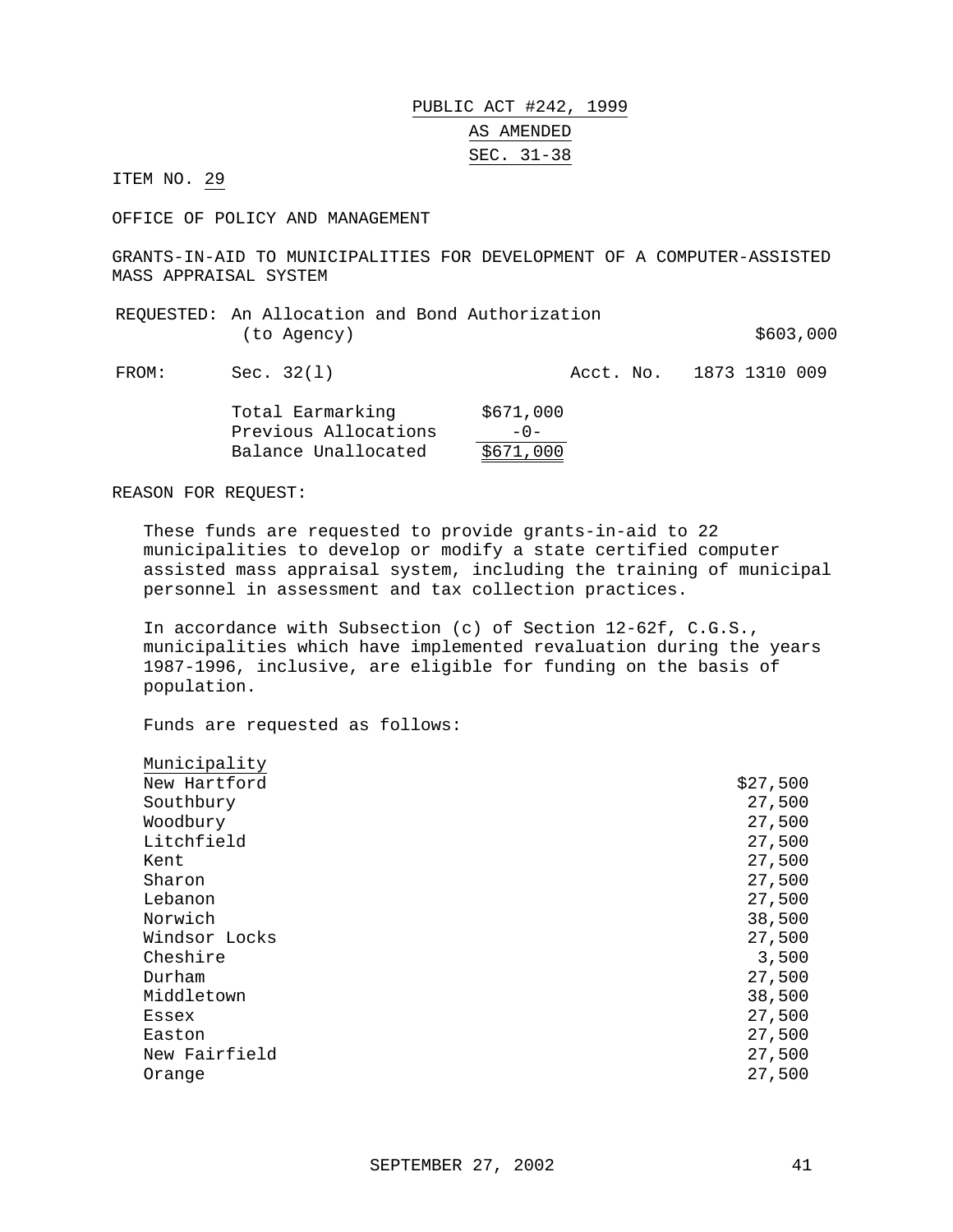### ITEM NO. 29 (Cont'd)

| Bethlehem           | 27,500    |
|---------------------|-----------|
| Bridgewater         | 27,500    |
| Washington          | 27,500    |
| Brooklyn            | 27,500    |
| Old Lyme            | 27,500    |
| Sprague             | 27,500    |
| Total, This Request | \$603,000 |

In accordance with Section 12-62f(b), C.G.S., the Secretary of the Office of Policy and Management shall approve the municipality's proposed use of the grant-in-aid ". . .provided it has been shown to his satisfaction that the intended development or modification of a computer assisted mass appraisal system will (1) meet the minimum computer assisted mass appraisal system standards and computerized administrative standard requirements as established by the secretary, (2) ensure a more accurate revaluation and (3) serve to improve both assessment and tax collection practices in the municipality."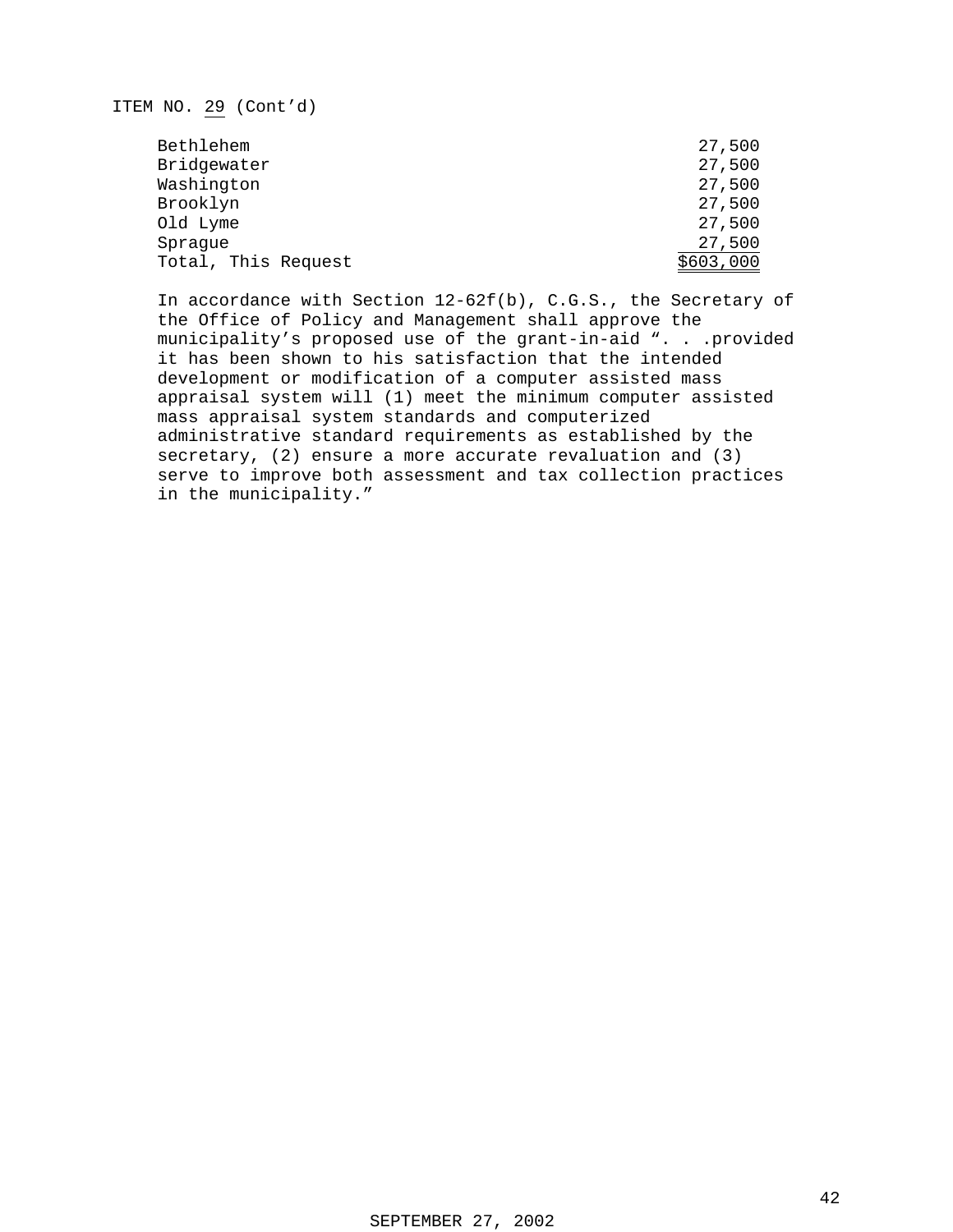SPECIAL ACT #1, 1997 JUNE SPECIAL SESSION AS AMENDED SEC. 1-7

ITEM NO. 30

MILITARY DEPARTMENT

ALTERATIONS, RENOVATIONS AND IMPROVEMENTS TO BUILDINGS AND GROUNDS AT CAMP ROWLAND, INCLUDING NEW CONSTRUCTION

REQUESTED: An Allocation and Bond Authorization..................\$900,000

FROM: Sec. 2(f)(3) Acct. No. 3971-2201-030 Project No. BI-Q-

| Total Earmarking     | \$6,500,000 |
|----------------------|-------------|
| Previous Allocations | 3,735,130   |
| Balance Unallocated  | \$2,764,870 |

REASON FOR REQUEST:

These funds are requested to finance the state share of the costs associated with construction of the Colonel Nett Leadership Hall at Camp Rowland in East Lyme. This new classroom facility was designed using federal funds. The state funds are required to maintain the committed federal construction funds.

| Construction (Est)  | \$1,400,000 |
|---------------------|-------------|
| Contingency         | 140,000     |
| $A/E$ Fees          | 120,000     |
| DPW Fees            | 65,000      |
| Equipment           | 75,000      |
| Total Project Cost  | \$1,800,000 |
| Less Federal Funds  | 900,000     |
| Total, This Request | 900,000     |
|                     |             |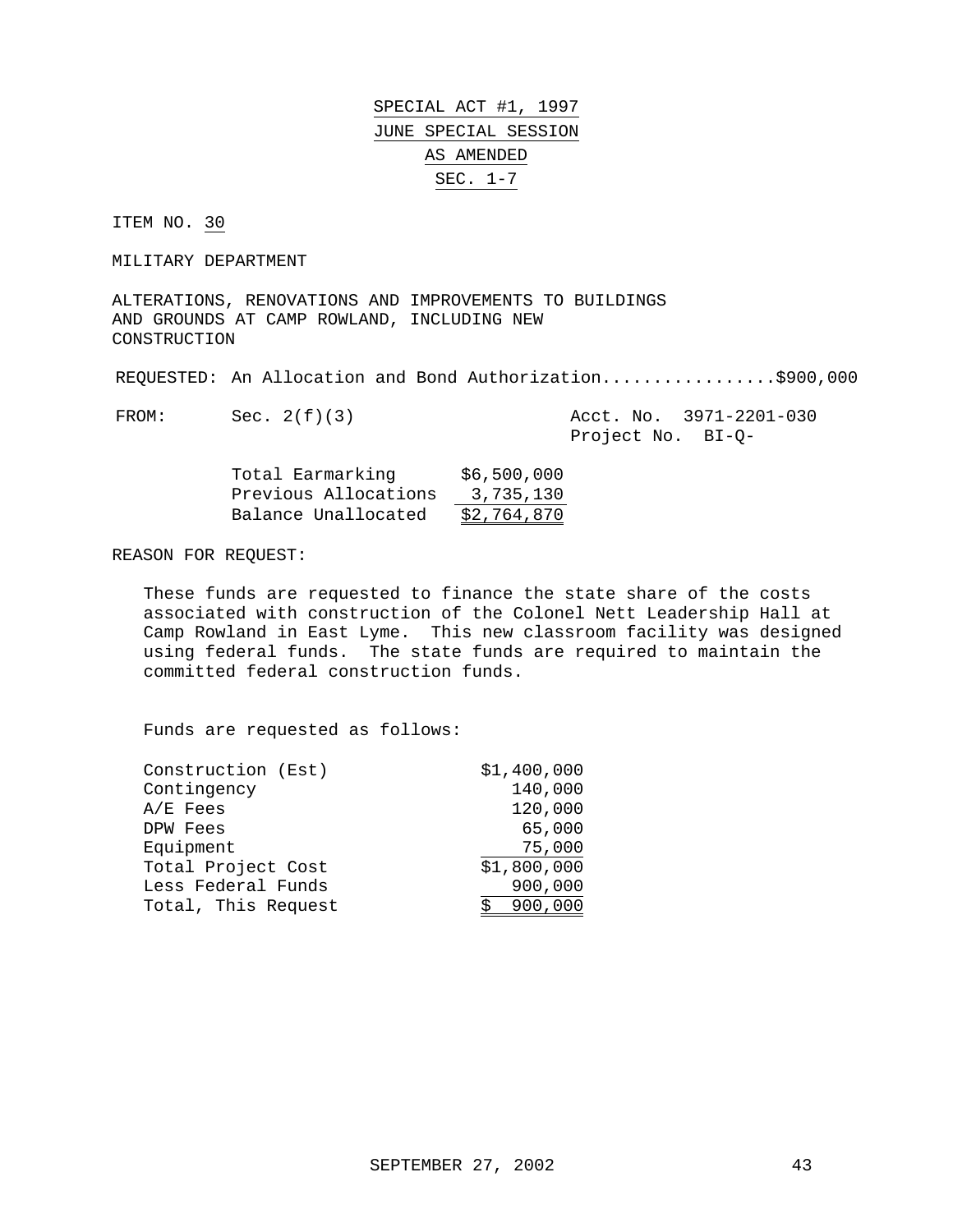SPECIAL ACT #1 1997 JUNE SPECIAL SESSION AS AMENDED SEC. 1-7

ITEM NO. 31

DEPARTMENT OF ENVIRONMENTAL PROTECTION

ALTERATIONS, REPAIRS AND IMPROVEMENTS TO STATE-OWNED FACILITIES FOR THE INSTALLATION OF OR UPGRADE TO SEWAGE TREATMENT FACILITIES

WATERFORD

REQUESTED: An Allocation and Bond Authorization (to Agency)..........................\$447,400

FROM: Sec. 2(g)(7) Acct. No. 3971-3100-070

| Total Earmarking     | \$3,000,000 |
|----------------------|-------------|
| Previous Allocations | $-0-$       |
| Balance Unallocated  | \$3,000,000 |

REASON FOR REQUEST:

These funds are requested to construct sanitary sewers and connect Harkness Memorial State Park to the Waterford municipal sanitary sewer system.

Harkness Memorial has been recently refurbished and is a high profile, scenic attraction used as a setting for a number of local events. Connection to sanitary sewers and the abandonment of the existing inadequate and failing septic systems will provide a long-term solution to wastewater disposal issues and enable the park to sustain its function as both an historic and scenic attraction.

Funds are requested as follows:

Total, This Request  $\frac{$447,400}{2}$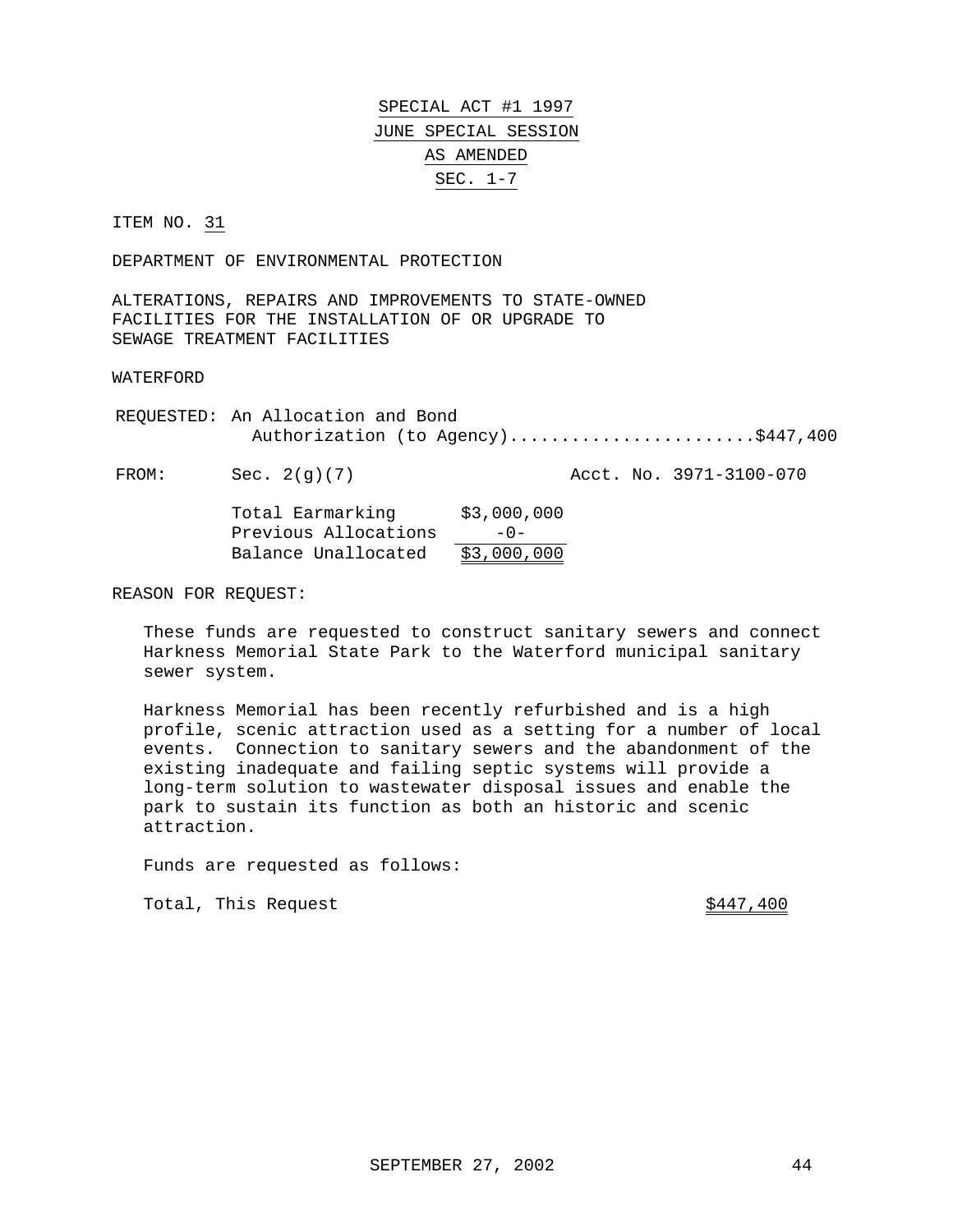# SPECIAL ACT #1, 1997 JUNE SPECIAL SESSION AS AMENDED SEC.1-7

ITEM NO. 32

DEPARTMENT OF MENTAL RETARDATION

Additions, alterations, renovations and improvements to buildings and grounds, including utilities and mechanical systems, code compliance and energy conservation projects

REQUESTED: An Allocation and Bond Authorization.....................\$322,230

| FROM: | Sec. 2(h)(1) |  | Acct. No. 3971-4114-010 |
|-------|--------------|--|-------------------------|
|       |              |  | Project No. BI-NN-1000  |

| Total Earmarking     | \$4,000,000 |
|----------------------|-------------|
| Previous Allocations | 2,948,499   |
| Balance Unallocated  | \$1,051,501 |

REASON FOR REQUEST:

These funds are requested to finance renovations and improvements at various Department of Mental Retardation facilities as detailed below.

| Project/Location                                   | Estimated Costs |
|----------------------------------------------------|-----------------|
| Replace Electric Feed Cable-Lower Fairfield Center | \$224,690       |
| Boiler replacement-2 buildings-Southbury           | 56,750          |
| Septic System Improvements-2 Group Homes-Franklin  | 40,790          |
| Total, This Request                                | \$322,230       |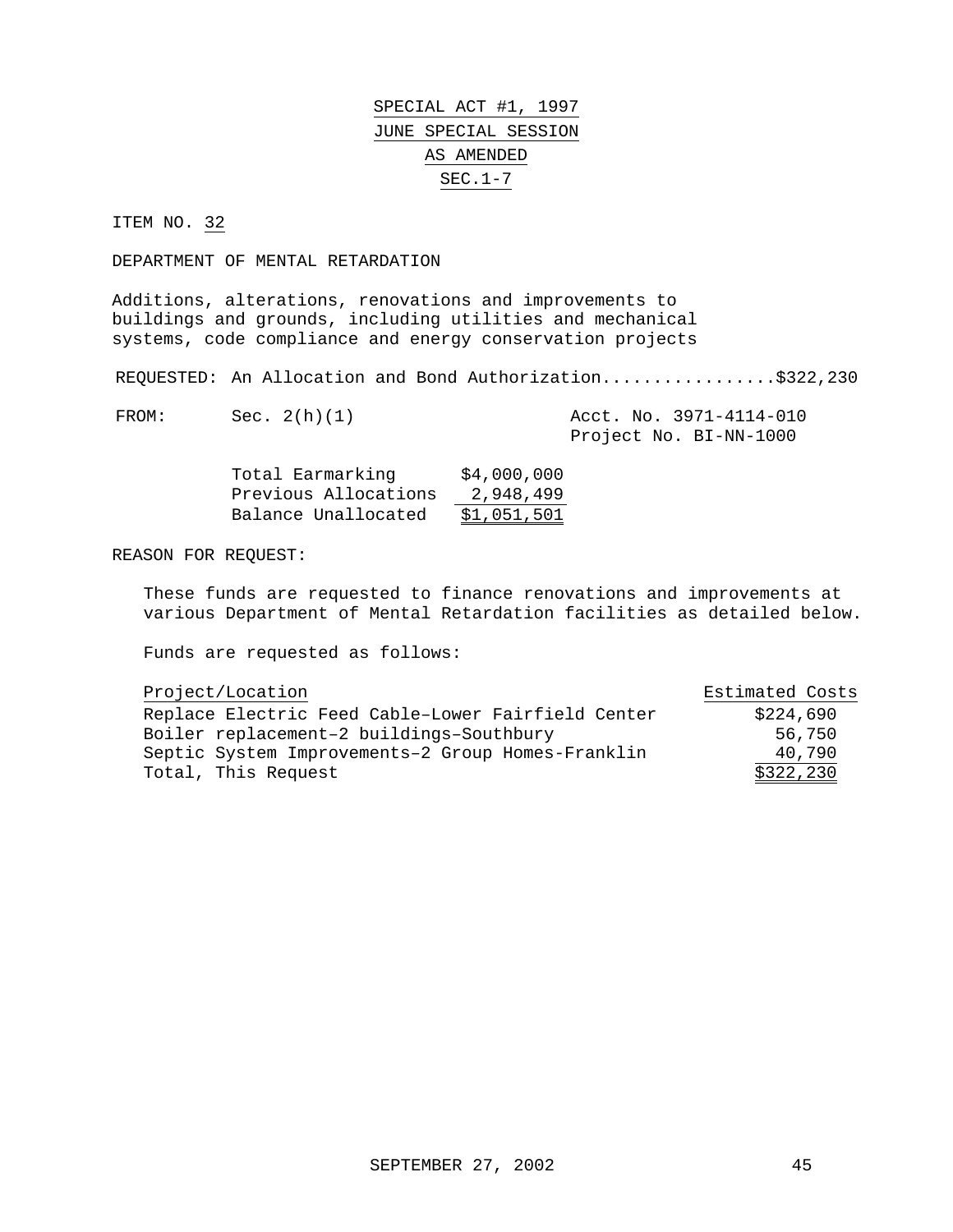SPECIAL ACT #1, 1997 JUNE SPECIAL SESSION AS AMENDED SEC. 8-11

ITEM NO. 33

DEPARTMENT OF ECONOMIC AND COMMUNITY DEVELOPMENT

FOR VARIOUS HOUSING PROJECTS AND PROGRAMS AS AUTHORIZED UNDER SECTION 9 OF SPECIAL ACT 97-1

COMMUNITY HOUSING DEVELOPMENT CORPORATION

REQUESTED: Use of Previously Allocated Funds Available (to Agency)................................\$1,500,000

FROM: Sec. 9 Acct. No. 1800-3500-030 Project No. 2001 170 003

Previously Allocated Funds Available \$1,500,000

REASON FOR REQUEST:

At the December 15, 2000 State Bond Commission meeting, funds were approved to provide a grant-in-aid to the Community Development Financial Institution (CFDI) Alliance for the establishment of a revolving loan fund. This fund would be used to provide loans to for profit or nonprofit developers or owners, to create or rehabilitate affordable rental or homeownership projects throughout Connecticut. However, under Section 218(b) of the Connecticut General Statutes a revolving loan fund can only be created from the proceeds of a loan and not a grant. Therefore, these funds are requested to provide a loan to CFDI. CDFI consists of 5 loan funds, including the Bridgeport Neighborhood Fund, Inc., Connecticut Housing Investment Fund, Inc., Housing Development Fund of Lower Fairfield County, Greater New Haven Community Loan Fund, and the Waterbury Housing Fund.

State funds, in combination with other private or public funds, will be loaned at a rate of 4%, not to exceed 30 years, to facilitate providing safe, sanitary and affordable housing to people of low or moderate income in the state. Funds received as loan repayments will be deposited in a separate account creating a revolving account to enable more loan funding for low or moderate housing rehabilitation or development projects in the future. Of the total amount, \$150,000 will be used by CDFI for administrative costs in accordance with Section 8-68g of the Connecticut General Statutes.

In accordance with Subsection (t) of Section 3-20 of the Connecticut General Statutes, the State Bond Commission is requested to establish an interest rate on the loan to CDFI of 0%. Loan payments will be deferred for a period of 30 years.

Funds are requested as follows: State Loan, This Request  $$1,500,000$ 

SEPTEMBER 27, 2002 46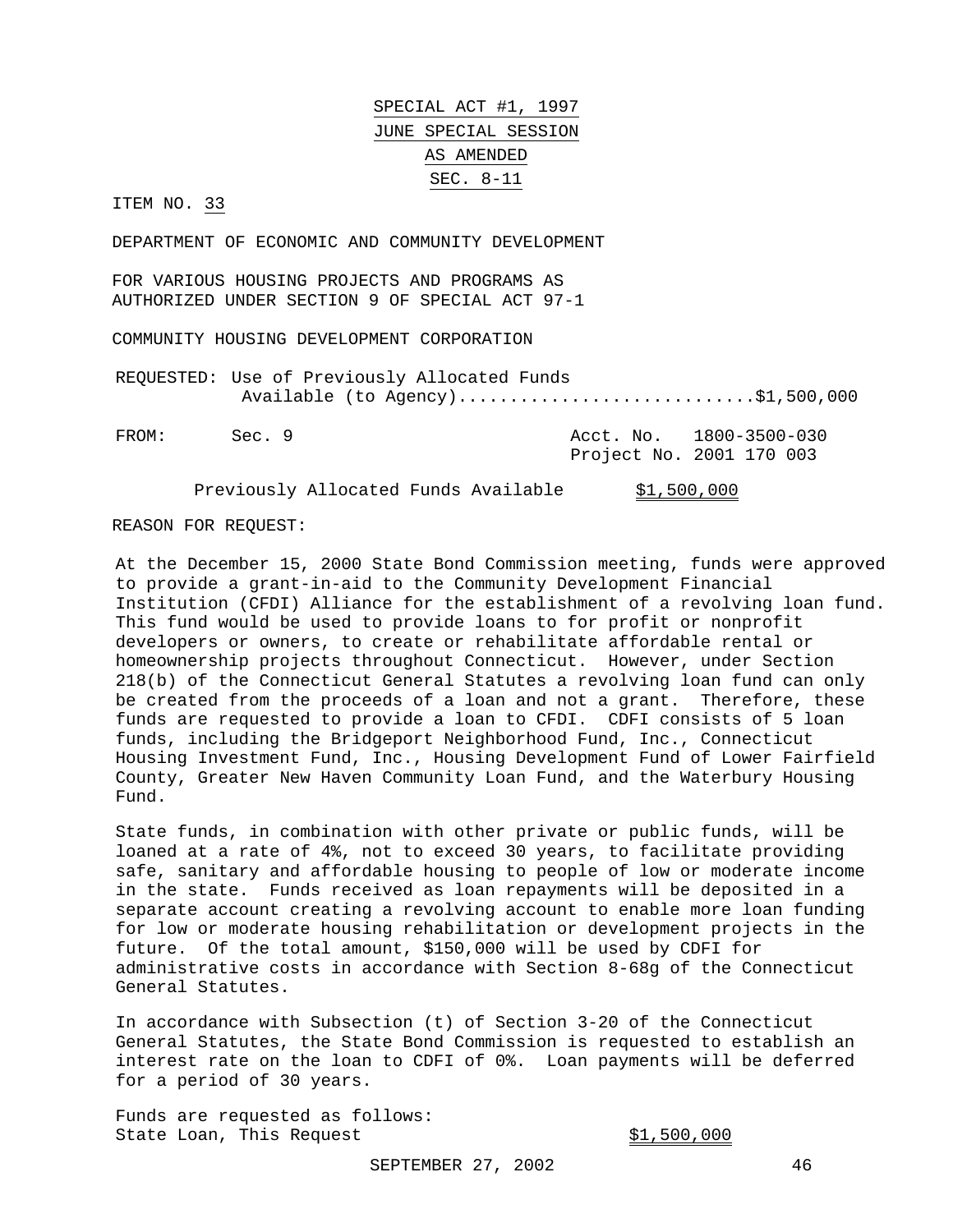SPECIAL ACT #1, 1997 JUNE SPECIAL SESSION AS AMENDED SEC. 12-19

ITEM NO. 34 **(REVISED)**

STATE LIBRARY

GRANTS-IN-AID FOR PUBLIC LIBRARIES FOR CONSTRUCTION, RENOVATIONS, EXPANSIONS, ENERGY CONSERVATION AND HANDICAPPED ACCESSIBILITY

REQUESTED: **1) An Allocation and Bond Authorization (to Agency) \$92,620 2) Use of Previously Allocated Funds in the Amount of (to Agency) 127,396 Total** \$220,016

FROM: Sec. 13(i)(2) Acct. No. 1873 7104 045

Project No.

| Total Earmarking     | \$2,500,000  |
|----------------------|--------------|
| Previous Allocations | 2,407,380    |
| Balance Unallocated  | 92,620<br>S. |

Previously Allocated Funds Available \$127,396

REASON FOR REQUEST:

These funds are requested, along with those included under Item  $\frac{1}{\sqrt{1-\frac{1}{n}}}$ , to provide grants-in-aid to two public libraries to assist in construction costs related to public libraries, including energy conservation projects, in accordance with criteria established by the State Library Board.

Funds are requested as follows:

|                     | Estimated   |             |
|---------------------|-------------|-------------|
| Municipality        | Total Cost  | State Grant |
| Stamford            | \$182,235   | \$60,138    |
| <b>Bristol</b>      | \$9,958,000 | 500,000     |
| Total, This Request |             | \$560,138   |

**Financing:**

| SA $97-1$ , Sec. $13(i)(2)$ , This Request | \$220,016 |
|--------------------------------------------|-----------|
| PA 99-242, Sec. $13(h)(1)$ , Item No. ____ | 340,122   |
| Total, This Request                        | \$560,138 |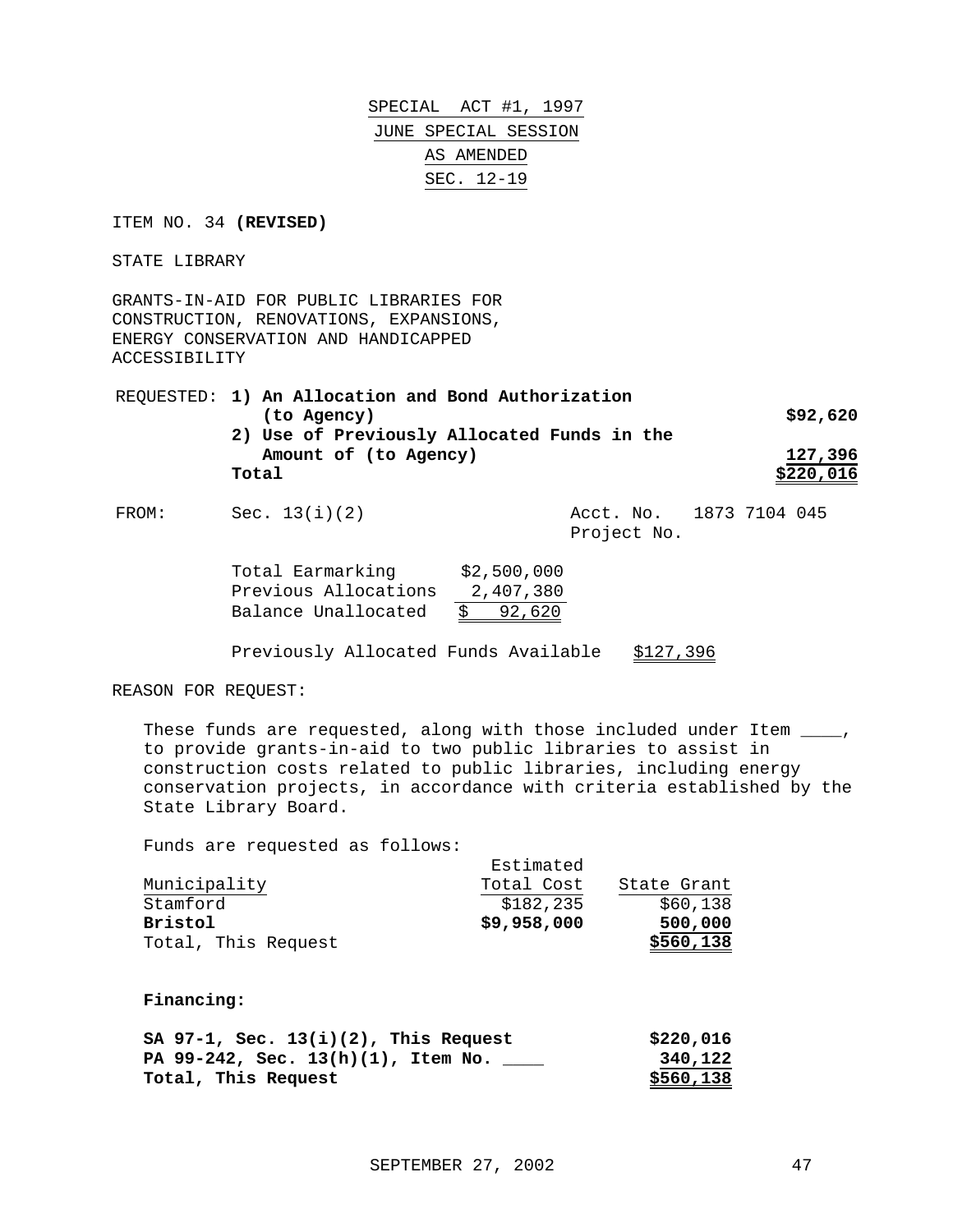### ITEM NO. 34 **(REVISED)**(Cont'd)

In accordance with Section 11-24c of the Connecticut General Statutes, the State Library Board "shall make construction grants to public libraries established pursuant to this chapter. The Board shall (1) establish criteria for the purpose of developing a priority listing of all construction projects and (2) grant an amount equal to one-third of the total construction costs not to exceed five hundred thousand dollars for each approved project within the limits of the available appropriation for such projects..."

In accordance with Section 19 of P.A. 97-1, "...any grant-inaid...which is made to any entity which is not a political subdivision of the state, the contract entered into pursuant to section 14 of this act shall provide that if the premises for which such grant-in-aid was made ceases, within ten years of the date of such grant, to be used as a facility for which such grant was made, an amount equal to the amount of such grant, minus ten per cent for each full year which has elapsed since the date of such grant, shall be repaid to the state and that a lien shall be placed on such land in favor of the state to ensure that such amount will be repaid in the event of such change in use, provided if the premises for which such grant-in-aid was made are owned by the State, a municipality or a housing authority, no lien need be placed."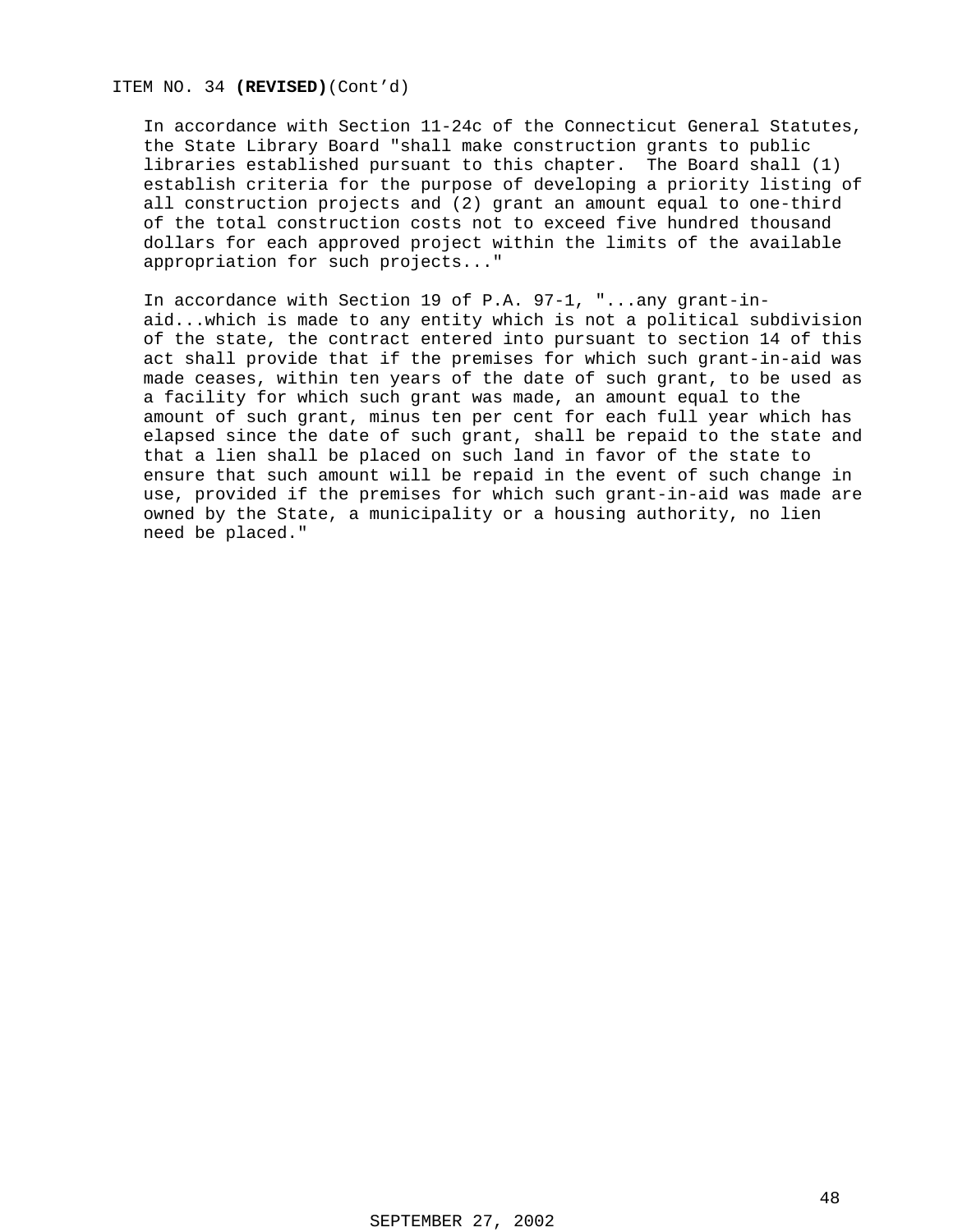PUBLIC ACT #308, 1993 SPECIAL ACT #1, 1997

AS AMENDED JUNE SPECIAL SESSION SEC. 8-11 AS AMENDED SEC. 28-31

### SECTION 8-37qq CONNECTICUT GENERAL STATUTES

ITEM NO. 35

DEPARTMENT OF ECONOMIC AND COMMUNITY DEVELOPMENT

CONGREGATE HOUSING FOR THE ELDERLY

BRIDGEPORT

REQUESTED: Use of Previously Allocated Funds Available (to Agency)....................................\$1,881,458

| From:                | Sec. | Acct. No.     | Previously Allocated |
|----------------------|------|---------------|----------------------|
|                      |      |               | Funds Available      |
| PA 93-308            |      | 1800-3500-040 | \$500,000            |
| SA 97-1              | 28   | 1802-3500-010 | 843,089              |
| $Sec. 8-37$ gg $CGS$ |      | 1601-3500-090 | 538,369              |

Project No. 2002015008

REASON FOR REQUEST:

These funds are requested, along with those under Item 36, to provide a grant-in-aid to the Bridgeport Housing Authority to develop 35 units of congregate housing for the elderly in the south end of the city. The units will be developed at the former Park City Hospital.

In addition, the Bridgeport Housing Authority will develop 85 units of elderly housing with a grant from the U.S. Department of Housing and Urban Development.

| Total Project Cost |                                      | \$14,071,764 |             |
|--------------------|--------------------------------------|--------------|-------------|
|                    | Less: Future Funds-HUD Federal Grant | 10,571,764   |             |
|                    | SA 97-1, Sec. 28, Item No. 36        | 1,618,542    |             |
|                    | State Grant-in-aid, This Request     |              | \$1,881,458 |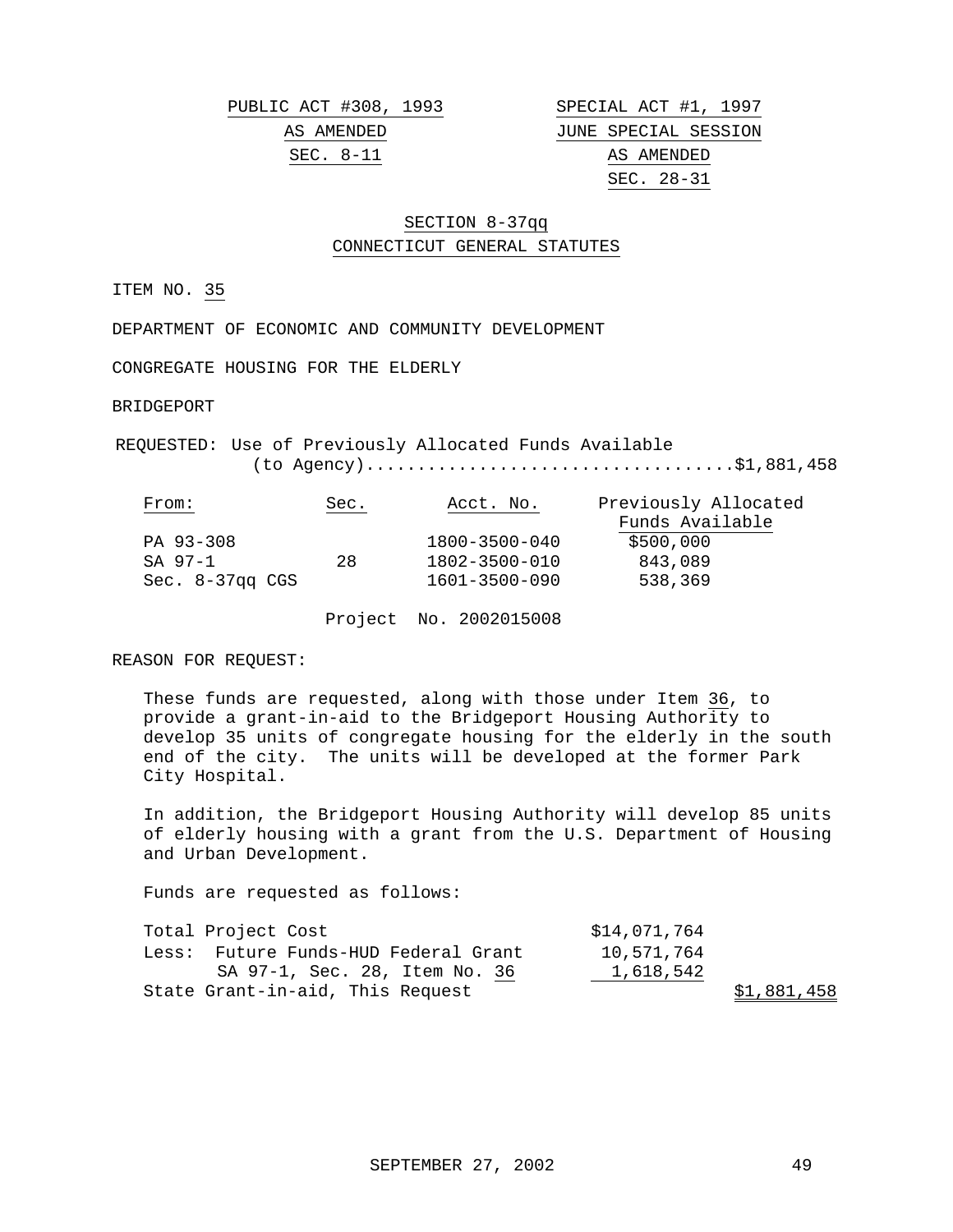SPECIAL ACT #1, 1997 JUNE SPECIAL SESSON AS AMENDED SEC. 27-30

ITEM NO. 36

DEPARTMENT OF ECONOMIC AND COMMUNITY DEVELOPMENT

FOR VARIOUS HOUSING PROJECTS AND PROGRAMS AS AUTHORIZED UNDER SECTION 28 OF SPECIAL ACT 97-1

BRIDGEPORT

REQUESTED: An Allocation and Bond Authorization (to Agency).......................\$1,618,542

FROM: Sec. 28 Acct. No. 1800-3500-010 Project No. 2002015008

| Total Authorized     | \$30,000,000 |
|----------------------|--------------|
| Previous Allocations | 16,771,044   |
| Balance Unallocated  | \$13,228,956 |

REASON FOR REQUEST:

These funds are requested, along with those under Item 35, to provide a grant-in-aid to the Bridgeport Housing Authority to develop 35 units of congregate housing for the elderly in the south end of the city. The units will be developed at the former Park City Hospital.

In addition, the Bridgeport Housing Authority will develop 85 units of elderly housing with a grant from the U.S. Department of Housing and Urban Development.

| Total Project Cost                   | \$14,071,764 |             |
|--------------------------------------|--------------|-------------|
| Less: Future Funds-HUD Federal Grant | 10,571,764   |             |
| Previously Allocated Funds           |              |             |
| Available, Item No. 35               | 1,881,458    |             |
| State Grant-in-aid, This Request     |              | \$1,618,542 |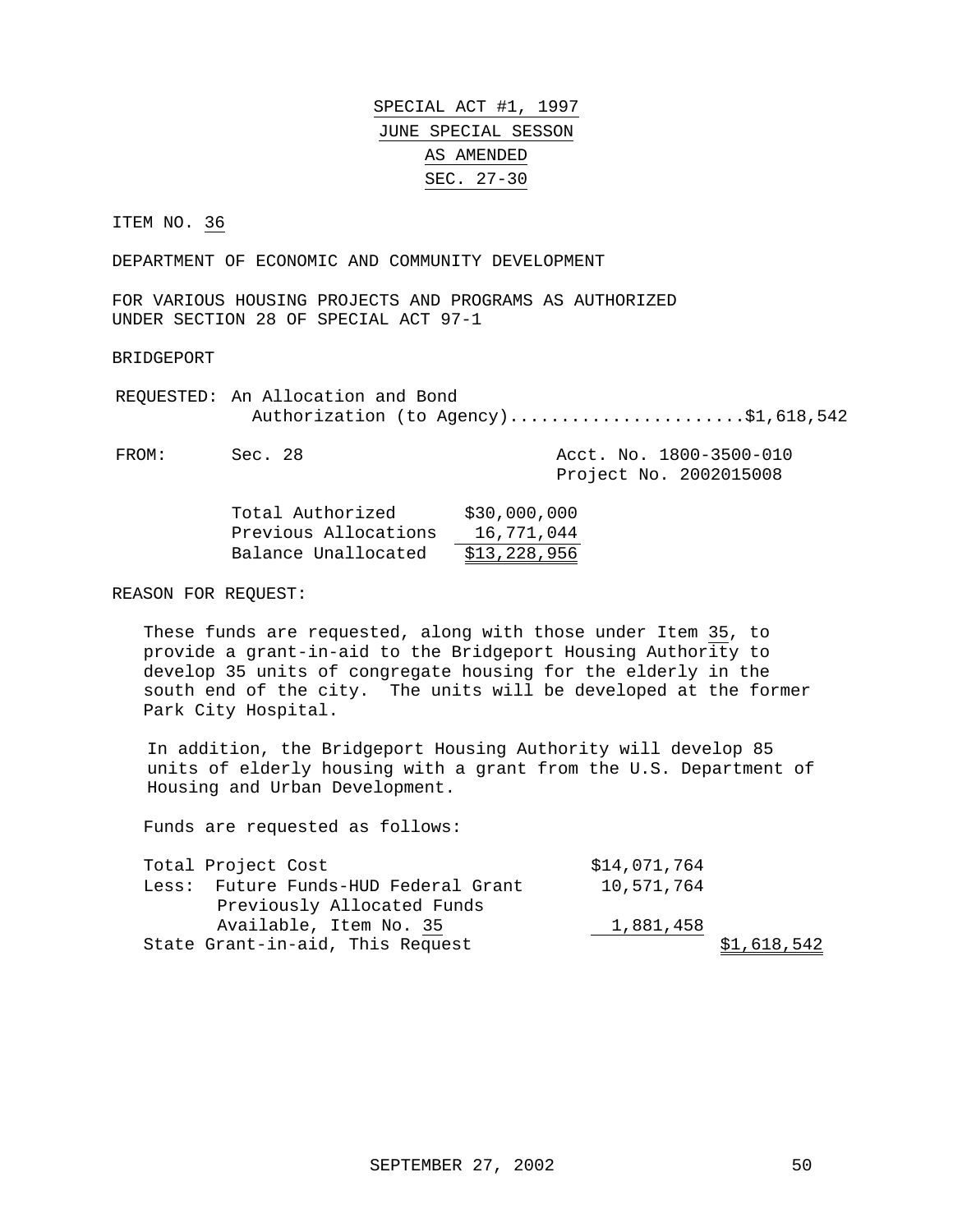## SPECIAL ACT #34, 1990 AS AMENDED SEC. 8-11

ITEM NO. 37

DEPARTMENT OF ECONOMIC AND COMMUNITY DEVELOPMENT

FOR VARIOUS HOUSING PROJECTS AND PROGRAMS AS AUTHORIZED UNDER SECTION 9(a)(1)

STAMFORD

REQUESTED: Use of Previously Allocated Funds Available (to Agency)............................\$433,000

FROM: Sec. 9(a)(1) Acct. No. 1800-3500-010 Project No. 1989135001

Previously Allocated Funds Available: \$433,000

REASON FOR REQUEST:

On April 26, 1991, the State Bond Commission approved a grant-inaid to the Stamford Housing Authority for the removal of asbestos from State financed housing. This request is to allow the Housing Authority to use the remaining funds to include lead abatement as well.

Funds are requested as follows:

Grant-in-aid, This Request  $$433,000$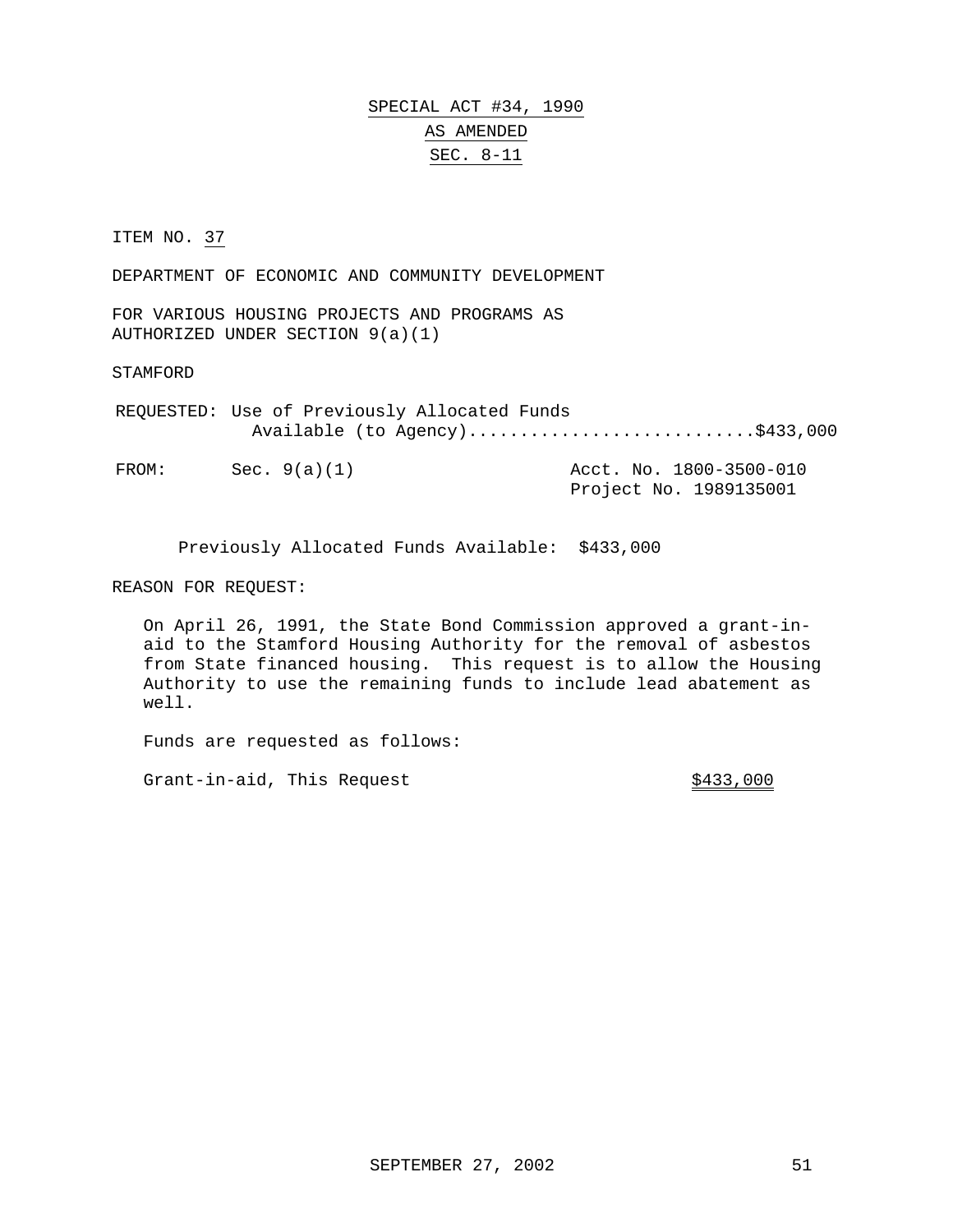# PUBLIC ACT #584, 1987 AS AMENDED SEC. 11-14

ITEM NO. 38

OFFICE OF POLICY AND MANAGEMENT

LOCAL CAPITAL IMPROVEMENT FUND

VARIOUS PROJECTS

REQUESTED: An Allocation and Bond Authorization (to Agency)  $\text{S7,500,000}$ 

Acct. No. 1870-1310-010 Project No.1310-01-0000

| Total Authorized     | \$405,000,000 |
|----------------------|---------------|
| Previous Allocations | 365,000,000   |
| Balance Unallocated  | \$40,000,000  |

#### REASON FOR REQUEST:

These funds are requested to provide supplemental funding for the Local Capital Improvement Fund in accordance with the provisions of Sections 11 through 14 of Public Act 87-584, as amended.

In accordance with the Act, the Secretary of the Office of Policy and Management shall allocate an amount to each municipality in the State based on its entitlement. These funds will be used for reimbursement of actual expenditures incurred for eligible infrastructure projects which include:

```
a)Road construction, renovation, repair or resurfacing
b)Sidewalk and pavement improvements
c)Sewer facilities
d)Public buildings other than schools
e)Dams, bridges and flood control projects
f)Water treatment facilities and water mains
g)Solid waste facilities
h)Public parks
i)Capital improvement plans
j)Emergency communications systems
k)Public housing projects
l)Renovation or construction of Veterans memorial monuments
m)Improvements to information technology systems to manage
   the century date change effect
n)Thermal imaging systems
o)Bulky waste and landfill projects
p)Preparation and revision of municipal plans of conservation and
  development
q)Acquisition of automatic external defibrillators
```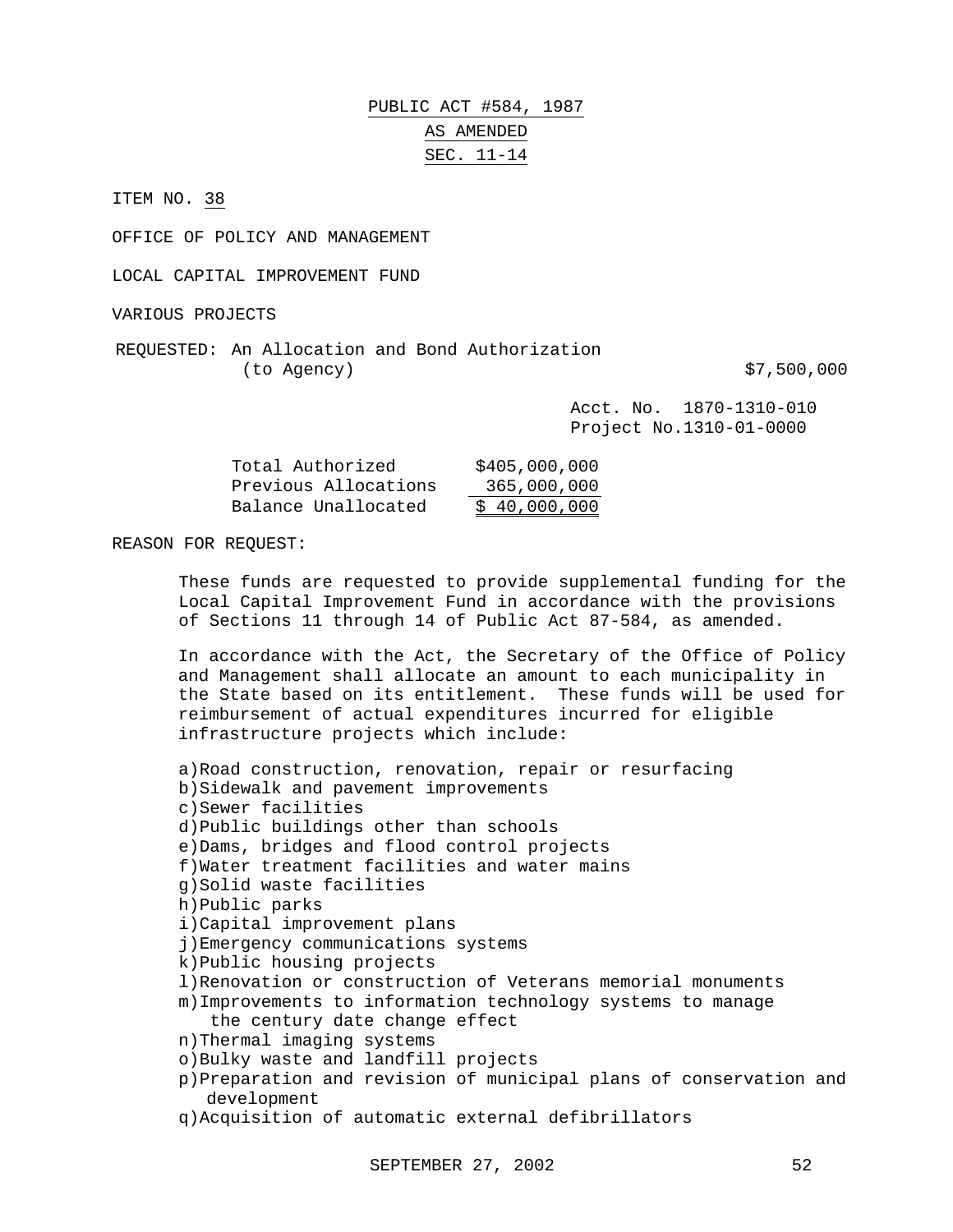# PUBLIC ACT #420, 1986 AS AMENDED SEC. 1-10

ITEM NO. 39

DEPARTMENT OF ENVIRONMENTAL PROTECTION

CLEAN WATER FUND

REQUESTED: An Allocation and Bond Authorization of Revenue Bonds (to Agency).....................\$2,208,713

Acct. No. 6868-3105-888

|                      | Revenue Bonds   |
|----------------------|-----------------|
| Total Authorized     | \$1,238,400,000 |
| Previous Allocations | 932,847,481     |
| Balance Unallocated  | 305,552,519     |

REASON FOR REQUEST:

These funds are requested to provide 1) a loan to the Metropolitan District Commission to extend a distribution water main in the vicinity of Duncaster Road in the Town of Bloomfield 2) a loan to the Town of Groton, Department of Public Utilities for a water main extension; and 3) a loan to the Town of Newtown to provide public water to the Newtown High School.

In accordance with Public Act 86-420, as amended, revenue bonds shall not constitute a charge, lien or encumbrance, legal or equitable, upon any property of the State or of any political subdivision thereof, except the property mortgaged or otherwise encumbered under the provisions and for the purposes of Sections 22a-475 to 22a-483 of the General Statutes, inclusive.

On July 31, 1998, the State Bond Commission approved the rate setting process for the loans provided for herein to be determined using the last comparable bond sale as reflected in the Municipal Market Data index as of the date of such bond sale, adjusted for tax status, maturity, and credit rating of the recipient. The interest rate, as of August 21, 2002, will not exceed 2.53%.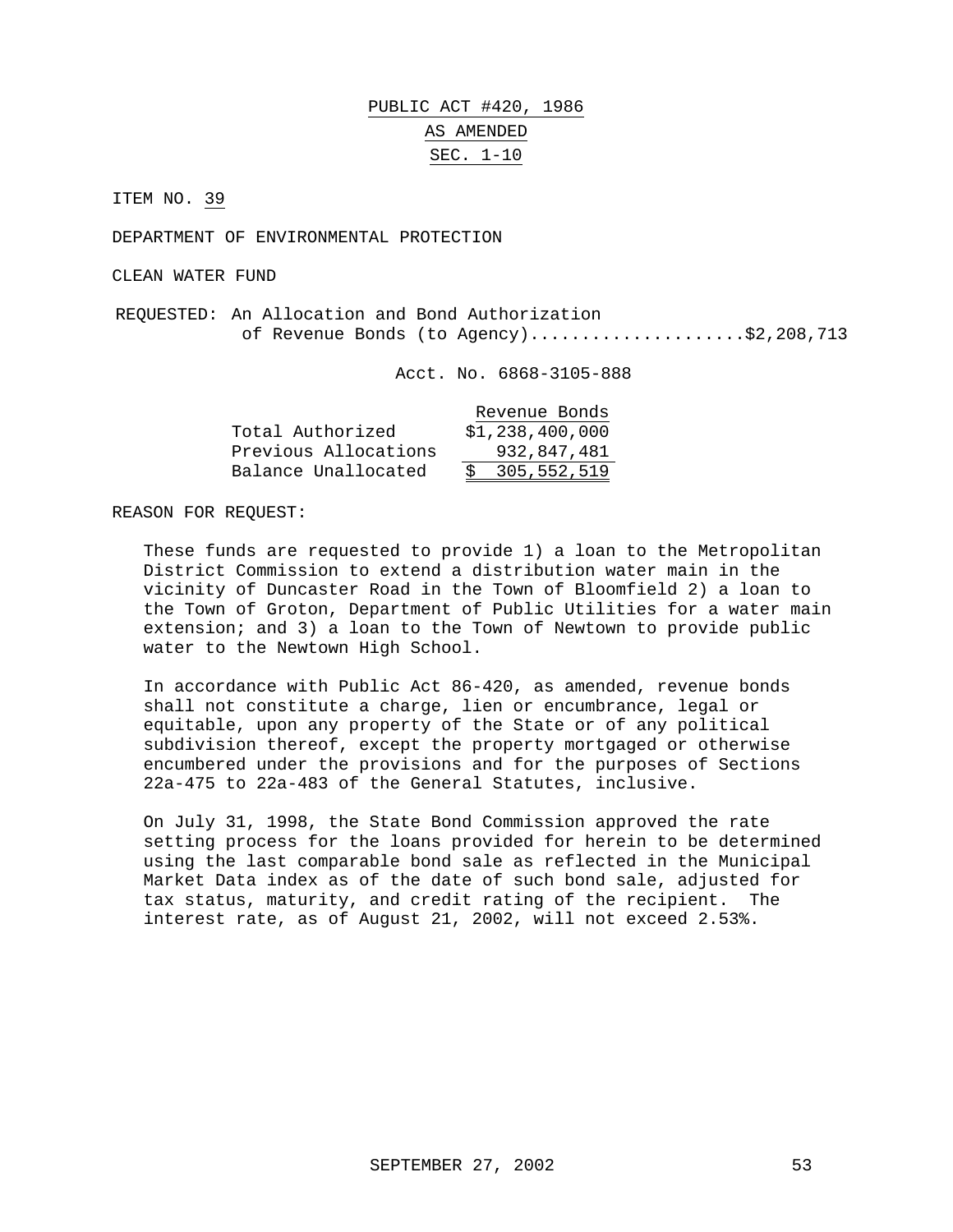| ITEM NO. 39 (Cont'd.)                                                                                                                                                                                                                                                                                                                                                                             |                                |
|---------------------------------------------------------------------------------------------------------------------------------------------------------------------------------------------------------------------------------------------------------------------------------------------------------------------------------------------------------------------------------------------------|--------------------------------|
|                                                                                                                                                                                                                                                                                                                                                                                                   | This Request                   |
| Metropolitan District Commission (MDC)<br>Account No. 2000f-C                                                                                                                                                                                                                                                                                                                                     |                                |
| Revenue loan for the installation of a distribution<br>water main to extend MDC services to Mountain,<br>Stone Hill, Adams, Meadowbrook and Duncaster Roads<br>in Bloomfield. Approval is also requested for the<br>use of federal funds previously allocated to the<br>MDC at the State Bond Commission meeting on August<br>27, 1999 for several projects that are not yet<br>ready to proceed. |                                |
| Total Project Cost<br>\$2,463,335<br>Less: Recipient Funds                                                                                                                                                                                                                                                                                                                                        | 119,600                        |
| Previously Allocated Fed Funds<br>1,176,022<br>Loan (Revenue), This Request                                                                                                                                                                                                                                                                                                                       | \$1,167,713                    |
| Town of Groton-Department of Public Utilities<br>Account No. 200102-C                                                                                                                                                                                                                                                                                                                             |                                |
| Revenue loan for the extension of public drinking<br>water distribution mains for closure of a loop in<br>the existing distribution system in the vicinity of<br>Route 184 and Daboll Road. The water main<br>extension will provide for improved system<br>hydraulics and enhanced system pressure.<br>The<br>extension will also improve the water quality and<br>fire protection in the area.  |                                |
| Total Project Cost<br>Less: Recipient Funds<br>Loan (Revenue), This Request                                                                                                                                                                                                                                                                                                                       | \$565,000<br>40,000<br>525,000 |
| Town of Newtown<br>Account No. 200101-C                                                                                                                                                                                                                                                                                                                                                           |                                |
| Revenue loan to construct a water main extension<br>from United Water Connecticut's service at the<br>Tilson Woods Development to Newtown High School.                                                                                                                                                                                                                                            |                                |
| Total Project Cost<br>Less: Water Company Funds<br>Loan (Revenue), This Request                                                                                                                                                                                                                                                                                                                   | \$576,000<br>60,000<br>516,000 |
|                                                                                                                                                                                                                                                                                                                                                                                                   |                                |
| Total, This Request                                                                                                                                                                                                                                                                                                                                                                               | \$2,208,713                    |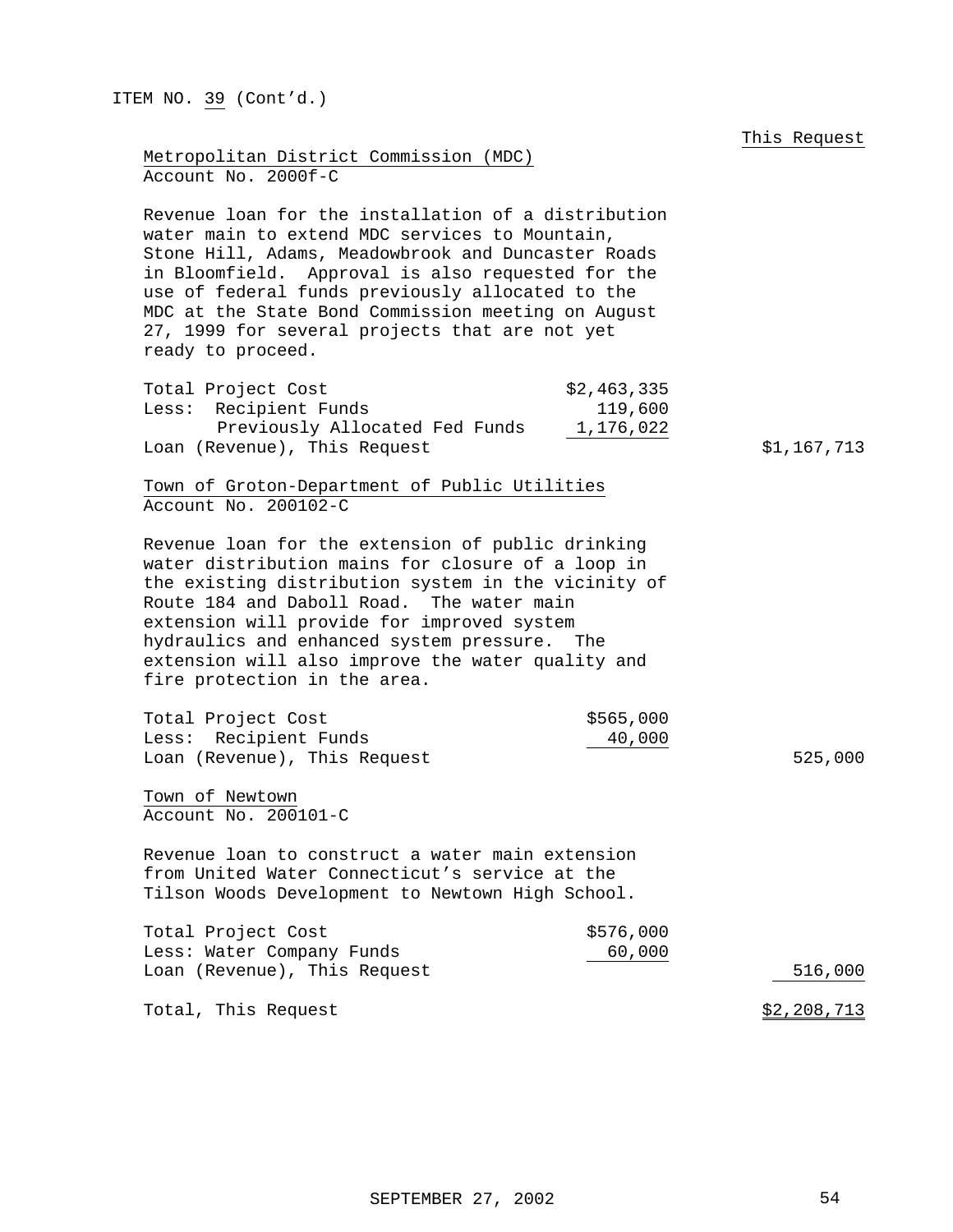PUBLIC ACT #420, 1986 AS AMENDED SEC. 1-10

ITEM NO. 40

DEPARTMENT OF ENVIRONMENTAL PROTECTION

SAFE DRINKING WATER FEDERAL REVOLVING LOAN ACCOUNT OF THE CLEAN WATER FUND

#### **VARIOUS**

REQUESTED: 1)Authorization to Use Available Federal Funds in the Amount of (to Agency)...............\$1,800,000 2)Authorization to Use Previously Allocated Federal Funds Available (to Agency)..................45,000 Total..............................................\$1,845,000

Acct. No. 6868-3105-999

Federal Funds Available...\$2,500,000 Previously Allocated Federal Funds Available...\$45,000

REASON FOR REQUEST:

These funds are requested to provide Safe Drinking Water loans as detailed below.

This Request

1) Unionville Water Company: These funds are requested to fund the installation of approximately 7,800 feet of water main, meter pit and appurtenances from the Metropolitan District Commission (MDC) system at Farmington Avenue to the Unionville Water Company's water system at Colton Street, Farmington.

The Unionville Water Company system is currently unable to meet maximum daily demands. The connection to the (MDC) not only provides a much-needed source of supply, but also provides service to the Hill Stead Museum, currently a source of physical and water quality violations.

Loan, This Request  $\frac{1}{2}$  and  $\frac{1}{2}$  and  $\frac{1}{2}$  and  $\frac{1}{2}$  and  $\frac{1}{2}$  and  $\frac{1}{2}$  and  $\frac{1}{2}$  and  $\frac{1}{2}$  and  $\frac{1}{2}$  and  $\frac{1}{2}$  and  $\frac{1}{2}$  and  $\frac{1}{2}$  and  $\frac{1}{2}$  and  $\frac{1}{2}$  and  $\frac{1}{2$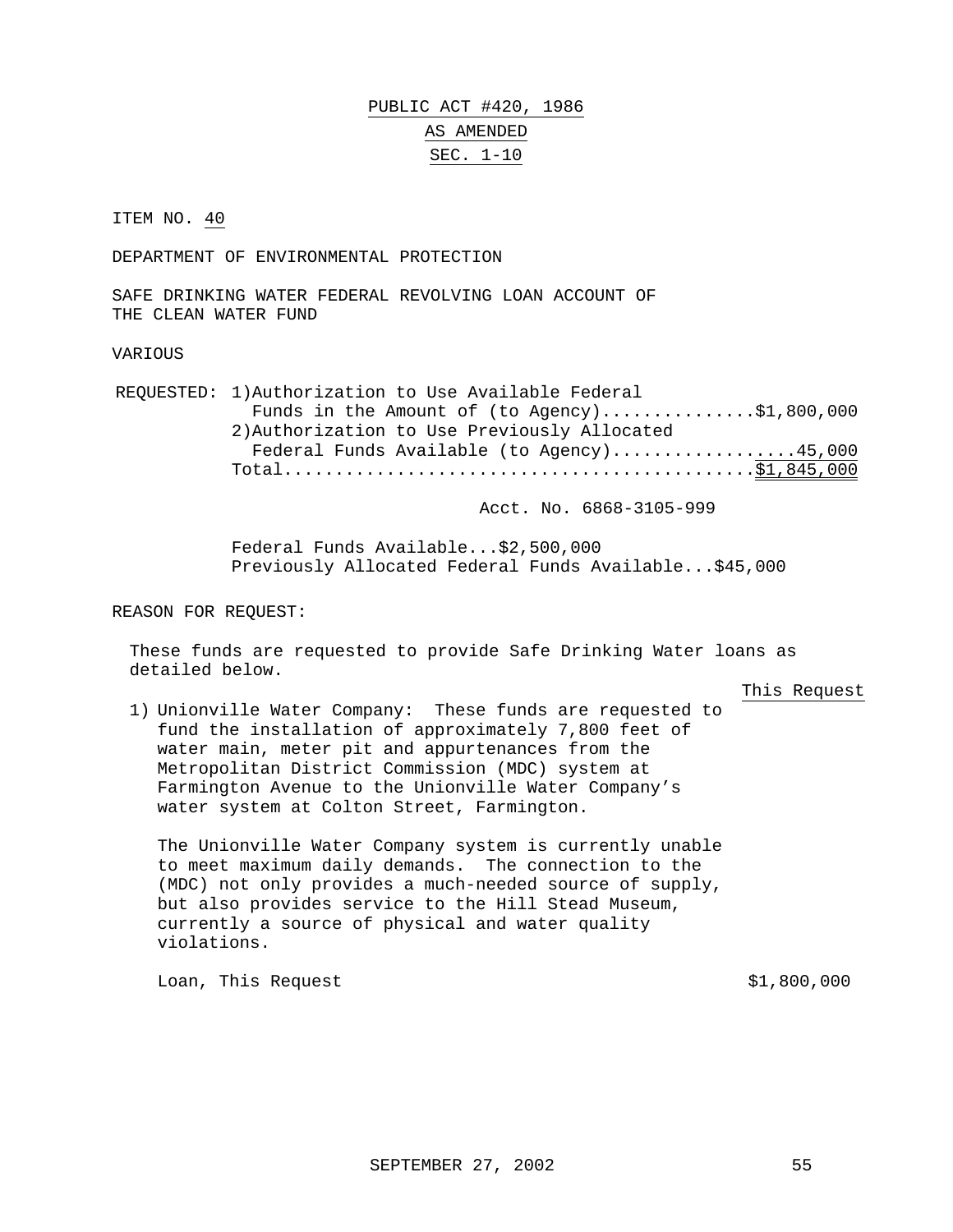This Request

2) Crystal Lake Condominiums: On July 19, 1999, the State Bond Commission approved the use of federal funds in the form of a loan to the Crystal Lake Condominium Association, located at Horse Pond Road in the Town of Salem, to construct a new public drinking water system. Additional funds are required to complete the project because of cost overruns and additional work required, including engineering, construction project management, control panel, security fence and disposal of old water tanks.

The previously allocated funds are available from a completed water main project for Harrybrooke Park Condominiums in New Milford.

Loan, This Request 45,000

Total, This Request  $$1,845,000$ 

In accordance with the Act, the Department of Public Health has established and maintains a priority list of eligible drinking water projects and has established a system setting priorities for making loans to eligible public water systems. Each recipient shall execute and deliver project loan obligations and interim financing obligations in accordance with applicable law. For any recipient subject to regulation by the Department of Public Utility Control, where appropriate, that Department shall include these costs in the recipient's rate structure in accordance with Section 16-19e C.G.S.

The Commissioner of Environmental Protection and the Department of Public Health may pay for the reasonable costs of administering this program and conducting activities under the federal Safe Drinking Water Act or other related federal acts.

On July 31, 1998, the State Bond Commission approved the rate setting process for the loans provided for herein to be determined using the last comparable bond sale as reflected in the Municipal Market Data index as of the date of such bond sale, adjusted for tax status, maturity, and credit rating of the recipient. The interest rate, as of August 21, 2002, will not exceed 3.6%.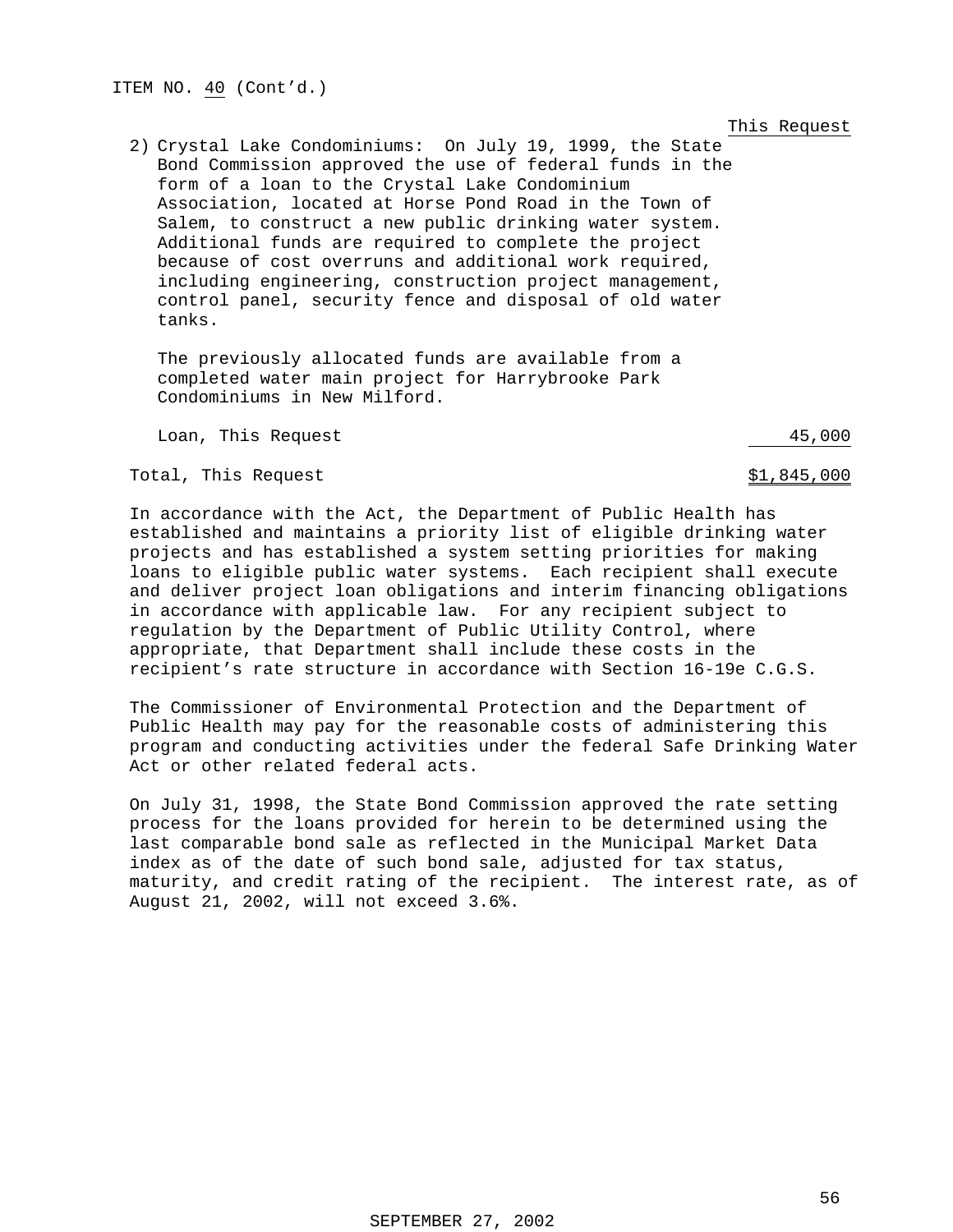## PUBLIC ACT #179, 1998 AS AMENDED SEC. 1-22

ITEM NO. 41

DEPARTMENT OF ECONOMIC AND COMMUNITY DEVELOPMENT

GRANTS-IN-AID FOR CAPITAL CITY HOUSING PROJECTS

|             |  | REQUESTED: An Allocation and Bond Authorization |             |
|-------------|--|-------------------------------------------------|-------------|
| (to Agency) |  |                                                 | \$6,000,000 |

FROM: Sec. 22(b)(3) Acct. No. 1971 3500 050 Project No.

| Total Earmarking     | \$31,000,000 |
|----------------------|--------------|
| Previous Allocations | $-0-$        |
| Balance Unallocated  | \$31,000,000 |

REASON FOR REQUEST:

These funds are requested to provide a grant-in-aid to the Connecticut Housing Finance Authority(CHFA) to assist in the costs of developing housing in downtown Hartford. CHFA will provide these funds in the form of a loan to the Developer, known as Trumbull on the Park LLC.

This project consists of the construction of a 9 story residential tower which will contain 88 market rate apartments. However, the entire development project also includes approximately 8,000 sq. ft. of retail space fronting on Trumbull Street, a 600 car, 9 story parking garage and the partial demolition and rehabilitation of 25-27 and 31-33 Lewis Street to house 12 market rate apartments.

| Total Project Cost        | \$39,300,000 |
|---------------------------|--------------|
| Less: HUD Lender          | 24,500,000   |
| CHFA Loan                 | 6,000,000    |
| Developer's funds         | 2,800,000    |
| State Grant, This Request | \$6,000,000  |
|                           |              |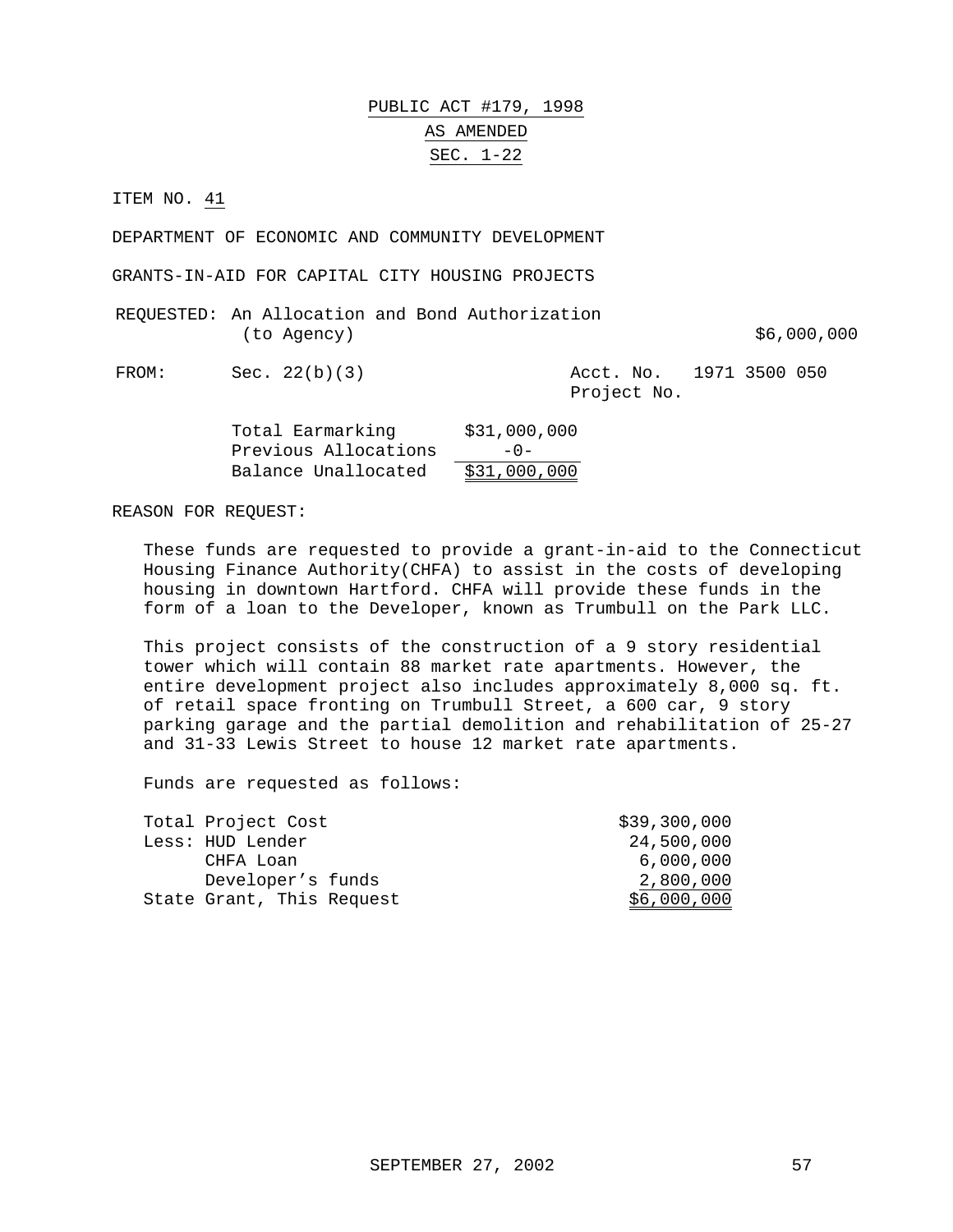ITEM NO. 41(Cont'd.)

In accordance with Section 32-606 of the general statutes, the City has presented a full and complete copy of its application or request, along with any supporting documents or exhibits, to the Capital City Economic Development Authority for its recommendation and to the Secretary of the Office of Policy and Management. The Authority, not later than ninety days after receipt of the application or request, did prepare and adopt a capital city economic development statement summarizing its recommendations regarding the application or request to the Secretary. Also, in accordance with section 32-606 of the general statutes, the Commissioner of Economic and Community Development has certified to "the State Bond Commission that it has received commitment by agreement, contract or other legally enforceable instrument with private investors or developers for a minimum private investment equal to the amount of bonds at the time that such bonds are issued pursuant to this subdivision taken together with any previous commitments..."

In addition, the Department of Economic and Community Development has prepared and submitted a Capital Development Impact Statement for such request.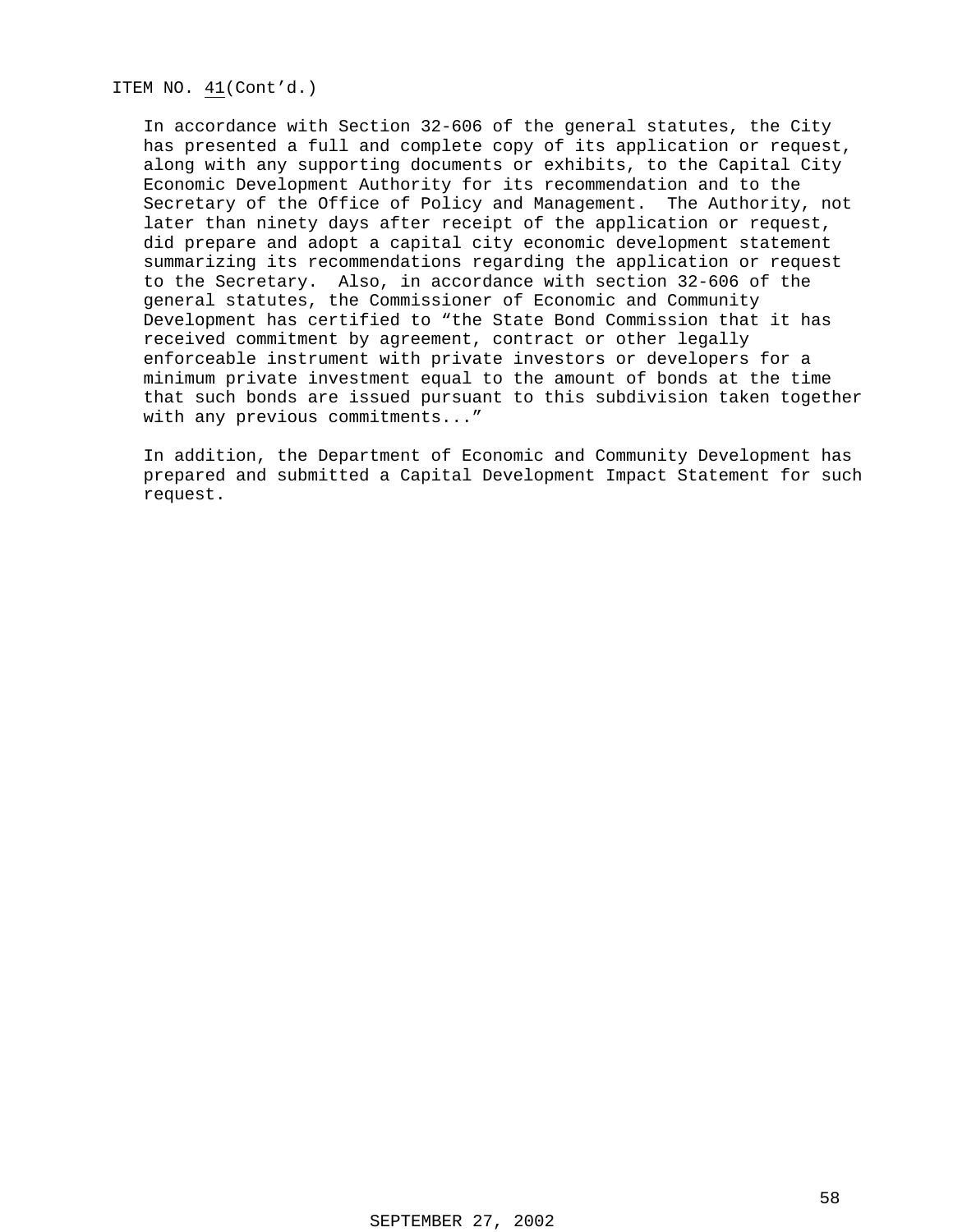# PUBLIC ACT #270, 1990 AS AMENDED SEC. 33

ITEM NO. 42 **(REVISED)**

DEPARTMENT OF ECONOMIC AND COMMUNITY DEVELOPMENT

MANUFACTURING ASSISTANCE ACT

| REQUESTED: 1) An Allocation and Bond Authorization |             |
|----------------------------------------------------|-------------|
| (to Agency)                                        | \$3,000,000 |
| 2) Use of Previously Allocated Funds               |             |
| Available (to Agency)                              | 1,200,000   |
| Total                                              | \$4,200,000 |
|                                                    |             |

FROM: Sec. 33 Acct. No. 1502-3500-010

| Total Authorized     | \$495,300,000 |
|----------------------|---------------|
| Previous Allocations | 430,832,694   |
| Balance Unallocated  | \$64,467,306  |

REASON FOR REQUEST:

These funds are requested to provide financing as detailed below.

This Request

A. These funds are requested to provide supplemental funding under the Economic Development and Manufacturing Assistance Act of 1990 to capitalize the "Economic Assistance Bond Fund" established under Section 11 of P.A. 90-270, as amended, including funding for administrative costs. This will enable the Commissioner to provide grants-inaid, loans, loan guarantees, extensions of credit or a combination thereof, to promote the economic welfare of the state. All financial assistance made to companies under these funds shall be limited to an amount of no more than \$200,000.

Funds are requested as follows:

This Request  $\approx$  2,000,000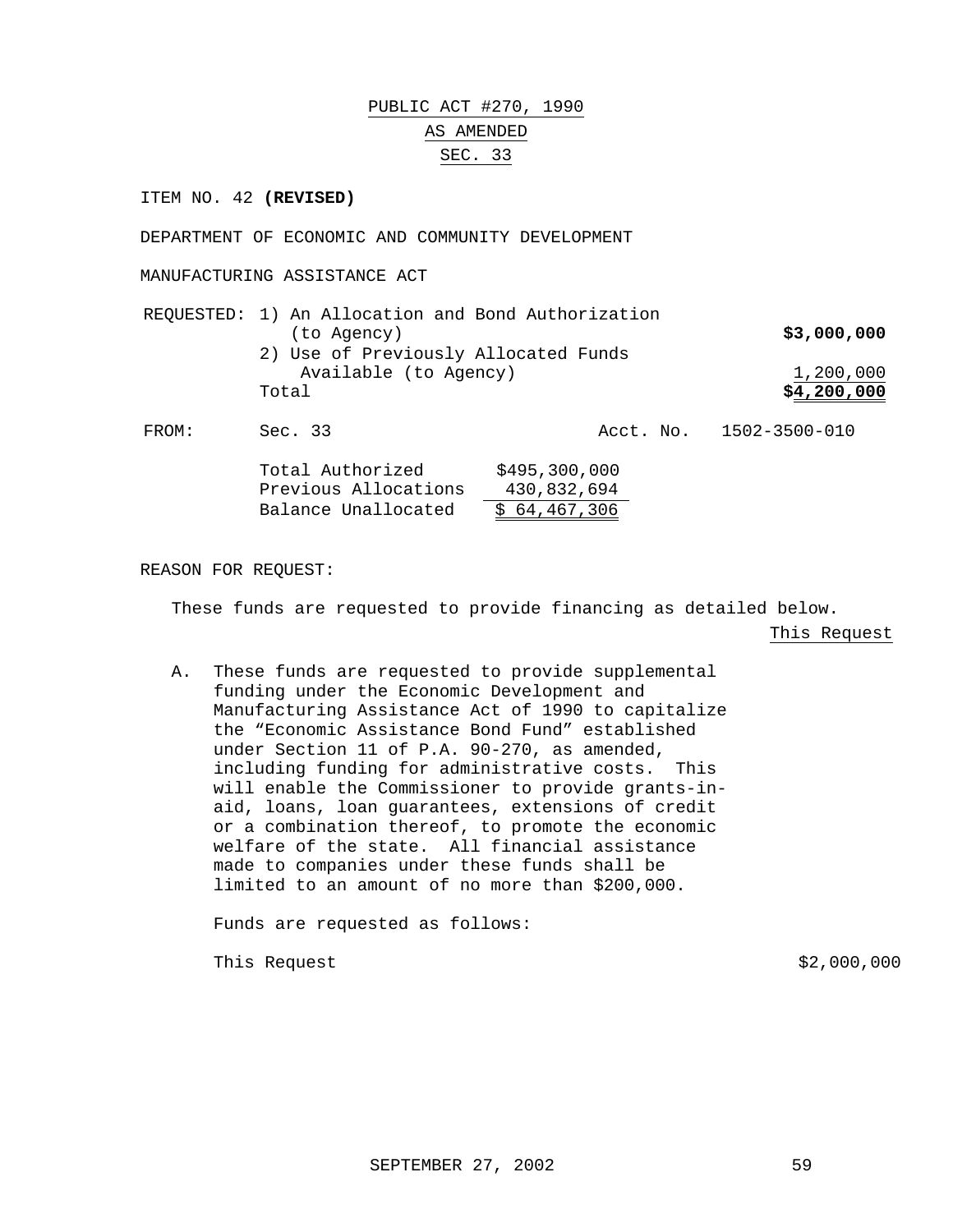#### ITEM NO. 42 **(REVISED)**(Cont'd)

B. These previously allocated funds are requested, along with those under Item 23, to provide a loan to Derecktor Shipyards Connecticut, LLC to assist in the costs of site and infrastructure improvements at the former Carpenter Technologies site in Bridgeport.

This project consists of the construction of a travel lift pier on site and other improvements. Derecktor will repay the loan through a royalty agreement or other financing structure with the Department of Economic and Community Development. The Department of Environmental Protection is providing additional environmental remediation assistance to this redevelopment project.

| Funds are requested as follows:   |              |
|-----------------------------------|--------------|
| Total Project Cost                | \$24,142,730 |
| Less: Private Investment          | 7,592,730    |
| Ct. Development Authority         | 2,700,000    |
| Federal Funds                     | 3,750,000    |
| PA 99-242, Sec. 13(b)(4), Item 23 | 2,500,000    |
| Previous State Funds              | 6,400,000    |
| State Loan, This Request          |              |

**C. These funds are requested, along with those under Item 42A, to provide a grant-in-aid to CONNSTEP, Inc. to help match a federal grant for the Connecticut State Technology Extension Program (CONNSTEP). This program provides a network of field agents who link the State's small and medium size manufacturers with technical and business providers in the state and region.**

**CONNSTEP has been designated as Connecticut's Manufacturing Resource Center by the Manufacturing Cluster Advisory Board. It is estimated that in the eight years of its existence, CONNSTEP has visited 2,500 companies and developed 750 projects which have generated \$15,000,000 in tax revenue.**

| Funds are requested as follows: |              |                    |
|---------------------------------|--------------|--------------------|
| Total Project Cost              | \$16,850,000 |                    |
| Less: Federal Funds             | 1,100,000    |                    |
| Company Funds                   | 2,250,000    |                    |
| State Funds:                    |              |                    |
| PA 93-382, Sec. 51              |              |                    |
| Previous Funding                | 3,000,000    |                    |
| PA 93-382, Sec. 51, Item No.42A | 1,000,000    |                    |
| PA 90-270, Sec. 33              |              |                    |
| Previous Funding                | 8,500,000    |                    |
| This Request                    |              | 1,000,000          |
| Total, This Request             |              | <u>\$4,200,000</u> |
|                                 |              |                    |

1,200,000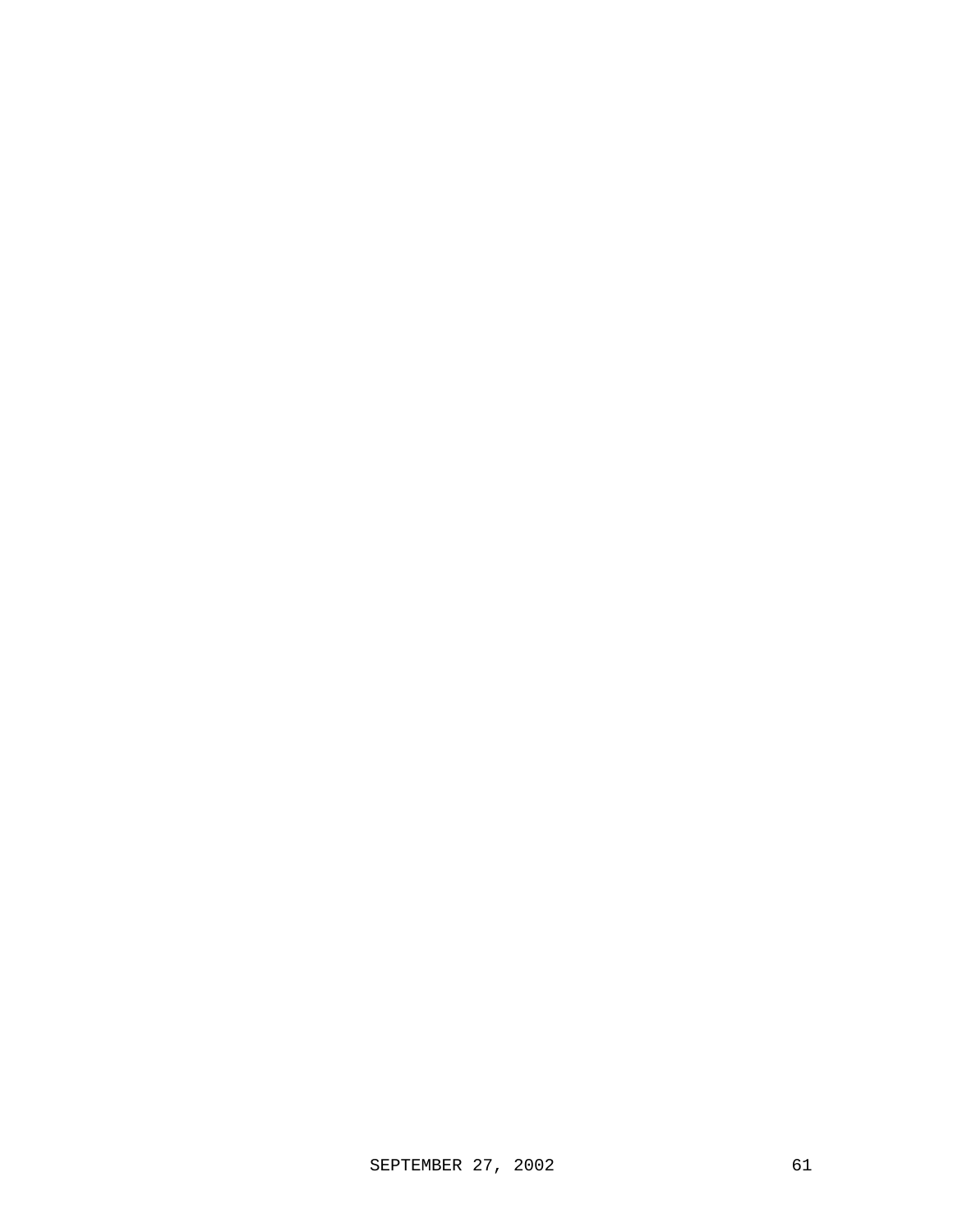### SECTION 32-348

#### CONNECTICUT GENERAL STATUTES

ITEM NO. 42A

DEPARTMENT OF ECONOMIC AND COMMUNITY DEVELOPMENT

CONNECTICUT MANUFACTURING EXTENSION PARTNERSHIP AFFILIATE, WHICH SHALL BE KNOWN AS CONNSTEP

REQUESTED: An Allocation and Bond Authorization (to Agency) \$1,000,000

Acct. No. 1502 3500 070 Project No. 2003 119 001

| Total Earmarking     | \$4,000,000 |
|----------------------|-------------|
| Previous Allocations | 3,000,000   |
| Balance Unallocated  | \$1,000,000 |

#### REASON FOR REQUEST:

These funds are requested, along with those under Item 42, to provide a grant-in-aid to CONNSTEP, Inc. to help match a federal grant for the Connecticut State Technology Extension Program (CONNSTEP). This program provides a network of field agents who link the State's small and medium size manufacturers with technical and business providers in the state and region.

CONNSTEP has been designated as Connecticut's Manufacturing Resource Center by the Manufacturing Cluster Advisory Board. It is estimated that in the eight years of its existence CONNSTEP has visited 2,500 companies and developed 775 projects which have generated \$15,000,000 in tax revenue.

| Total Project Cost  |             | \$16,850,000 |
|---------------------|-------------|--------------|
| Less: Federal Funds | \$1,100,000 |              |
| Company Funds       | 2,250,000   |              |
| State Funds:        |             |              |
| PA 93-382, Sec 51   |             |              |
| Previous Funding    | 3,000,000   |              |
| PA 90-270, Sec. 33, |             |              |
| Previous Funding    | 8,500,000   |              |
| PA 90-270, Sec. 33  |             |              |
| Item No. 42         | 1,000,000   | 15,850,000   |
| This Request        |             | 1,000,000    |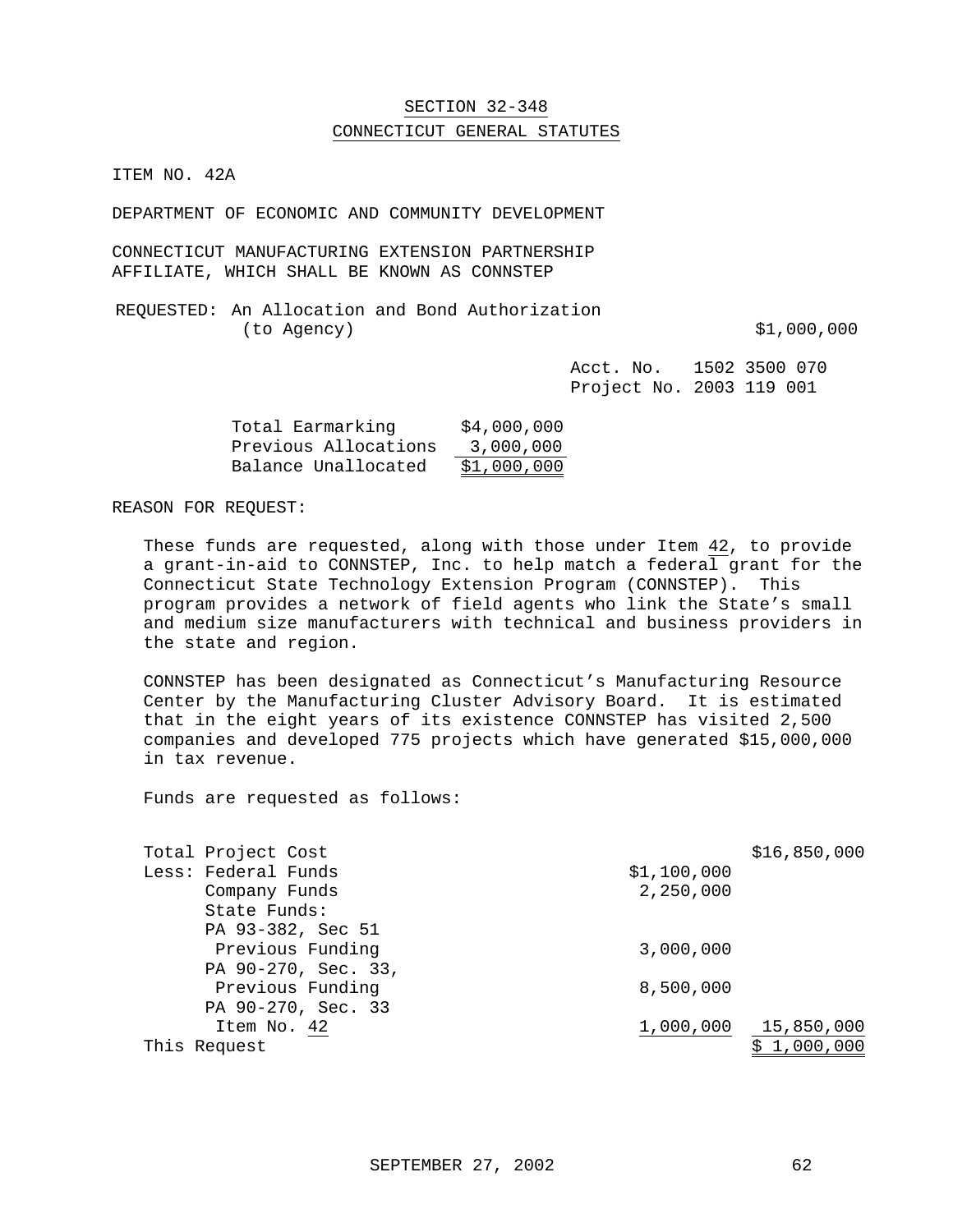### SECTION 10-287d CONNECTICUT GENERAL STATUTES

ITEM NO. 43

STATE BOARD OF EDUCATION

SCHOOL BUILDING PROJECTS (PRINCIPAL AND CURRENT PAYMENTS)

REQUESTED: An Allocation and Bond Authorization (to Agency)  $$150,000,000$ 

Acct. No. 3090 7001 010

| Total Authorized     | \$1,623,275,000 |
|----------------------|-----------------|
| Previous Allocations | 1,301,275,000   |
| Balance Unallocated  | \$322,000,000   |

REASON FOR REQUEST:

These funds are requested to finance grants-in-aid for fiscal year 2002-03 for the State's share of the cost of the principal and current payments for the construction of local school building projects in accordance with section 10-287d C.G.S, as amended, as detailed on the following page. These projects include expansion, renovations and improvements, safety and health related projects, vocational agricultural centers authorized under Section 10-65 C.G.S., and cooperative regional special educational facilities authorized under Section 10-76e C.G.S.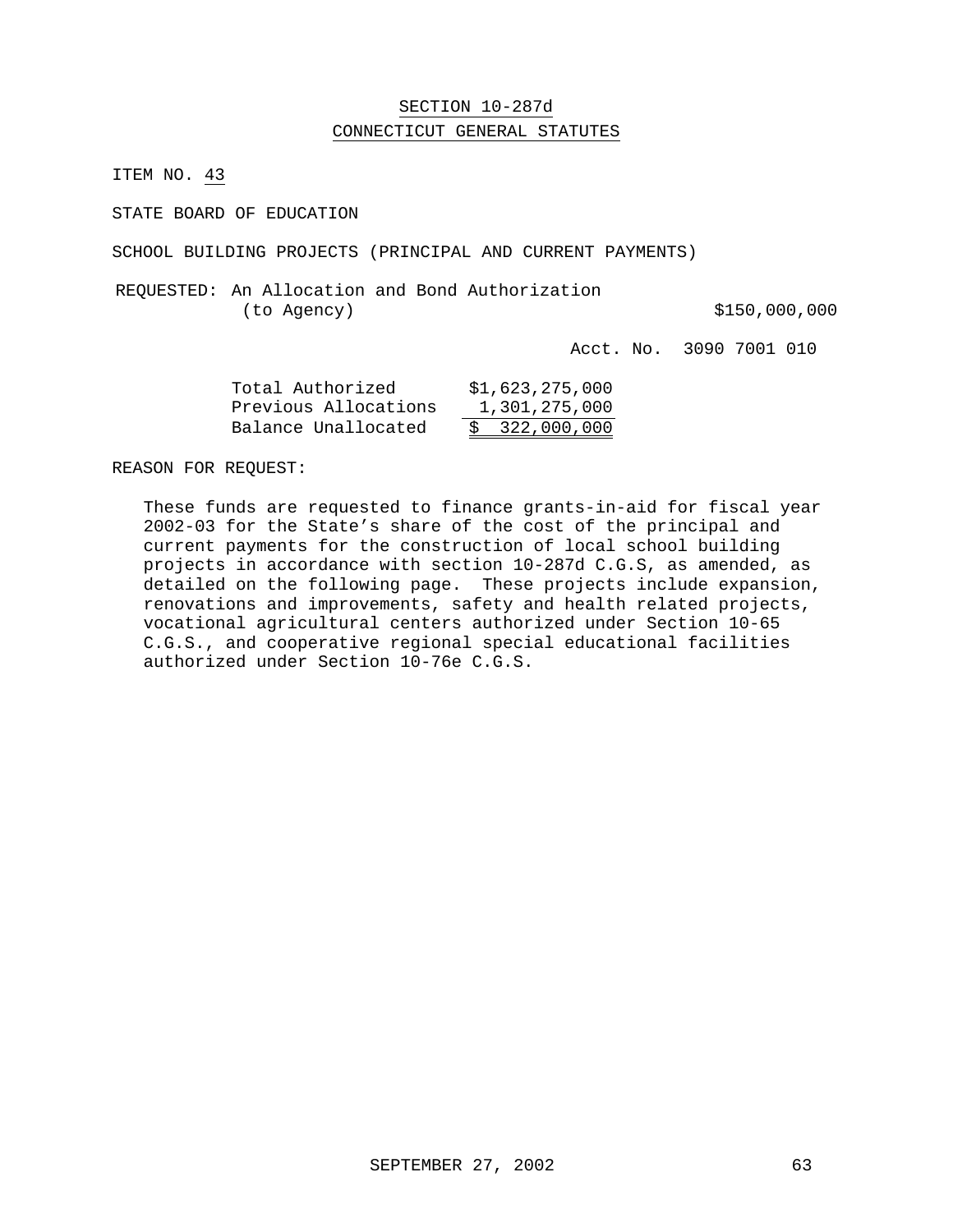Summary of State Bond Commission Request Local School Construction Principal and Current Payment Requirements

### Scheduled Principal Payments:

### FY 2003:

| Magnet Schools                   | \$86,800,000  |
|----------------------------------|---------------|
| Non-Magnet Schools               | 415,500,000   |
| Principal, Calculated            | 87,400,000    |
| Reserve for Projects in Audit    | 5,300,000     |
| Charter Schools                  | 2,300,000     |
| Less: Delayed/Cancelled Projects | 67,000,000    |
| Total, FY 2003                   | \$530,300,000 |
|                                  |               |
| Total Estimated Payments         | \$530,300,000 |
| Less: Previous Funds             | 185,300,000   |
| Future Funding                   | 195,000,000   |
| Total, This Request              | \$150,000,000 |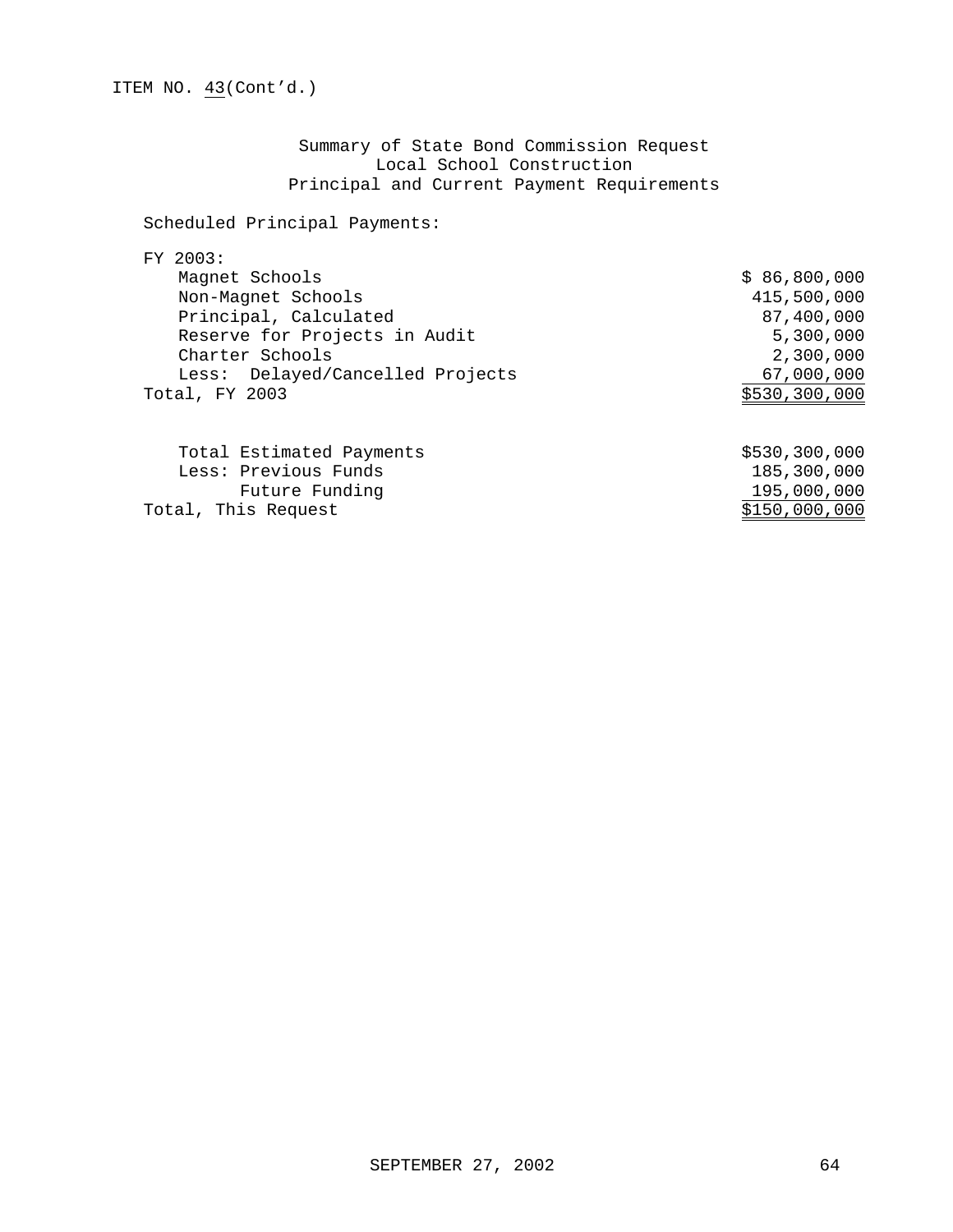### SECTION 10-292K OF THE CONNECTICUT GENERAL STATUTES

ITEM NO. 44

STATE BOARD OF EDUCATION

SCHOOL BUILDING PROJECTS (INTEREST)

REQUESTED: An Allocation and Bond Authorization (to Agency)  $$30,000,000$ 

Acct. No. 3089 7001 010 Project No. 01 101 SCR 90

| Total Authorized     | \$171,100,000 |
|----------------------|---------------|
| Previous Allocations | 121,100,000   |
| Balance Unallocated  | \$50,000,000  |

REASON FOR REQUEST:

These funds are requested to finance grants-in-aid for fiscal year 2002-2003 for the State's share of the cost of the interest subsidy grants for the construction of local school building projects in accordance with Section 10-287d C.G.S., as amended.

These projects include expansion, renovations and improvements, safety and health related projects, vocational agricultural centers authorized under Section 10-65 C.G.S., and cooperative regional special educational facilities authorized under Section 10-76e C.G.S.

| \$44,400,000 |
|--------------|
| 3,000,000    |
| 11,400,000   |
| \$30,000,000 |
|              |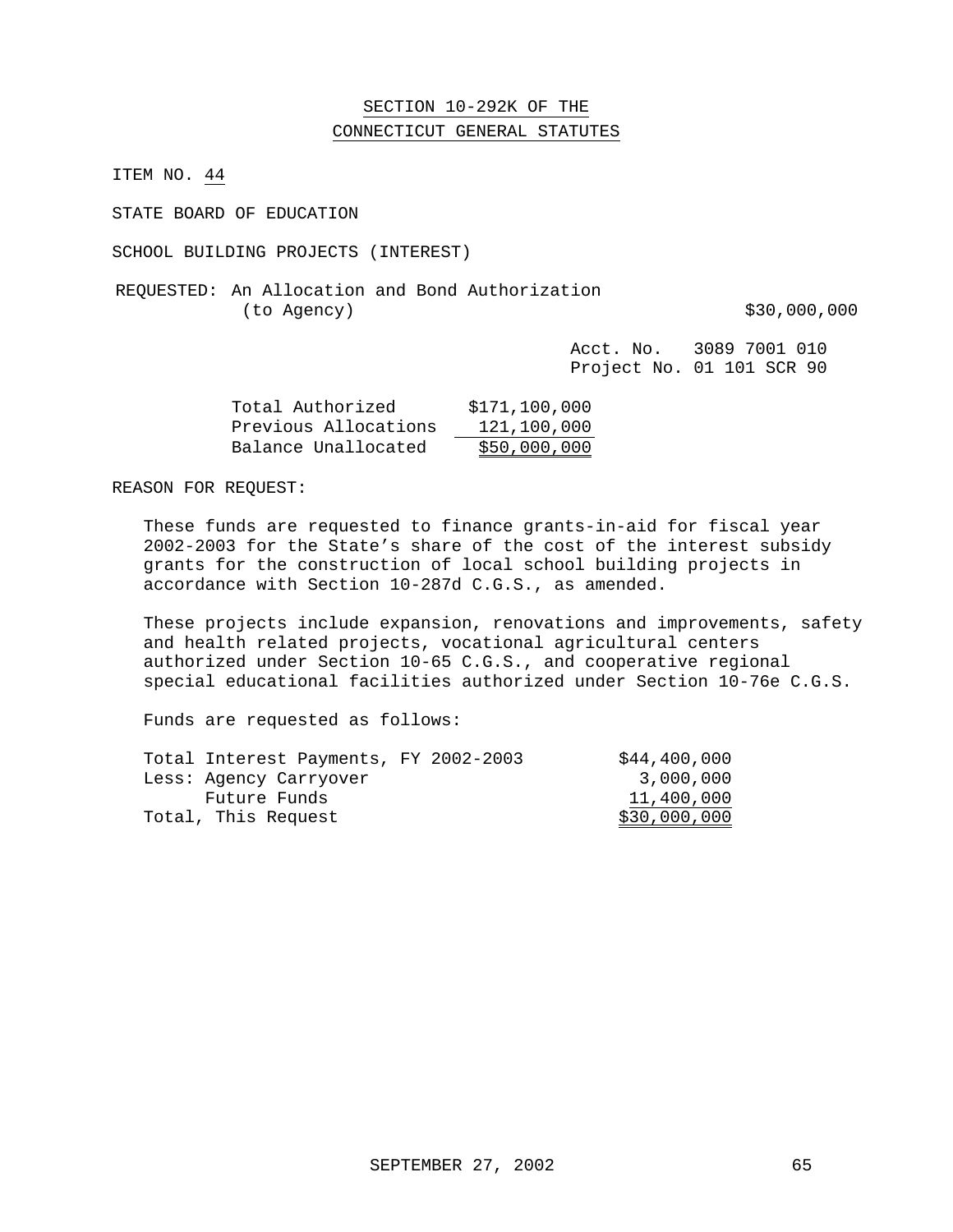# PUBLIC ACT #607, 1979 AS AMENDED SEC. 21

ITEM NO. 45 **(REVISED)**

OFFICE OF POLICY AND MANAGEMENT

GRANTS-IN-AID FOR URBAN DEVELOPMENT PROJECTS INCLUDING ECONOMIC AND COMMUNITY DEVELOPMENT, TRANSPORTATION, ENVIRONMENTAL PROTECTION, PUBLIC SAFETY, CHILDREN AND FAMILIES AND SOCIAL SERVICES PROJECTS AND PROGRAMS, INCLUDING, IN THE CASE OF ECONOMIC AND COMMUNITY DEVELOPMENT PROJECTS ADMINISTERED ON BEHALF OF THE OFFICE OF POLICY AND MANAGEMENT BY THE DEPARTMENT OF ECONOMIC AND COMMUNITY DEVELOPMENT, ADMINISTRATIVE COSTS INCURRED BY THE DEPARTMENT OF ECONOMIC AND COMMUNITY DEVELOPMENT

| REOUESTED:          | An Allocation and Bond<br>Authorization (to Agency)             |  |                                                                            | \$12,253,910 |
|---------------------|-----------------------------------------------------------------|--|----------------------------------------------------------------------------|--------------|
|                     | FROM: Sec. $21(b)(6)(B)$                                        |  | Acct. No. 3795-2000-800<br>3795-3100-800<br>3795-3500-800<br>3795-6100-800 |              |
|                     | Total Authorized<br>Previous Allocations<br>Balance Unallocated |  | \$685,300,000<br>583,629,737<br>\$101,670,263                              |              |
| REASON FOR REOUEST: |                                                                 |  |                                                                            | This Request |

- I. Department of Public Safety
	- A. These funds are requested to provide a grant-in-aid to the Town of Hamden to assist in the costs associated with the development of a police substation in the northern end of Hamden.

The sub-station will be located in Lockkeepers House #14 and the development project will consist of new plumbing, interior renovations, handicapped access, parking lot and electrical improvements.

| Total Project Cost        | \$100,000 |          |
|---------------------------|-----------|----------|
| Less: Local Funds         | 50,000    |          |
| State Grant, This Request |           | \$50,000 |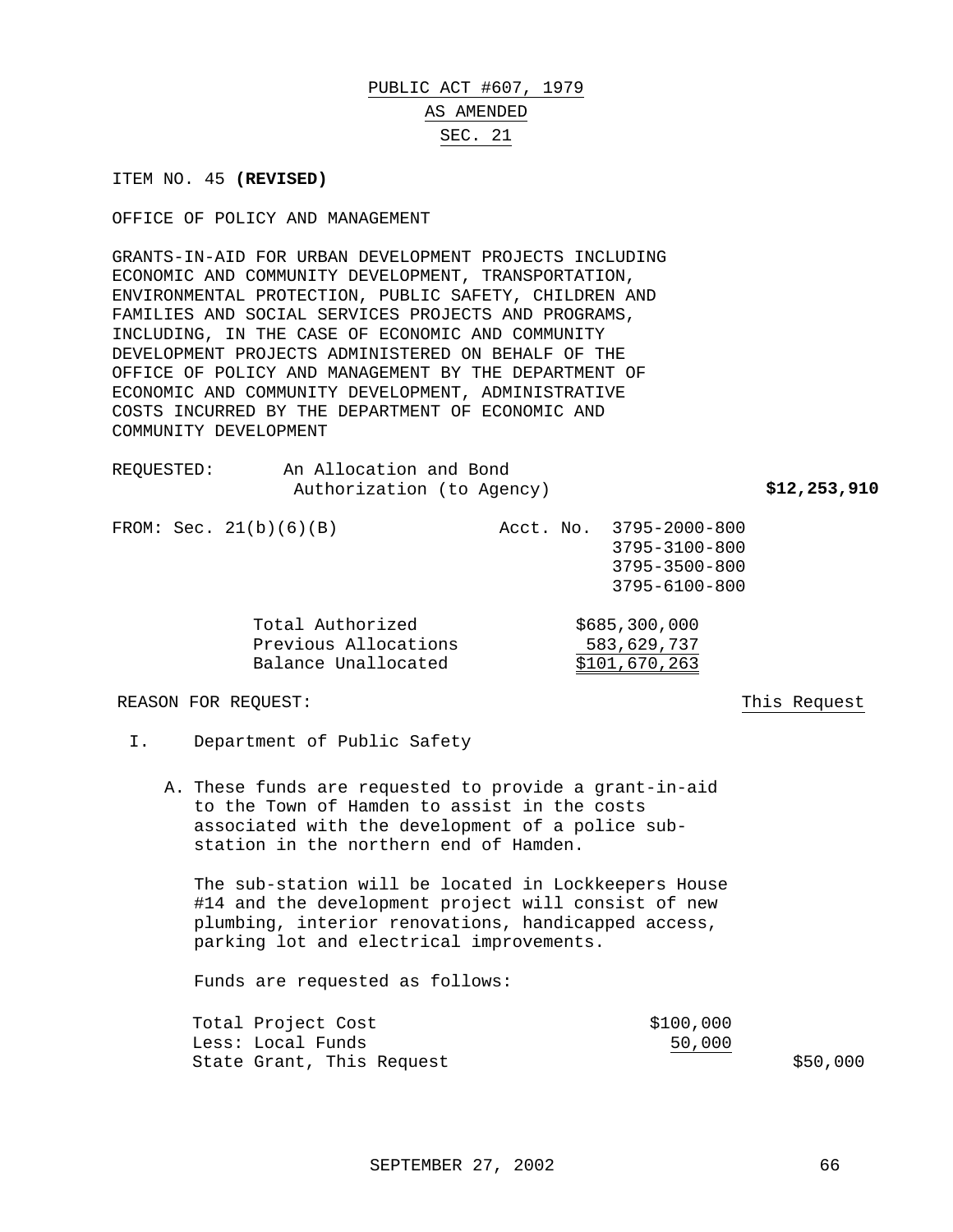#### ITEM NO. 45 **(REVISED)**(Cont'd)

- II. Department of Environmental Protection
	- A. These funds are requested to provide a grant-in-aid to the City of Derby for improvements to Witek Park.

The improvements will include site improvements, development and improvement of site access, and the construction of two multi-purpose athletic fields.

Funds are requested as follows:

State Grant, This Request 250,000

B. These funds are requested to provide a grant-in-aid to the Town of Hamden for the costs associated with renovations to the Veteran's Memorial Building located in Brooksvale Park.

Renovations include roof replacement, drainage improvements, kitchen upgrade, floor replacement, foundation repairs, ceiling repair or replacement and various code related improvements.

Funds are requested as follows:

State Grant, This Request 100,000

C. These funds are requested to provide a grant-in-aid to the Town of Griswold for the costs associated with the development of Ashland Mill Park.

Improvements include development of walking trails and fishing areas, installation of sidewalks, parking improvements and landscaping.

Funds are requested as follows:

State Grant, This Request 200,000

D. These funds are requested to provide a grant-in-aid to the City of New Britain for the costs associated with renovations to outdoor pools and a bathhouse located in Willow Brook Park.

Improvements include removal and replacement of the pool deck and filters and various code compliance improvements to the bathhouse.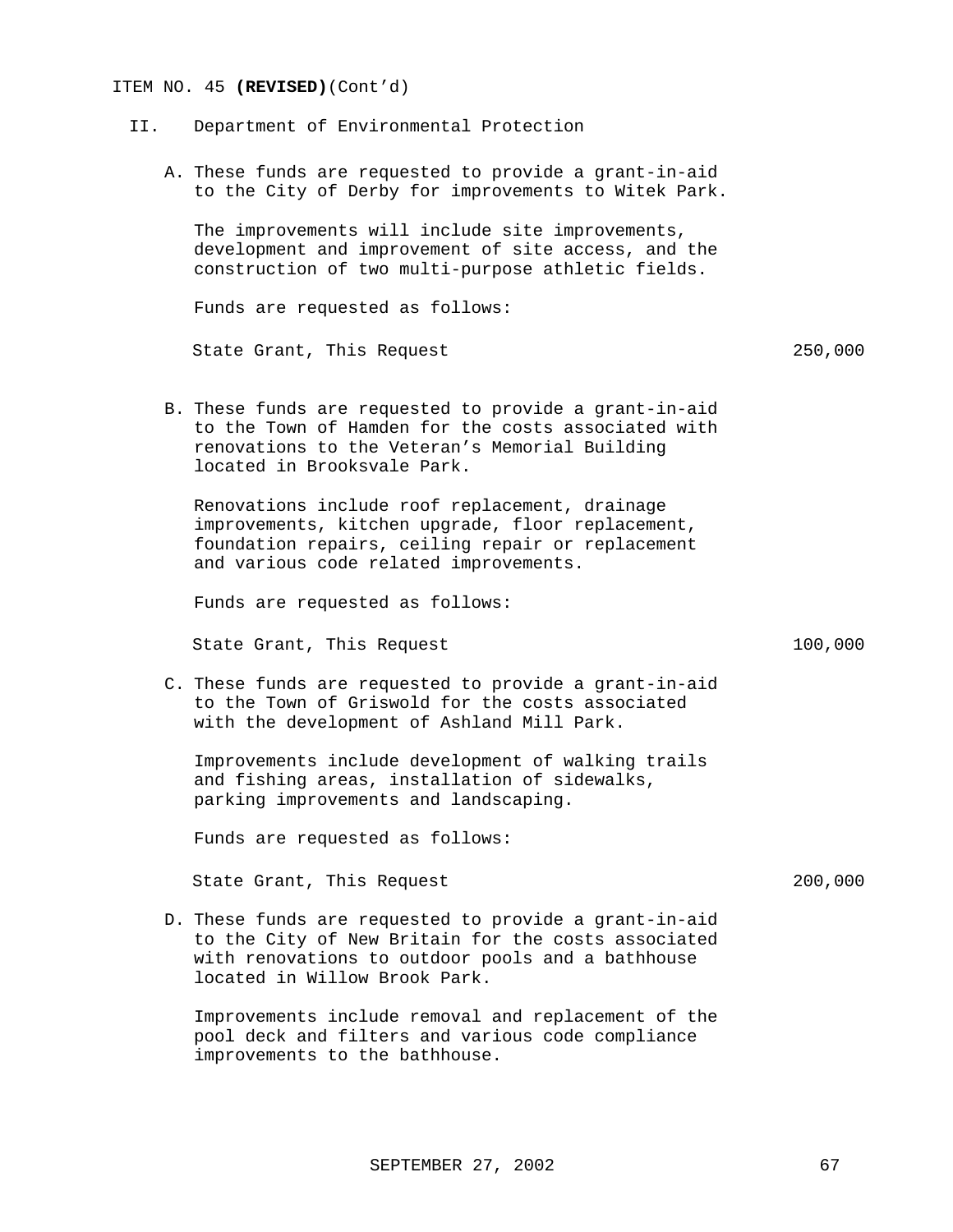Funds are requested as follows:

State Grant, This Request 250,000

- 
- E. **WITHDRAWN** --These funds are requested to provide a grant-in-aid to the Town of Wallingford for recreational improvements at two municipal parks.

At Community Lake Park, the projects include construction of a new, lighted little league field, installation of lighting at an existing field, and replacing the pavilion. At Veterans Park, two new little league fields will be constructed, an existing soccer field and Community Garden will be relocated, and additional parking will be provided.

Funds are requested as follows:

State Grant, This Request 450,000

F. These funds are requested to provide a grant-in-aid to the Town of Glastonbury for site remediation of approximately 23 acres of land along the Connecticut River.

The remediation will include, but not be limited to, remediation or removal/replacement of contaminated soils, removal of existing light non-acueous phase liquid from the groundwater table and elimination of existing riverbank petroleum seeps, underground storage tank and pipe removal, grading, seeding and general site cleanup.

| Total Project Cost        | \$1,325,000 |         |
|---------------------------|-------------|---------|
| Less: Cash Grant from DEP | 250,000     |         |
| US EPA Brownfield Grant   | 75,000      |         |
| Local Funding             | 500,000     |         |
| State Grant, This Request |             | 500,000 |

- III. Department of Economic and Community Development
	- A. These funds are requested to provide a grant-inaid to the City of Torrington for the costs associated with the preparation of a master plan for the development of downtown Torrington. Also included in this request is 3% for the administrative costs of the Department related to this project.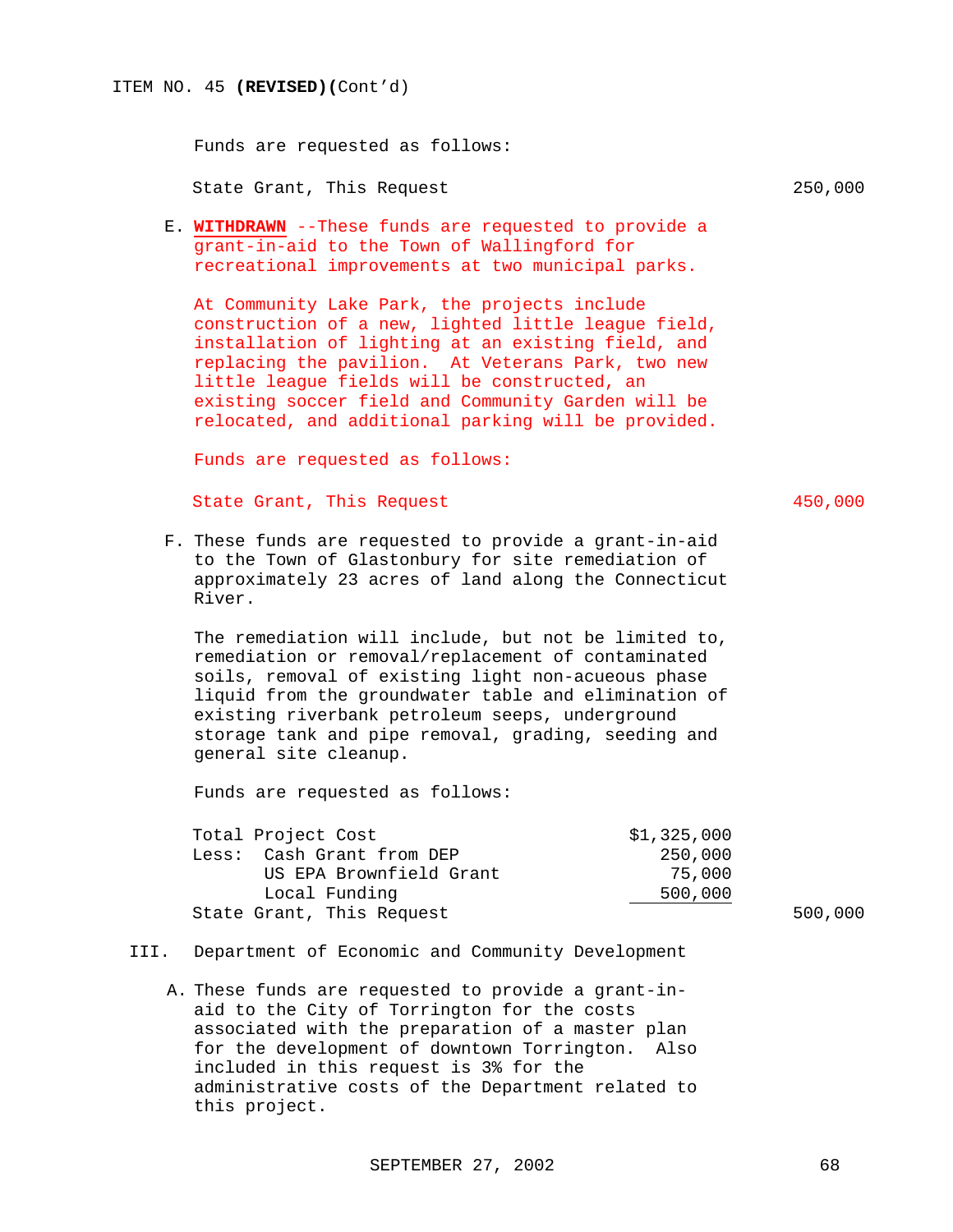#### ITEM NO. 45 (REVISED)(Cont'd)

The study area is comprised of approximately 100 acres and 200 properties. The City will work with the Torrington Downtown Development LLC as the preferred developer.

Project No. 2002 143 004 Funds are requested as follows:

| Total Cost of Study       | \$100,000 |
|---------------------------|-----------|
| Less: Local Funds         | 50,000    |
| State Grant, This Request | 50,000    |
| Administrative Costs      | 3,000     |

B. These funds are requested to finance the costs of the Department of Economic and Community Development associated with the preparation of an environmental impact evaluation, including a marketing study for a development project in downtown Torrington. Also included in this request is 3% for the administrative costs of the Department related to this project.

This project consists of the hiring of a consultant prepare this evaluation in accordance with the requirements of the Connecticut Environmental Policy Act.

Project No. 2002 143 004

Funds are requested as follows:

State Grant, This Request 350,000 Administrative Costs 10,500

C. These funds are requested to provide a grant-inaid to the Northwest Connecticut Association for the Arts, Inc. to assist in the costs associated with the restoration of the Warner Theater in Torrington. Also included in this request is 3% for the administrative costs of the Department related to this project.

This project consists of the restoration of the auditorium of the theater, the acquisition of the Mertz building for use as theater studio and arts education program, and for related costs.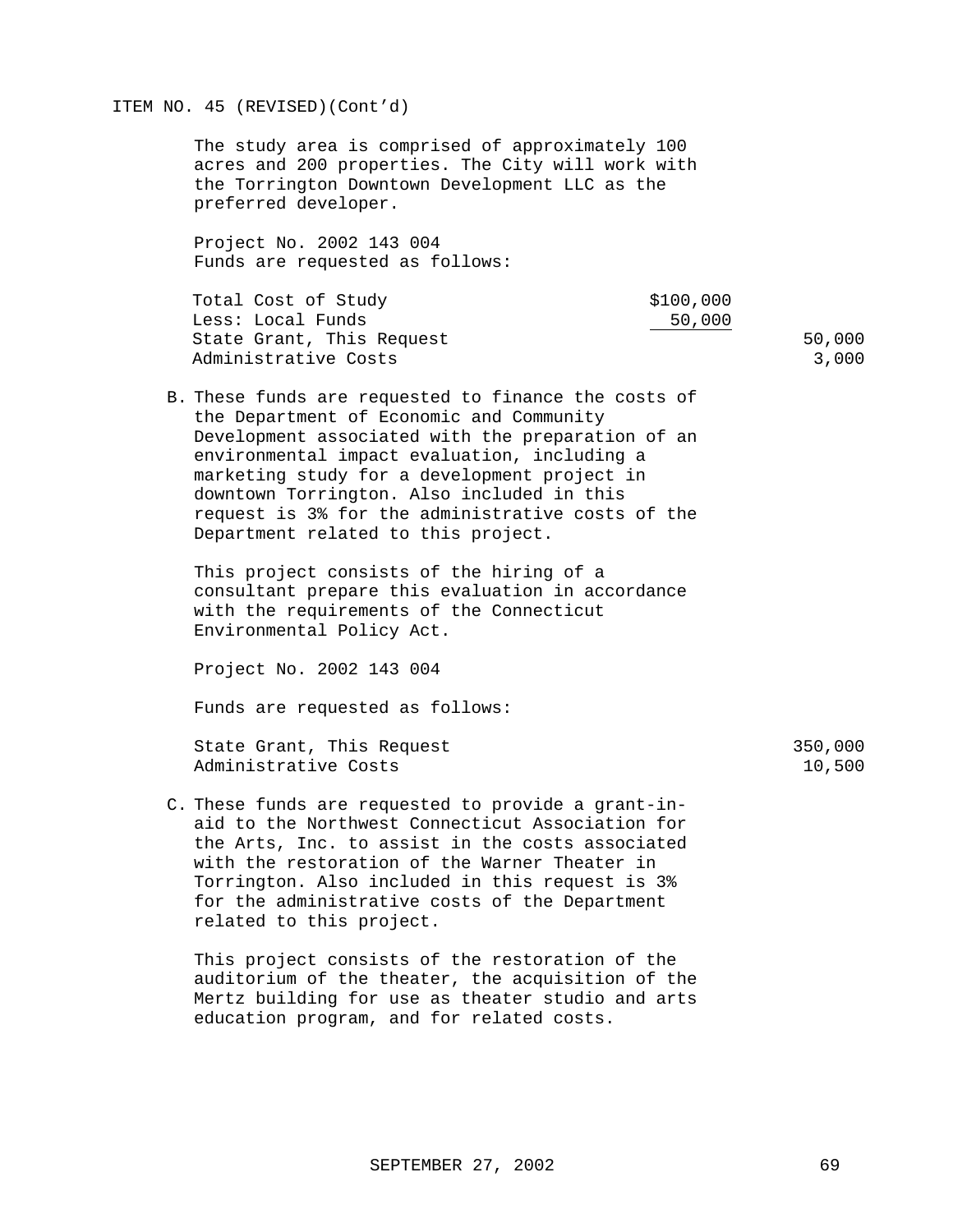### ITEM NO. 45 **(REVISED)**(Cont'd)

The release of these funds will be controlled through the allotment process pending completion of the necessary appraisals. The final acquisition price will not exceed the highest appraised value.

Project No. 2003 143 001

Funds are requested as follows:

State Grant, This Request 3,100,000 Administrative Costs 93,000

D. These funds are requested to provide a grant-inaid to the Town of Wallingford, on behalf of the Wallingford Historic Preservation Trust, to assist in the costs of restoration of the Joseph Blakeslee House. The house is on the National Register of Historic Places. Also included in this request is 3% for the administrative costs of the Department related to this project.

This project consists of a new cedar shingle roof, clapboard replacement, window frame and sash restoration and exterior painting. This work will be accomplished in accordance with guidelines established by the Secretary of the Interior.

Funds are Requested as follows: Total Project Cost  $$500,000$ Less: Other Funds 450,000 State Grant, This Request 50,000 Administrative Costs 1,500

**E. These funds are requested to provide a grant-inaid to the City of Bristol for the costs associated with downtown redevelopment projects. Also included in this request is 3% for the administrative costs of the Department related to this project.**

**These projects consist of road and street improvements, including those for parking and traffic circulation; a garage siting study; a downtown study; property demolition; and, property acquisition.**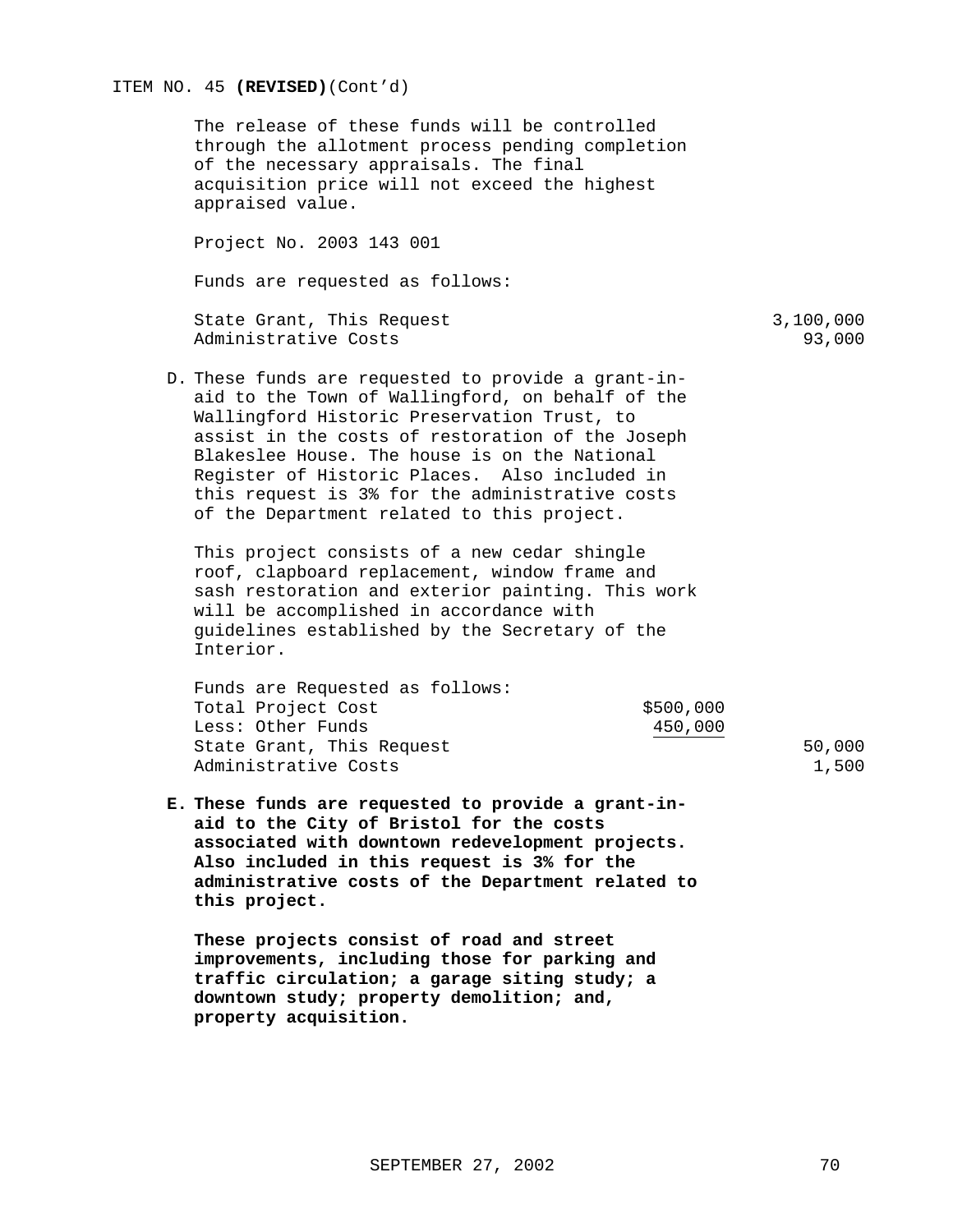**The release of these funds will be controlled through the allotment process pending completion of the necessary appraisals. The final acquisition price will not exceed the highest appraised value.**

**Funds are requested as follows:**

### State Grant, This Request 2,000,000 **Administrative Costs 60,000**

F. These funds are requested to provide a grant-inaid to the Meriden Economic Resources Group for the costs associated with the planning phase of a downtown development project in Meriden. Also included in this request is 3% for the administrative costs of the Department related to this project.

This project consists of planning and design services, legal costs and other support.

Funds are requested as follows:

State Grant, This Request 250,000<br>Administrative Costs 250,000 Administrative Costs

G. These funds are requested to provide a grant-inaid to the Town of Greenwich for the costs associated with the preparation of a master facilities and needs study for the Bruce Museum of Arts and Science. Also included in this request is 3% for the administrative costs of the Department related to this project.

This study will be a master architectural analysis of the Museum which receives approximately 115,000 visitors annually and is the second most popular museum in the State.

| State Grant, This Request | 175,000 |
|---------------------------|---------|
| Administrative Costs      | 5,250   |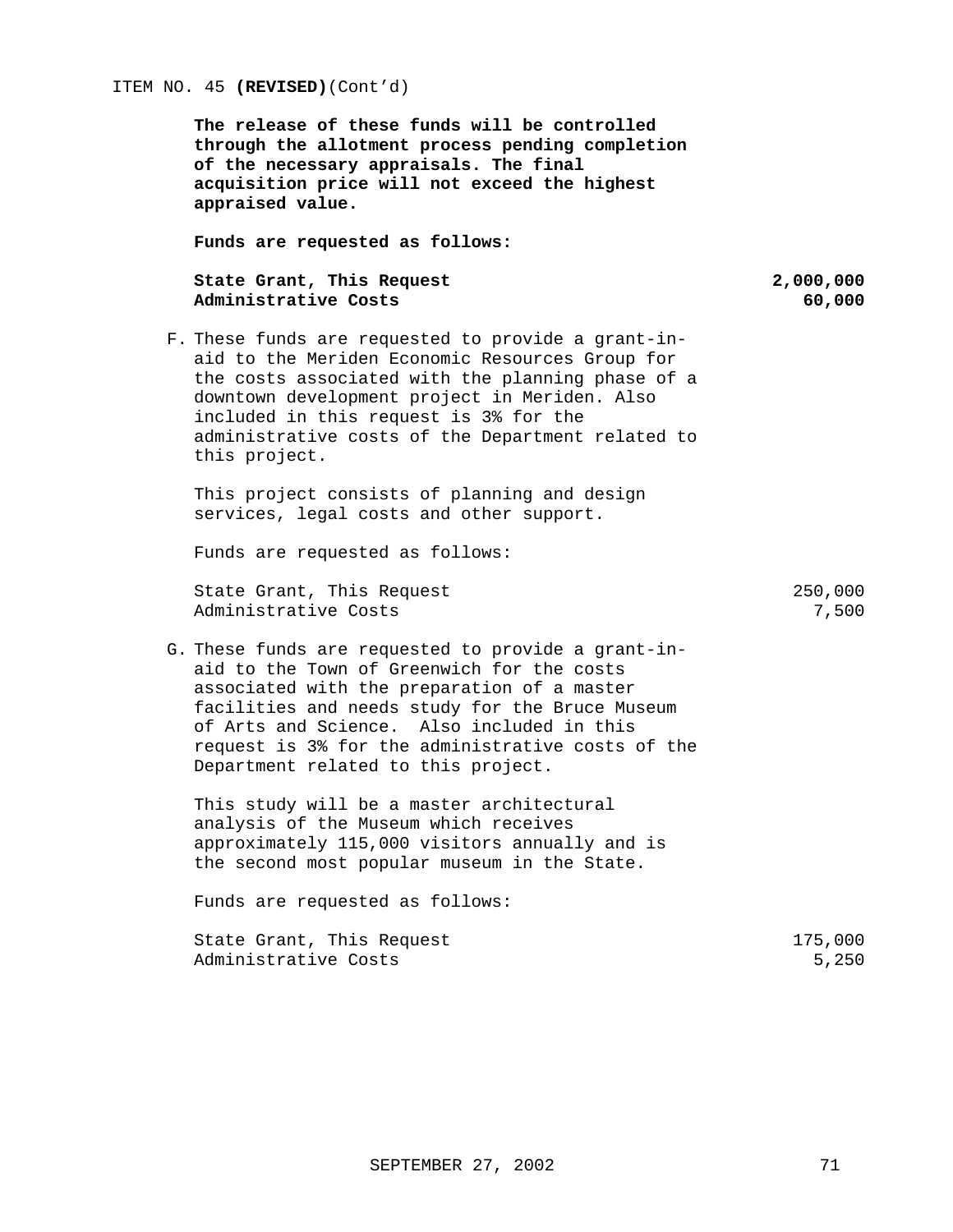#### ITEM NO. 45**(REVISED)**(Cont'd)

H. These funds are requested to provide a supplemental grant-in-aid to the Connecticut Housing Investment Fund, Inc. (CHIF), a 501 (c)(3) nonprofit organization, to fund its Neighborhood Rebuilder Program, specifically in support of Phase 2 of the Mortson/Putnam Heights Redevelopment Project in Hartford.

The funds will be used to provide gap financing for neighborhood revitalization and homeownership at Putnam Heights and Park Terrace. CHIF will provide a construction loan to the developer, Mortson/Putnam Heights Ventures, LLC to support renovation or new construction on nine blighted properties resulting in sixteen ownership units and two rental units. The CHIF construction loan will be a secured, 0% interest, non-amortizing loan, provided on a percentage of completion basis. At the time each unit is sold, the loan to the developer will be partially released on a pro-rata basis. Since construction costs exceed appraised value, this finance structure will make the sale of these homes feasible. Through the City of Hartford's appraisal gap program, a deed restriction will be placed on each property under which the borrower must maintain the property as his primary residence for at least seven years.

| Total Project Cost                      |                                | \$10,029,460 |        |
|-----------------------------------------|--------------------------------|--------------|--------|
|                                         | Less: Other Funds-Phase I      | 5,008,800    |        |
|                                         | CHIF Funds                     | 300,000      |        |
|                                         | Private Funds                  | 790,000      |        |
| <b>CHFA</b>                             |                                | 150,000      |        |
|                                         | Tax Credits                    | 240,000      |        |
|                                         | City of Hartford Gap Program   | 723,100      |        |
| Deferred Fees, Sale Proceeds            |                                | 1,419,400    |        |
|                                         | Previously Funding, PA 79-607, |              |        |
|                                         | Sec. $21(b)(1)$ (Phase I)      | 500,000      |        |
| State Grant, This Request               |                                | 872,000      |        |
| DECD Administrative Funds, This Request |                                |              | 26,160 |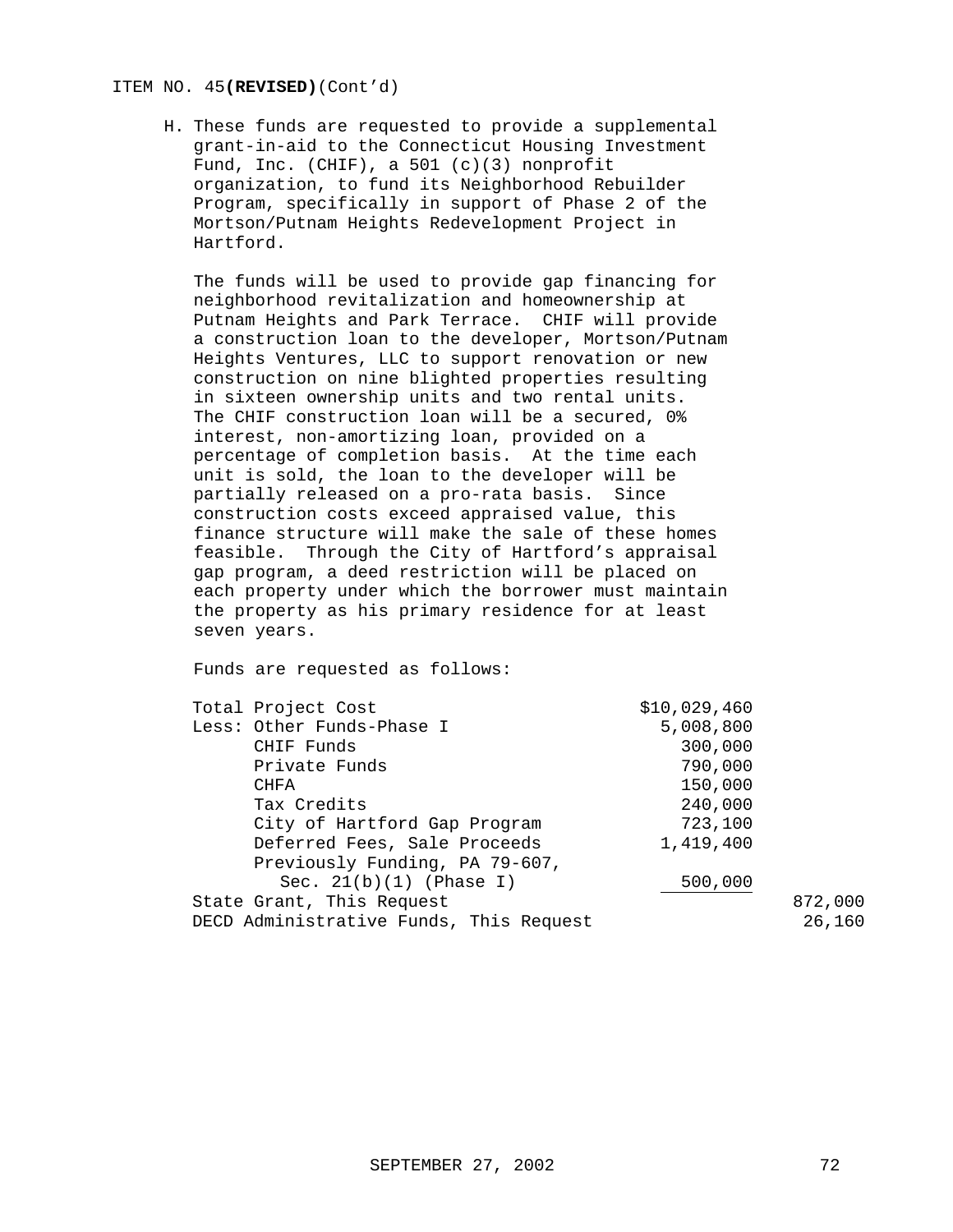#### ITEM NO. 45 **(REVISED)**(Cont'd)

- IV. Department of Transportation
	- A. These funds are requested to provide a grant-in-aid to the Town of Greenwich, on behalf of the Transportation Association of Greenwich, for the costs associated with the purchase of a handicapped accessible van. The 12 passenger van will replace a van that is used to transport persons to and from Greenwich Adult Day Care.

Funds are requested as follows:

State Grant, This Request  $40,000$ 

B. These funds are requested to provide a grant-in-aid to the City of Norwalk for the costs associated with a road widening and signalization project.

This project consists of the widening of a portion of Route 7 to accommodate a southbound left turn lane at Foxboro Lane and to signalize the intersection.

Funds are requested as follows:

State Grant, This Request 210,000

- V. Department of Social Services
	- A. These funds are requested to provide a grant-inaid to Hope's Place, Inc., a 501(c)(3) nonprofit organization, for the costs associated with renovations to the former St. Adalbert Convent in Enfield for use as a drop-in center for cancer patients.

This project consists of installation of a handicapped accessible entrance and bathroom, basement waterproofing, electrical upgrades and other repairs. The center will provide various services free of charge for cancer patients and their families.

Project No. 6100 03 0262 Funds are requested as follows: State Grant, This Request 150,000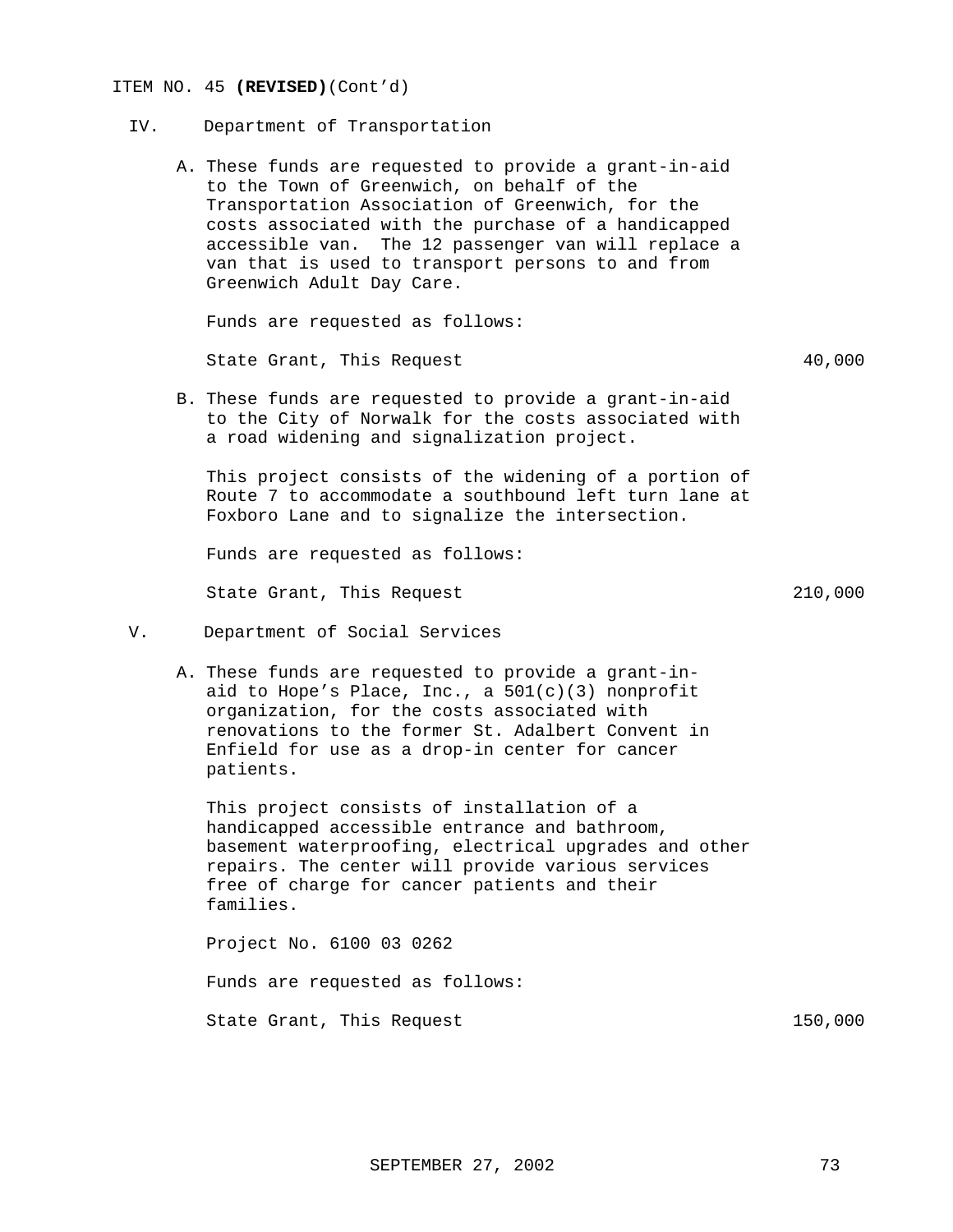## ITEM NO. 45 **(REVISED)**(Cont'd)

B. These funds are requested to provide a grant-inaid to the City of Stamford to assist in the costs associated with renovations to the Old Town Hall in Stamford. The renovated building will provide a cultural and education center which will house exhibit space, space for nonprofit arts organizations, a museum, book store and related activities.

This project consists of complete rehabilitation of the building's structural, mechanical and electrical systems and also includes a new roof, lighting, landscaping, repointing and power washing. This work will provide for new production space, a small theater, classrooms, a gallery and meeting space.

Funds are Requested as follows:

| Total State Grants, This Request |              | \$12,253,910 |
|----------------------------------|--------------|--------------|
| State Grant, This Request        |              | 3,000,000    |
| Less: Other Funds                | 18,468,864   |              |
| Total Project Cost               | \$21,468,864 |              |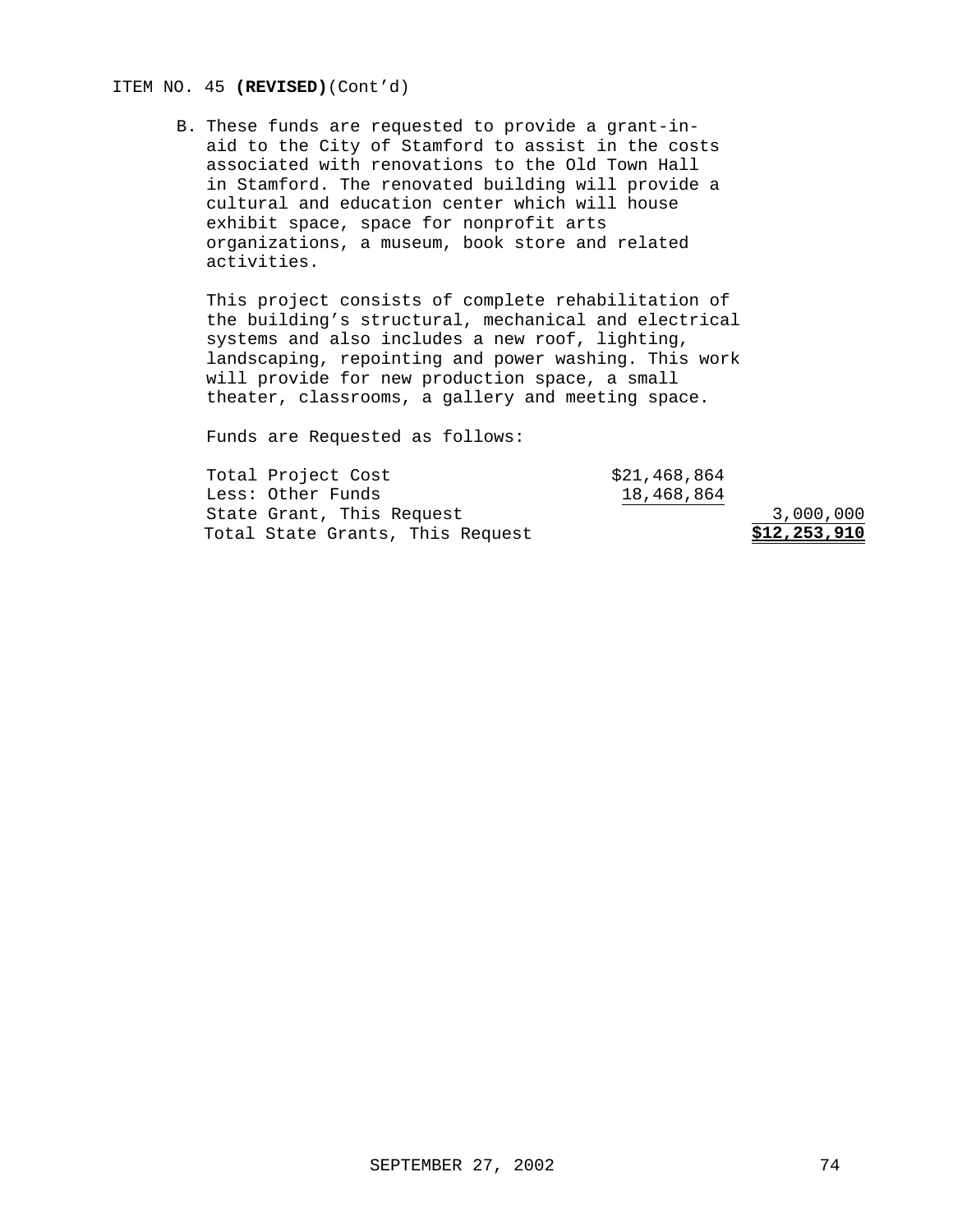#### ITEM NO. 46

## STATE TREASURER

SPECIAL TAX OBLIGATION BOND AND REFUNDING BOND SALES

REQUESTED: Authorization to issue and sell (i) Special Tax Obligation Bonds, Transportation Infrastructure Purposes in an amount not to exceed \$215,000,000; (ii) Special Tax Obligation Refunding Bonds, Transportation Infrastructure Purposes in an amount not to exceed \$1,000,000,000.

#### REASON FOR REQUEST:

To obtain authorization to issue and sell (i) Special Tax Obligation Bonds, Transportation Infrastructure Purposes in an amount not to exceed \$215,000,000 to fund infrastructure projects and related purposes; and (ii) Special Tax Obligation Refunding Bonds, Transportation Infrastructure Purposes in an amount not to exceed \$1,000,000,000 to capitalize on favorable developments in the taxexempt bond market, if market conditions prove advantageous.

#### SUGGESTED MOTION:

That the State Bond Commission approve a resolution titled "Resolution of the State Bond Commission Authorizing the Issuance and Sale of Not Exceeding \$215,000,000 Special Tax Obligation Bonds of the State and the Issuance and Sale of Not Exceeding \$1,000,000,000 Special Tax Obligation Refunding Bonds of the State Pursuant to Chapter 243 of the Connecticut General Statutes": (i) authorizing the issuance and sale of Special Tax Obligation Bonds, Transportation Infrastructure Purposes in an amount not to exceed \$215,000,000 (the "New Money Bonds") and Special Tax Obligation Refunding Bonds, Transportation Infrastructure Purposes in an amount not to exceed \$1,000,000,000 (the "Refunding Bonds"); (ii) with respect to the Refunding Bonds, authorizing the advance refunding at the earliest call date of certain maturities of certain outstanding issues of Special Tax Obligation Bonds and Special Tax Obligation Refunding Bonds to be determined by the Treasurer; (iii) authorizing the Governor, Treasurer, Comptroller, Secretary of the State, Attorney General, Secretary of the Office of Policy and Management and the Commissioner of the Connecticut Department of Transportation, or their duly authorized representatives, on behalf of the State, to take any and all action necessary and proper in connection with the sale, issuance and delivery of the New Money Bonds and the Refunding Bonds (collectively the "Bonds"), including, but not limited to, the execution and delivery of amendments and supplements to the Indentures, contracts of purchase, tax regulatory agreements, continuing disclosure agreements, escrow agreements, financial advisory agreements, reimbursement agreements, remarketing agreements, standby bond purchase agreements, and any other necessary or appropriate agreements in connection with obtaining any liquidity facility or credit facility with respect to such Bonds, any contracts deemed necessary or appropriate by the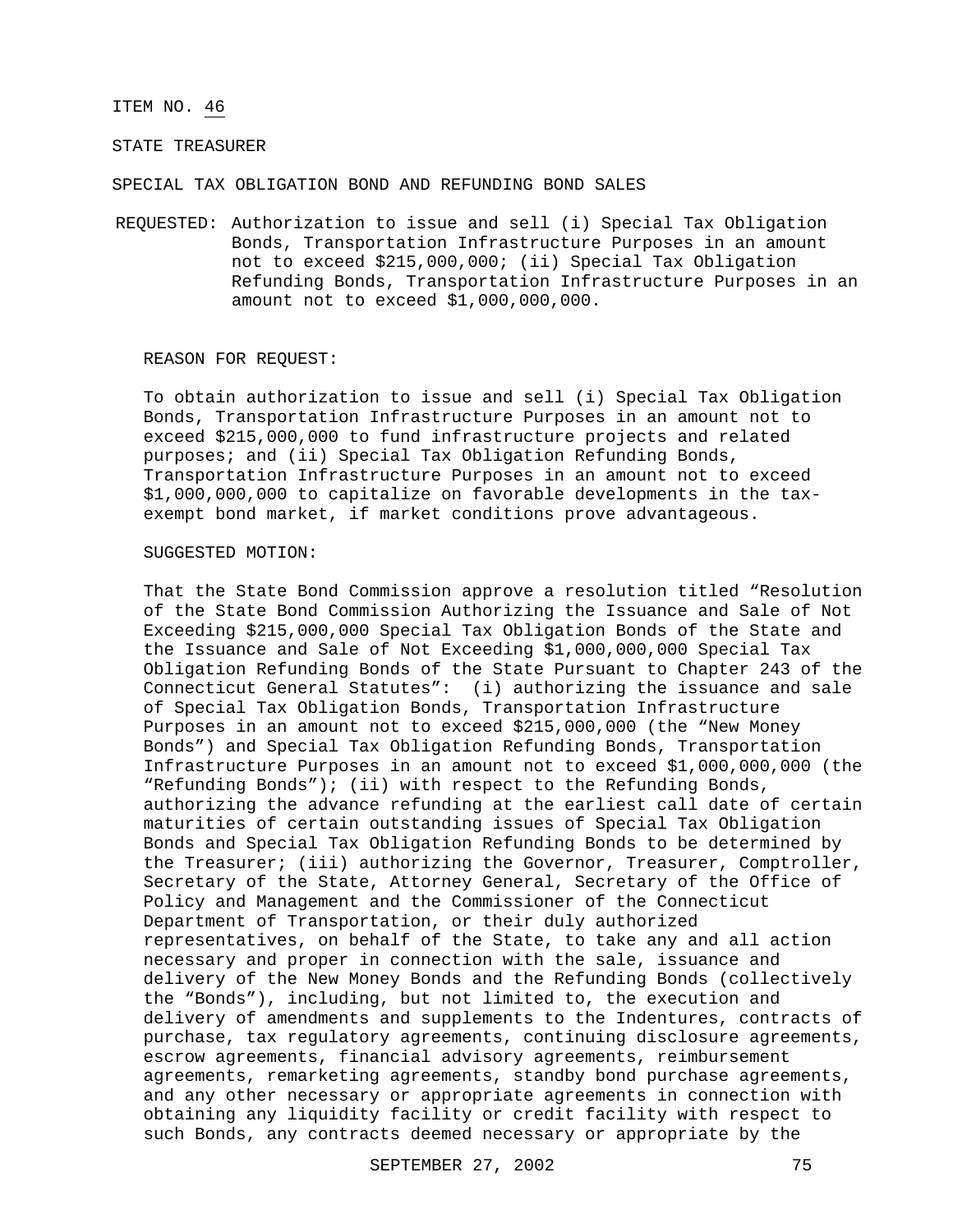## ITEM NO. 46 (Cont'd)

Treasurer to place the obligation of the State, as represented by the Bonds, on such interest rate or cash flow basis as the Treasurer shall determine, as provided in Section 3-20a (c) of the Connecticut General Statutes, and Preliminary Official Statements and Official Statements; (iv) authorizing that a portion of the proceeds of the Bonds be deposited in the Reserve Account in an amount and manner required by the Indentures and, to the extent deemed necessary by the Treasurer, that accrued interest on the Bonds be used to pay costs of issuance; and (v) delegating to the Treasurer the authority to determine the form, date or dates, maturities (including the amortization requirements of any and all term bonds), date and manner of sale (including public sale on sealed proposals or by negotiated underwriting), the uses of the proceeds of the Bonds in accordance with Chapter 243 of the Connecticut General Statutes and the Indentures, interest rate or rates of the Bonds and all other terms and particulars of the Bonds, including issuance of the Bonds as senior bonds or second lien bonds bearing fixed rate or variable rates of interest and issued with or without concomitant interest rate swaps or any other contracts authorized under Section 3-20a (c) of the Connecticut General Statutes, in such denominations and bearing such designation, registration, conversion, redemption and transfer privileges as the Treasurer shall determine to be in the best interests of the State, provided the Treasurer shall file a certificate of determination with the Secretary of the State Bond Commission on or before the date of delivery of the Bonds setting forth the details and particulars of the Bonds determined by the Treasurer in accordance with this delegation.